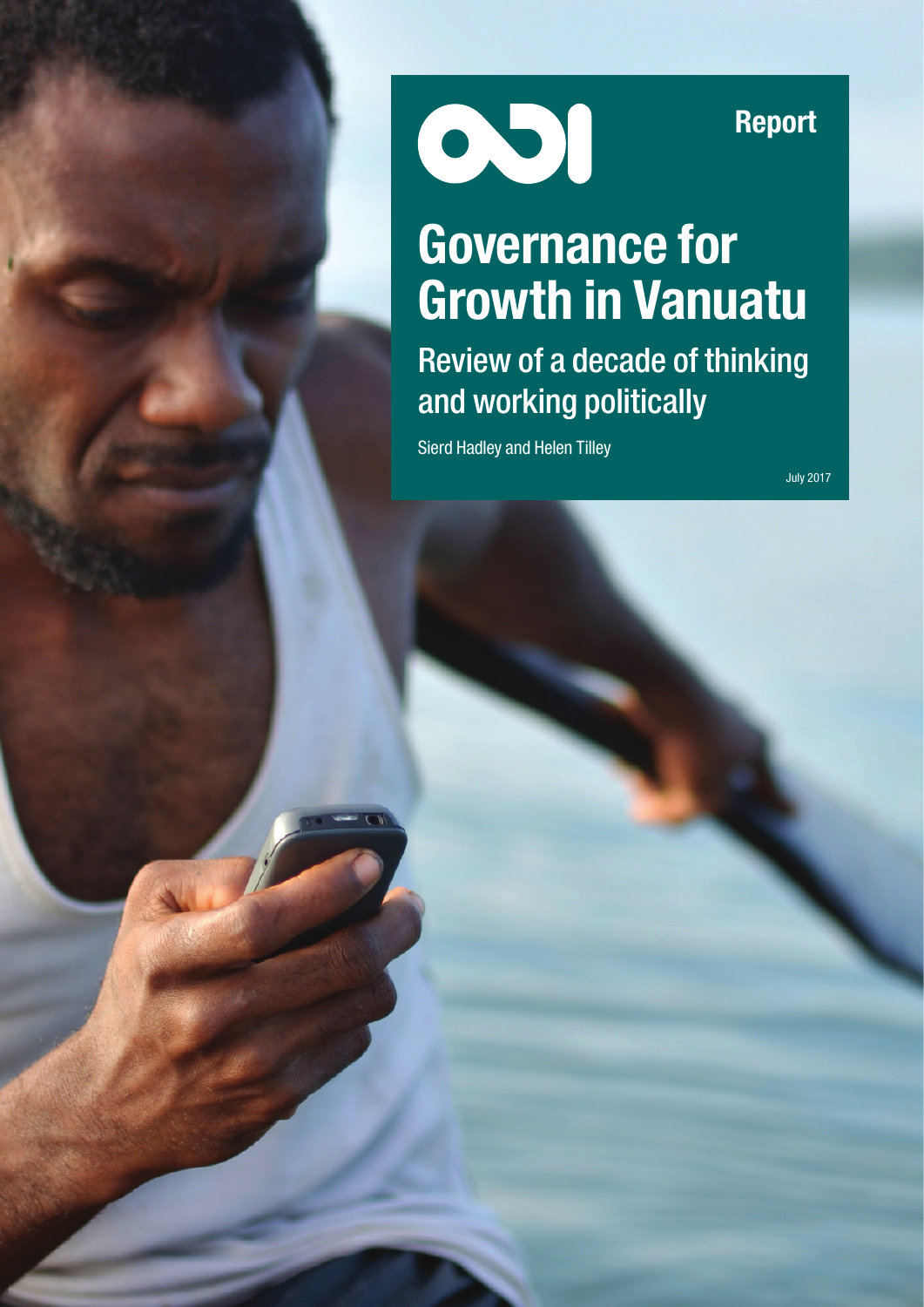Overseas Development Institute 203 Blackfriars Road London SE1 8NJ

Tel. +44 (0) 20 7922 0300 Fax. +44 (0) 20 7922 0399 E-mail: info@odi.org.uk

www.odi.org www.odi.org/facebook www.odi.org/twitter

Readers are encouraged to reproduce material from ODI Reports for their own publications, as long as they are not being sold commercially. As copyright holder, ODI requests due acknowledgement and a copy of the publication. For online use, we ask readers to link to the original resource on the ODI website. The views presented in this paper are those of the author(s) and do not necessarily represent the views of ODI.

© Overseas Development Institute 2017. This work is licensed under a Creative Commons Attribution-NonCommercial Licence (CC BY-NC 4.0).

Cover photo: Kelan Sing, a fisherman from Taremb community, on Vanuatu's Malekula Island, says he can now text for help while at sea. Taremb, Malekula, Vanuatu. Photo: Tom Perry / World Bank.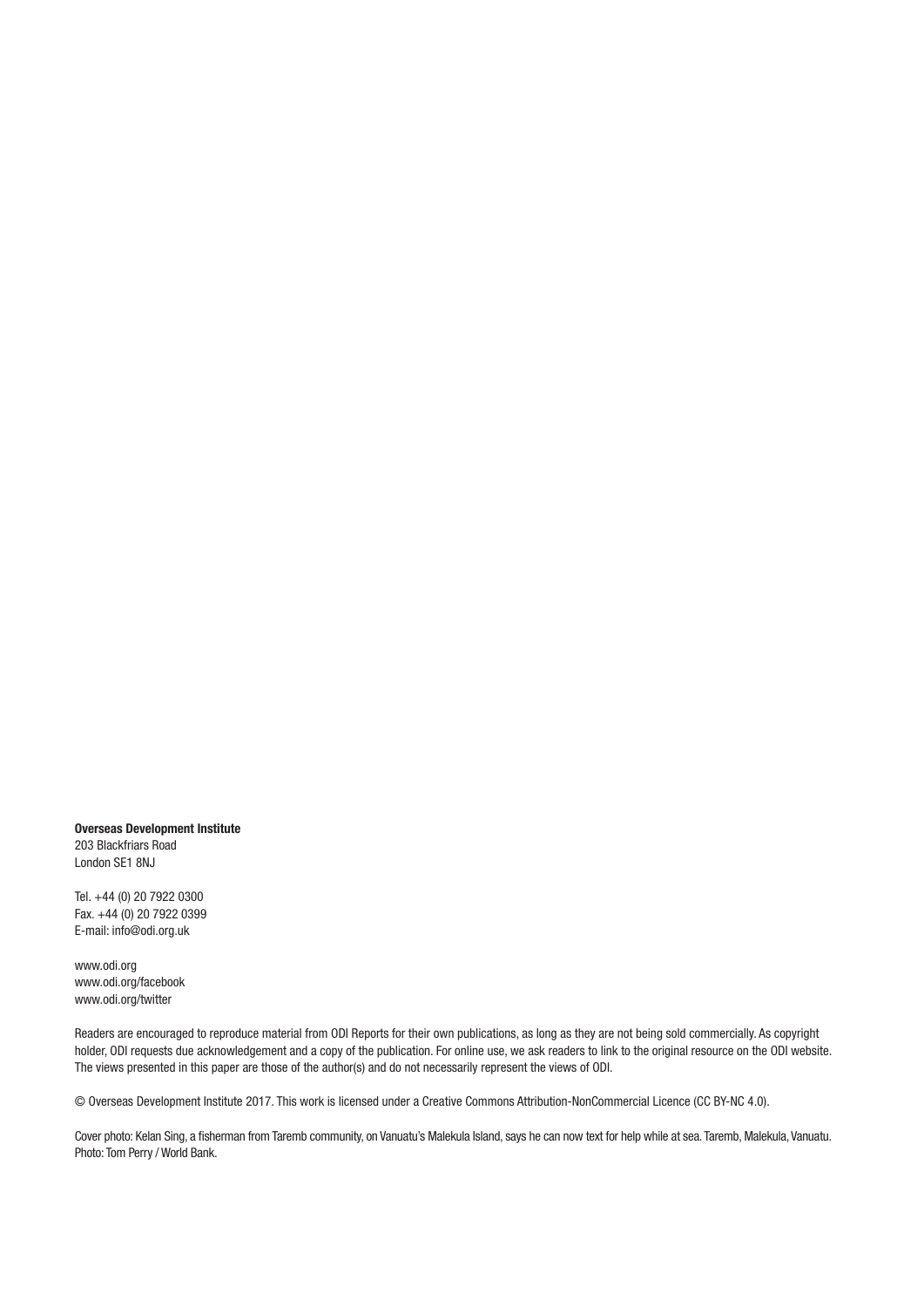# Acknowledgements

The authors are grateful to the large number of individuals who shared their views and insights on a confidential basis with the research team. Matthew Harding, Jennifer Kalpokas-Doan, Alice Kalontano-Kailes, Liku Jimmy and Fleur Tevi of the Governance for Growth team provided considerable input and logistical support, without which this review would not have been possible. We would also like to thank Lisa Denny and Graham Teskey for their time in providing peer review comments and Richard Bontjer, Anna Dorney, Simon Gill, Matthew Harding, and Lavina Tyrrel for their helpful comments on the report, as well as David Booth for early inputs in framing the review. Any remaining errors are the sole responsibility of the authors.

This review was funded by the Governance for Growth Programme under the Department for Foreign Affairs and Trade. Simon Gill oversaw the research. Adrian Hewitt provided expert inputs. Richard Hughes provided research and programming support and oversaw the production of the paper. Catherine Garson provided editorial support.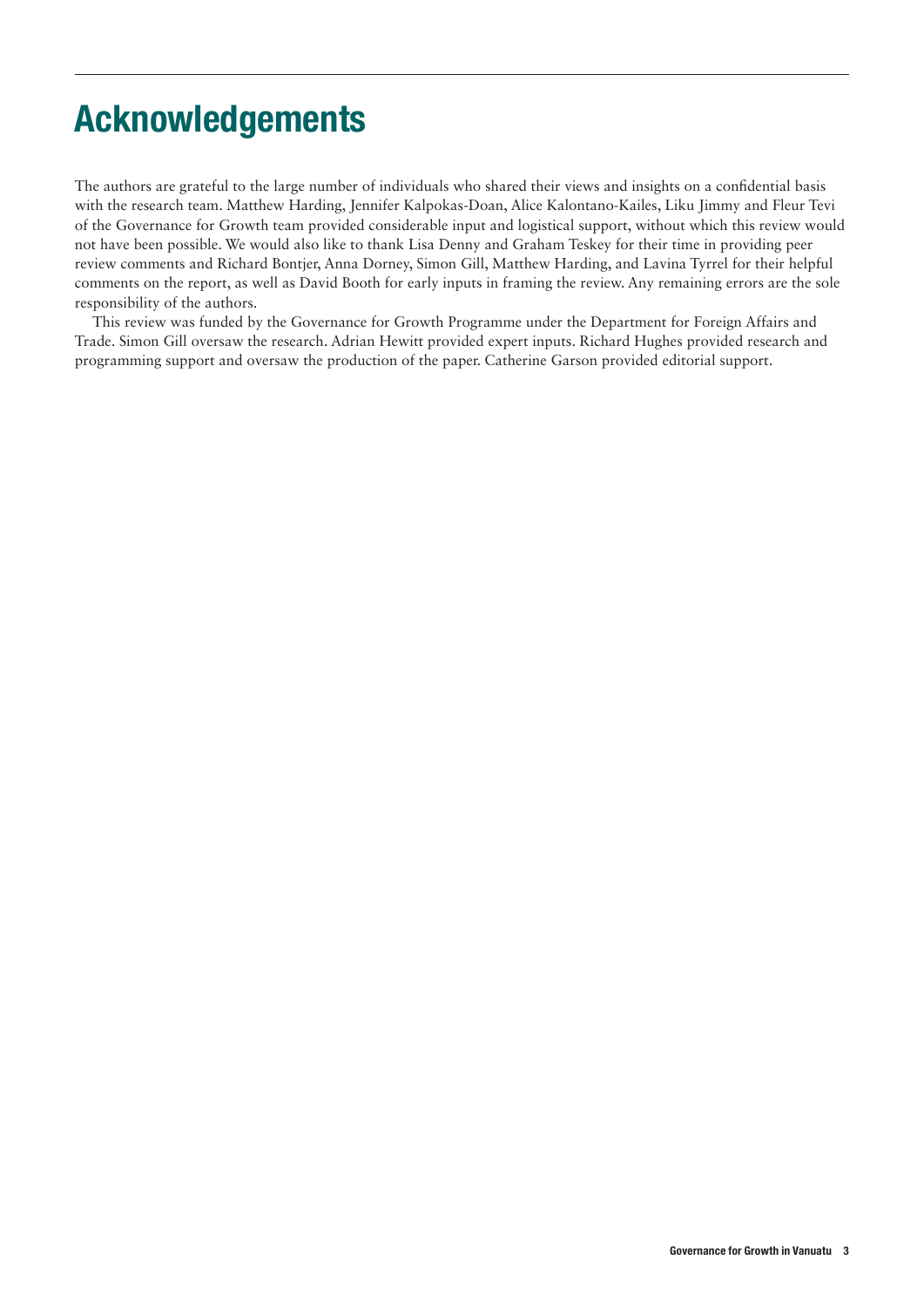# **Contents**

|    | Acknowledgements                                                  | 3                       |  |
|----|-------------------------------------------------------------------|-------------------------|--|
|    | <b>Executive summary</b>                                          | $\overline{\mathbf{7}}$ |  |
| 1. | Introduction                                                      | 10                      |  |
| 2. | What is GfG, how has it evolved and what results has it achieved? | 12                      |  |
|    | 2.1. Origins of GfG                                               | 12                      |  |
|    | 2.2. Purpose and principles underpinning GfG                      | 13                      |  |
|    | 2.3. Organisational arrangements and oversight                    | 14                      |  |
|    | 2.4. The GfG team                                                 | 16                      |  |
|    | 2.5. Key phases and events                                        | 17                      |  |
|    | 2.6. Results achieved                                             | 18                      |  |
| 3. | How does GfG work politically?                                    | 24                      |  |
|    | 3.1. What is working politically?                                 | 24                      |  |
|    | 3.2. Brokering relationships                                      | 26                      |  |
|    | 3.3. Identifying problems                                         | 27                      |  |
|    | 3.4. Supporting local leadership                                  | 28                      |  |
|    | 3.5. Iterating solutions                                          | 30                      |  |
|    | 3.6. Maintaining flexible and responsive funding                  | 31                      |  |
|    | 3.7. Committing for the long term                                 | 34                      |  |
|    | 3.8. International experiences of working politically             | 34                      |  |
|    | 3.9. Key conclusions                                              | 37                      |  |
| 4. | Conclusions and recommendations                                   | 38                      |  |
|    | 4.1. Lessons from Phase I and Phase II of GfG                     | 38                      |  |
|    | 4.2. Recommendations for the design of Phase III                  | 39                      |  |
|    | References                                                        | 45                      |  |
|    | Annex 1: List of groups and individuals consulted                 | 48                      |  |
|    | Annex 2: International case studies of working politically        | 49                      |  |
|    | Annex 3: ODI's Budget Strengthening Initiative                    | 53                      |  |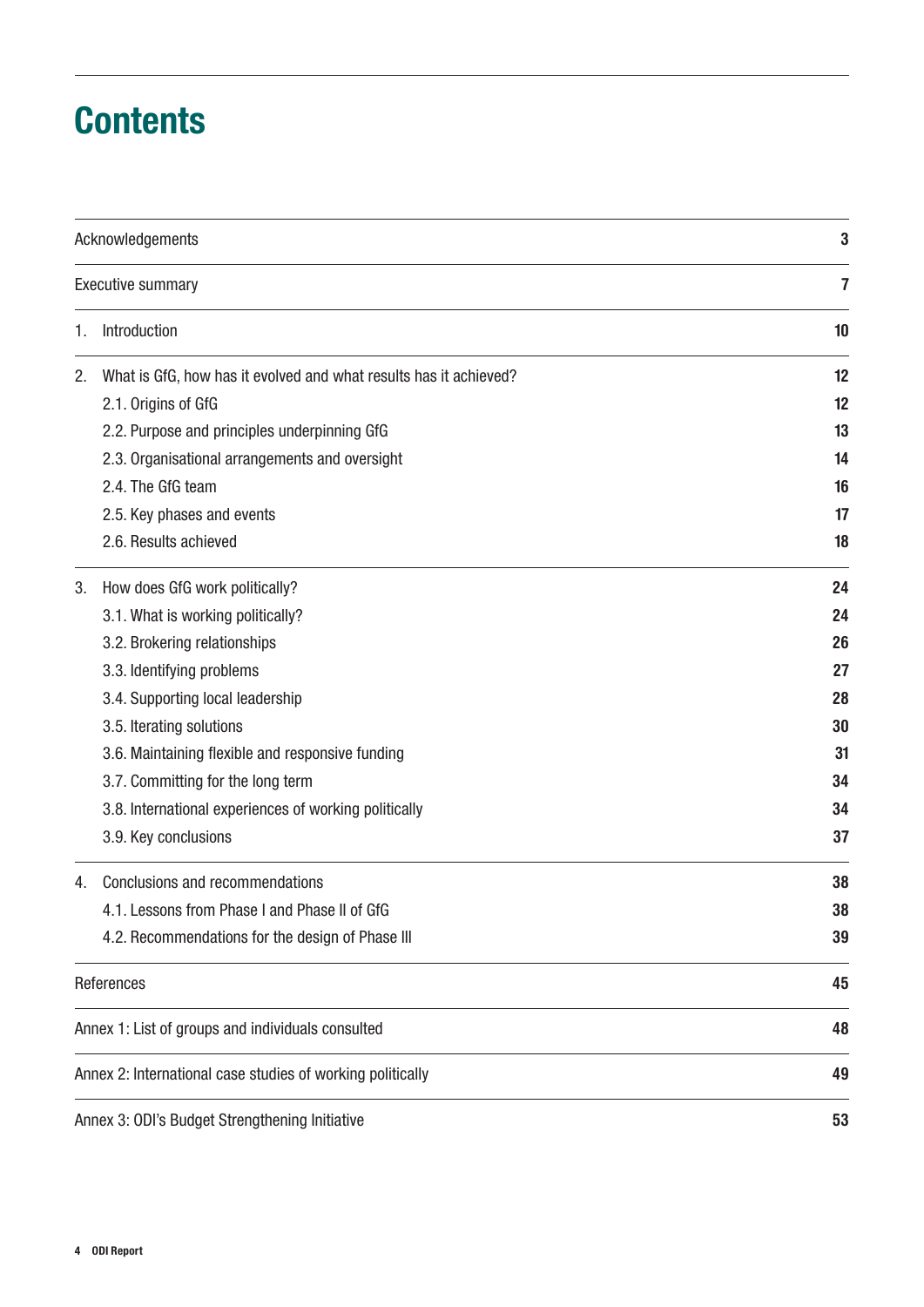# List of boxes, figures and tables

# Boxes

| <b>Box 1.</b> Changes in the operating context for GfG directors         | 18 |
|--------------------------------------------------------------------------|----|
| <b>Box 2.</b> Reforms in telecommunications and the utilities regulators | 20 |
| <b>Box 3.</b> Decentralisation through financial service bureaus         | 21 |
| <b>Box 4.</b> Supporting the introduction of school grants               | 22 |
| <b>Box 5.</b> Challenges in building capacity of the Audit Office        | 27 |
| <b>Box 6.</b> PDIA and organisational learning in reform                 | 30 |
|                                                                          |    |

# Figures

| <b>Figure 1.</b> The transitions and terms of prime ministers |    |  |
|---------------------------------------------------------------|----|--|
| <b>Figure 2.</b> GfG's management structure                   | 14 |  |
| <b>Figure 3.</b> GfG expenditure trends 2007/08-2015/16       |    |  |

# **Tables**

| <b>Table 1.</b> Estimated budgets for GfG Phase I and Phase II   | 16 |
|------------------------------------------------------------------|----|
| <b>Table 2.</b> A mapping of key events in the evolution of GfG  | 17 |
| <b>Table 3.</b> Approaches to working politically                | 24 |
| <b>Table 4.</b> The demonstrated features of working politically | 33 |
| <b>Table 5.</b> GfG's approach to working politically            | 35 |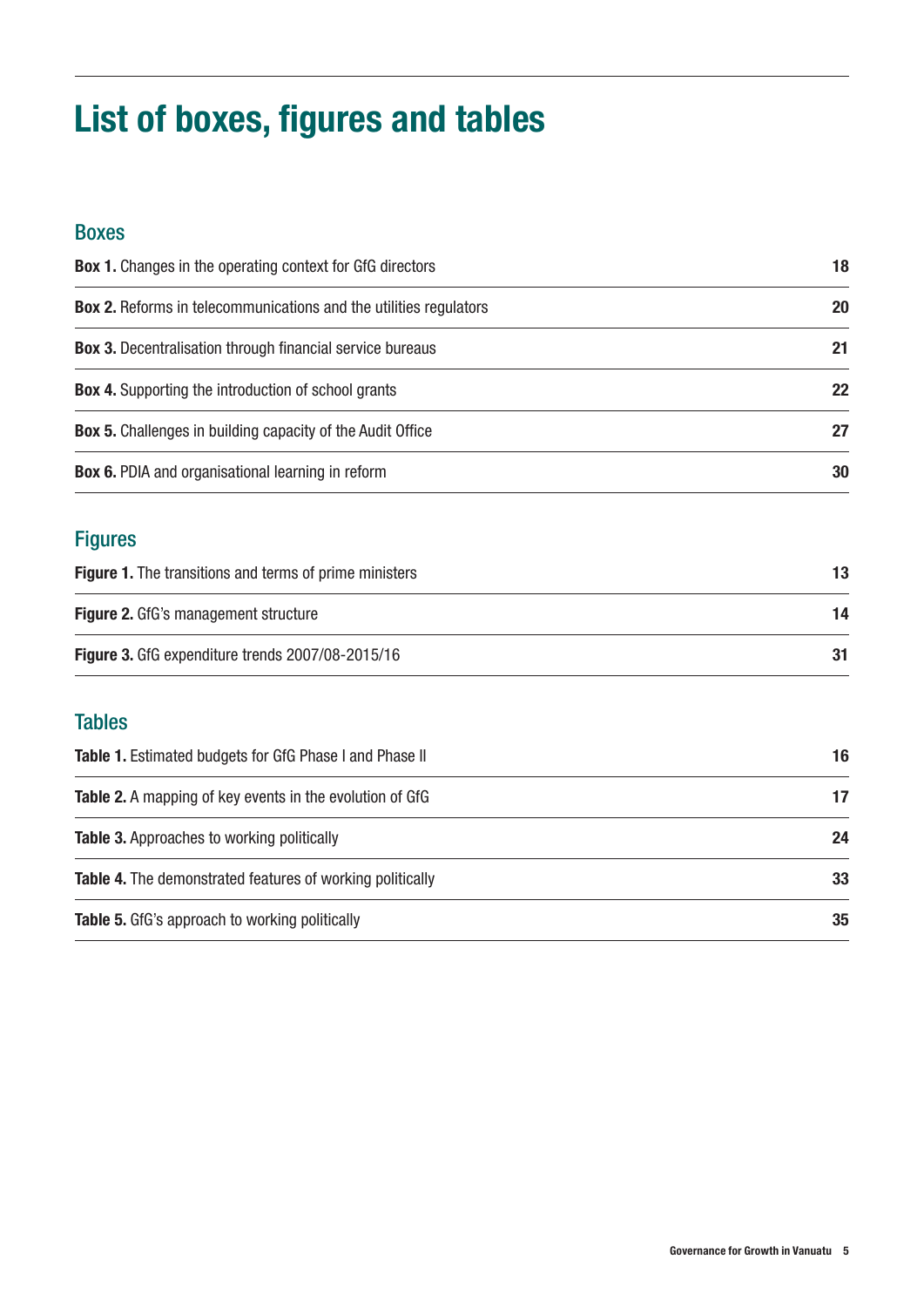# Acronyms

| <b>ADB</b>    | Asian Development Bank                                       |
|---------------|--------------------------------------------------------------|
| <b>AusAID</b> | Australian Agency for International Development              |
| <b>BSI</b>    | <b>Budget Strengthening Initiative (ODI)</b>                 |
| <b>CRP</b>    | Comprehensive Reform Program                                 |
| <b>DFAT</b>   | Department of Foreign Affairs and Trade (Australia)          |
| <b>DFID</b>   | Department for International Development (UK)                |
| <b>DSPPAC</b> | Department of strategic policy planning and aid coordination |
| <b>FSB</b>    | Financial service bureau                                     |
| GfG           | Governance for Growth programme                              |
| <b>IFMIS</b>  | Integrated financial management information system           |
| KSI           | Knowledge Sector Initiative                                  |
| <b>MFEM</b>   | Ministry of Finance and Economic Management                  |
|               | <b>MFEM-ISP</b> MFEM Institutional Strengthening Project     |
| NGO           | Non-governmental organisation                                |
| <b>OAG</b>    | Office of the Auditor General                                |
| <b>ODI</b>    | Overseas Development Institute                               |
| <b>OECD</b>   | Organisation for Economic Cooperation and Development        |
| <b>OPM</b>    | Office of the Prime Minister                                 |
| <b>PDIA</b>   | Problem-driven iterative adaptation                          |
| <b>PFM</b>    | Public financial management                                  |
| <b>PLP</b>    | Pacific Leadership Program (DFAT)                            |
| <b>TAF</b>    | The Asia Foundation                                          |
| <b>TRR</b>    | Telecommunications and Radiocommunications Regulator         |
| <b>URA</b>    | <b>Utilities Regulatory Authority</b>                        |
| <b>USAID</b>  | United States Agency for International Development           |
| <b>VCMB</b>   | Vanuatu Commodities Marketing Board                          |
| <b>VTSSP</b>  | Vanuatu Transport Sector Support Programme                   |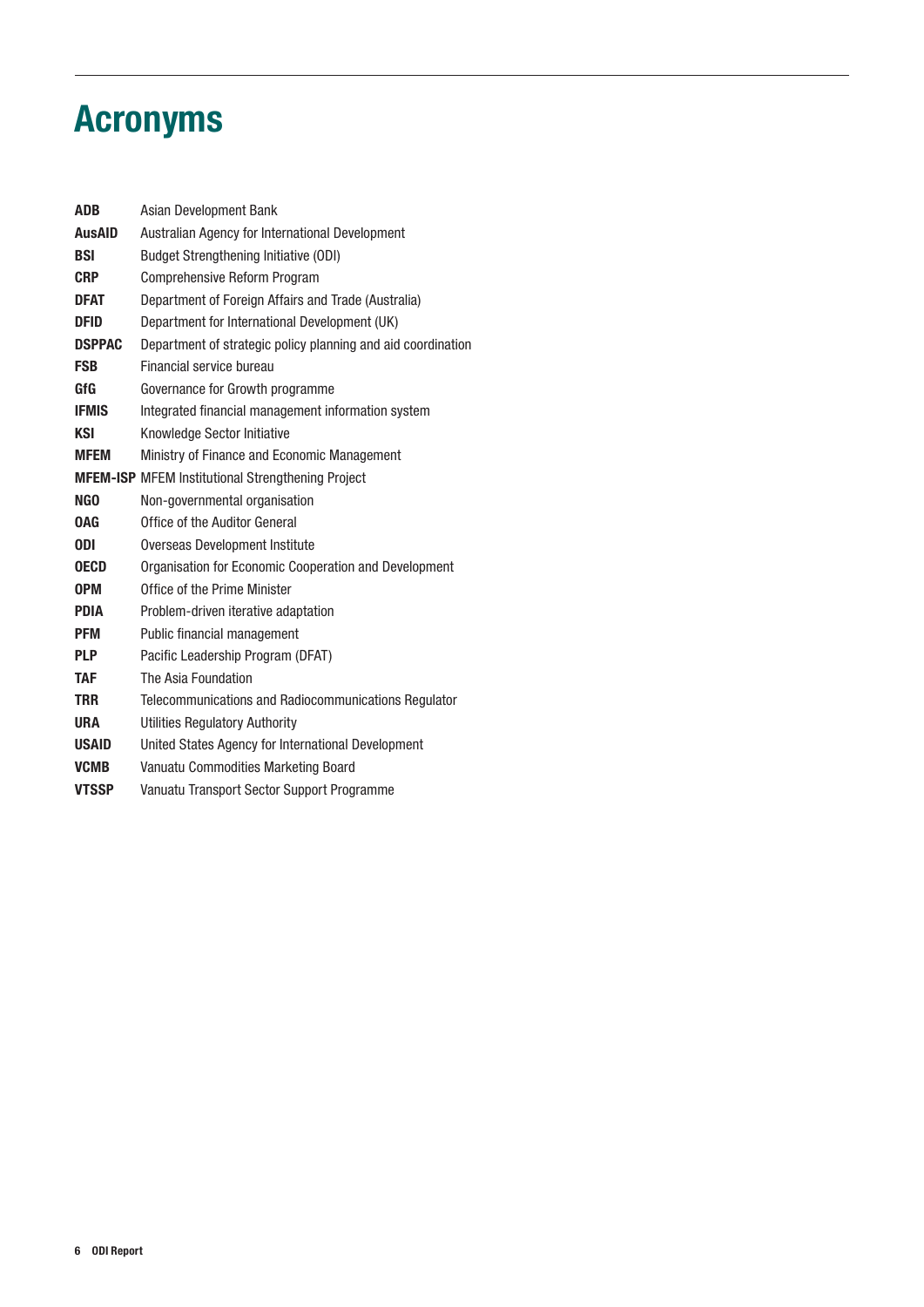# Executive summary

This report reviews the DFAT-funded Governance for Growth (GfG) programme, which has been supporting economic governance and public financial management (PFM) reforms in Vanuatu for the past decade. It forms one part of a broader evaluation of GfG that will inform the design of the next phase of the programme.

The specific focus of this review is to consider if and how GfG has been able to *work politically*. There are growing criticisms of the way that donors work to strengthen the public institutions of their partner countries, suggesting that much external assistance is better at changing how systems *look* than how they actually *function*. A number of communities of practice are proposing new ways of working politically*.* 1 They emphasise the need for reforms to be *problem-driven* and *locally led*. They also call for more flexibility to adapt projects during implementation.

GfG has been able to support reforms in a number of different areas by working politically. Flagship changes such as the liberalisation of the telecommunications industry have been accompanied by important reforms in areas such as wharf management, fiscal decentralisation, school capitation grants and taxation. The range of reforms that have been supported by GfG is considerable given the resources available to the programme.<sup>2</sup>

GfG's achievements are grounded in the design process that started in the mid-2000s. The programme built upon the success of an earlier AusAID project for strengthening the Ministry of Finance and Economic Management (MFEM). Not only did the design learn critical lessons from this project, but GfG was also able to harness the relationships that had been developed with a group of influential ni-Vanuatu officials and politicians. As a result, GfG was established with a strong sense of partnership between AusAID and the Government of Vanuatu.

The partnership is reinforced by the organisational arrangements of GfG. Strategic oversight is provided by a management committee comprising officials from the Office of the Prime Minister (OPM) and MFEM. Day-to-day activities are managed by a small team of DFAT staff who

are co-located in OPM. Budget responsibilities are devolved to the director so that GfG can operate at arm's length from the High Commission. A commitment to use country systems also allows GfG to support reforms which would be sensitive to implement as a standalone DFAT project.

While these arrangements have remained largely the same for the past decade, interview respondents identified a number of factors that have shaped the way that GfG operates in practice. Relationships with counterparts have been affected by transitions in staff, the introduction of new fiduciary risk requirements and the merger of AusAID into DFAT. GfG has also had to operate for long periods in a context where space for reforms was limited by political instability. Responding to the impact of Cyclone Pam, which struck in March 2015, has also consumed considerable resources in the government. Finally, there were factors that limited the responsiveness of GfG itself. Budget cuts in the Australian aid programme made GfG less able to take on new activities without affecting existing partners. Further, the GfG team has been understaffed at times and concurrently had to dedicate more time to managing the administrative requirements of a complex programme.

In the context of these cross-cutting issues, the review considered six inter-related dimensions of working politically to unpack more explicitly some of the strengths and weaknesses of the programme.<sup>3</sup>

**•** *Brokering relationships:* GfG is built around its relationships with government, and mainly with senior and mid-level bureaucrats. Many features of GfG, including co-location, aim to encourage close working partnerships between the GfG team and their counterparts in Vanuatu. The team also invests considerable time and effort into maintaining these relationships. However, the original sense of partnership and shared purpose has been diluted by changes in staff. The team also has less time to network than in the early years when successes were greatest.

<sup>1.</sup> These include a manifesto for *doing development differently*, a community of practice for *thinking and working politically*, and proponents of *locally led, politically smart* development projects.

<sup>2.</sup> The programme has run over two successive phases (2007-2011 and 2012-2017) with a core team of around four DFAT staff. Expenditures from 2007/08 to 2015/16 totalled A\$86.4 million. A large portion of spending between 2007/08 and 2011/12 supported the Vanuatu Transport Sector Support Program (VTSSP) which has since been moved under the High Commission. Excluding transport-related spending, GfG has committed around \$58.5 million over nine fiscal years.

<sup>3.</sup> These dimensions are adapted from the framework for *politically smart, locally led* development projects proposed by Booth & Unsworth (2014).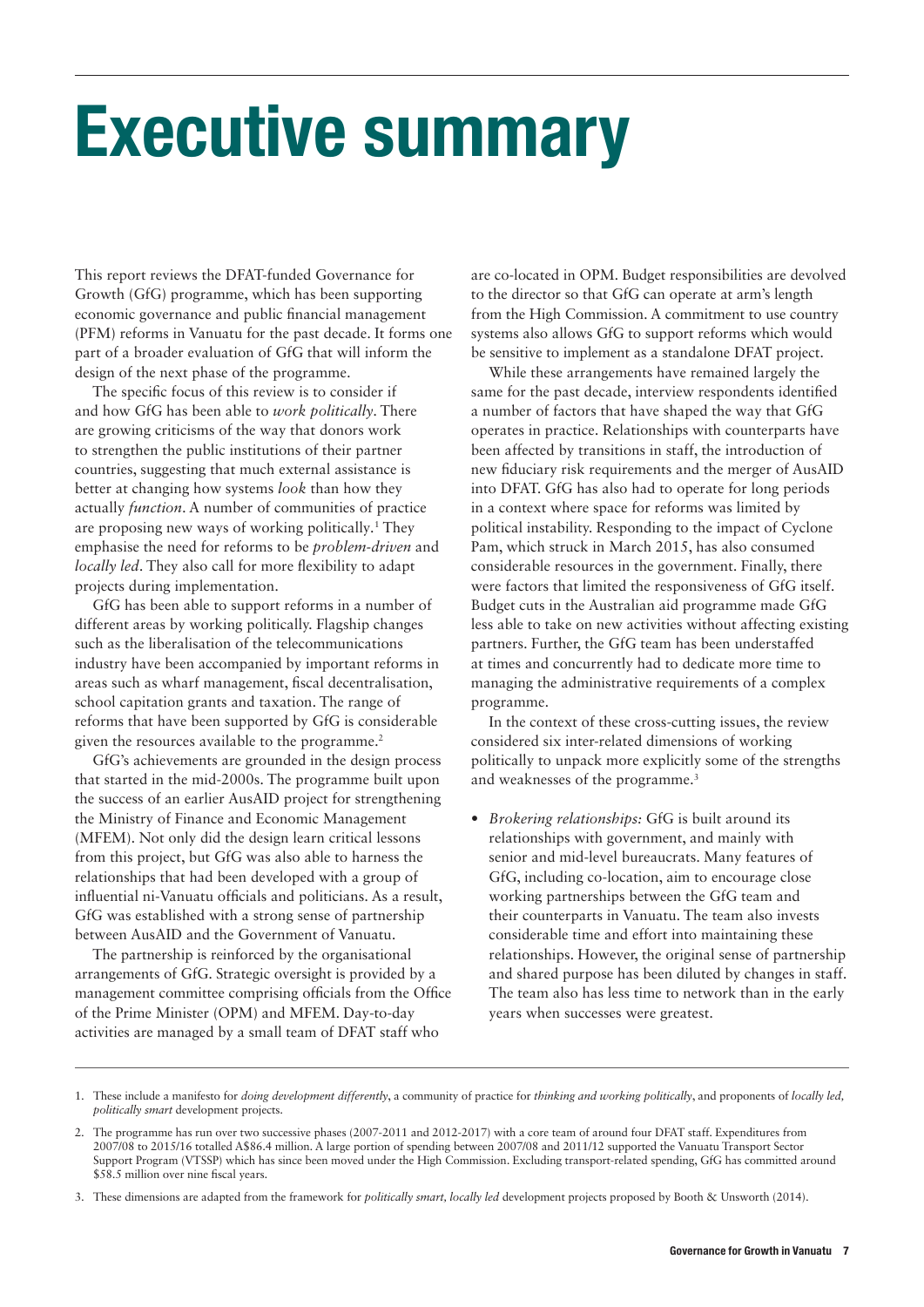- **•** *Identifying problems:* GfG relies mainly on its counterparts to identify reform priorities and the right approach to addressing them. However, the space for reform was closed for long periods between 2010 and 2015. In response, GfG aims to have a number of 'irons in the fire', waiting for a reform opportunity to open, and continuing to work on capacity-building in the interim. Notably, the designated budget for research has lacked purpose and has been an easy target for budget cuts as a result. Specialist expert posts have also been vacant for long periods, which might restrict GfG from opening up new windows for work in the way that GfG has done in the past (e.g. developing policies to use country systems to pay school capitation grants).
- **•** *Supporting local leadership:* By working at arm's length from DFAT, GfG can provide support to highly political reforms in a way that supports strong local ownership. Its approach allows the government to consider advice and step back from reforms without losing credibility. Further, the use of accountable grant agreements allows the government to lead implementation as well. However, it was noted that the management committee has been less effective in providing strategic direction than originally envisaged, and the GfG team has assumed more responsibility for managing its portfolio of work as a result.
- **•** *Iterating solutions:* GfG generally aims to develop solutions incrementally, starting with a concept and building on that with the help of its networks. The reduction in the direct involvement of the GfG team in reform implementation has, however, changed the mechanisms that support iteration. In the early years, the GfG team could be heavily involved in implementing reforms. As this responsibility has passed increasingly to a growing number of grant partners and GfG's administrative burden has increased, the team spends less time engaging with each partner, often relying on grant execution rates as a signal of broader problems. However, if circumstances change, GfG is still able to respond quickly and appropriately. The use of country systems also gives GfG an incentive to tackle the constraints that affect programme performance, such as the procurement process.
- **•** *Flexible funding:* GfG has considerable flexibility built into its design. The budget has unprogrammed components and the mandate for GfG is broad, in the knowledge that it is difficult to predict which reforms will be implemented and when. In the early years of GfG, funding was readily available which made the programme even more responsive. However, since 2012, budget cuts have effectively eliminated unallocated resources because these were needed to maintain existing commitments. As funding has become more restricted and the fiduciary requirements have been raised, partners appear to have lowered their expectations of what GfG is able to deliver.

**•** *Committing for the long term:* Institutional reforms take time to implement. Recognising this, GfG was set up for an initial period of ten years, which will be continued in the next phase. DFAT has also protected many of the programme's key design features, including colocation, which shows a high level of support for GfG's way of working. However, the tenure of the director is typically only three or four years, which makes the senior programme managers critical for maintaining knowledge and relationships over time.

Overall, it is clear that GfG is working politically and that its support has helped the government implement a number of important reforms. The review finds that GfG embodies some principles of locally led, politically smart development more than others. It is a powerful example of the importance of brokering relationships, but also clearly promotes local leadership with flexible and long-term funding commitments. However, relationships are not as strong as they were in the early years of the programme and the mechanisms for adapting reform efforts during implementation have grown weaker as the team have spent increasing amounts of time on administration.

Since February 2016, a new window of opportunity has emerged, with a reformist government taking power and pressing for change. Following the sentencing of 14 MPs for bribery, the newly elected government is seen as both cohesive and activist. The key challenge for GfG in the next phase is to ensure that it is able to help counterparts in government make the most of this political window. A number of recommendations are presented that are considered to be important in (a) allowing GfG to respond to the opportunities presented by the change in government and (b) reinvigorating GfG's role as a trusted adviser to the government:

- *1. Using the design process itself to build a common sense of purpose.* The design team should involve a number of different stakeholders. As a minimum, it should include staff from central agencies and key figures in the present government in Vanuatu, and the future counsellor, head of mission and GfG director from DFAT.
- *2. Maintaining the core organisational arrangements of GfG.* Retain the core organisational arrangements of GfG and continue the co-location of the GfG office.
- *3. Ensuring adequate staffing of GfG.* Consider an additional post at the level of programme manager to free up the director and senior programme manager to engage with partners. Review the purpose, positioning and nature of the specialist PFM and economics roles.
- *4. Reinforcing GfG's autonomy to align with Vanuatu's interests.* Maintain GFG's autonomy as a central part of the next design and clarify the relationship between GfG and the rest of the aid programme. Review ex-ante fiduciary controls for GfG assistance to the Government of Vanuatu. Review GfG's requirements for branding in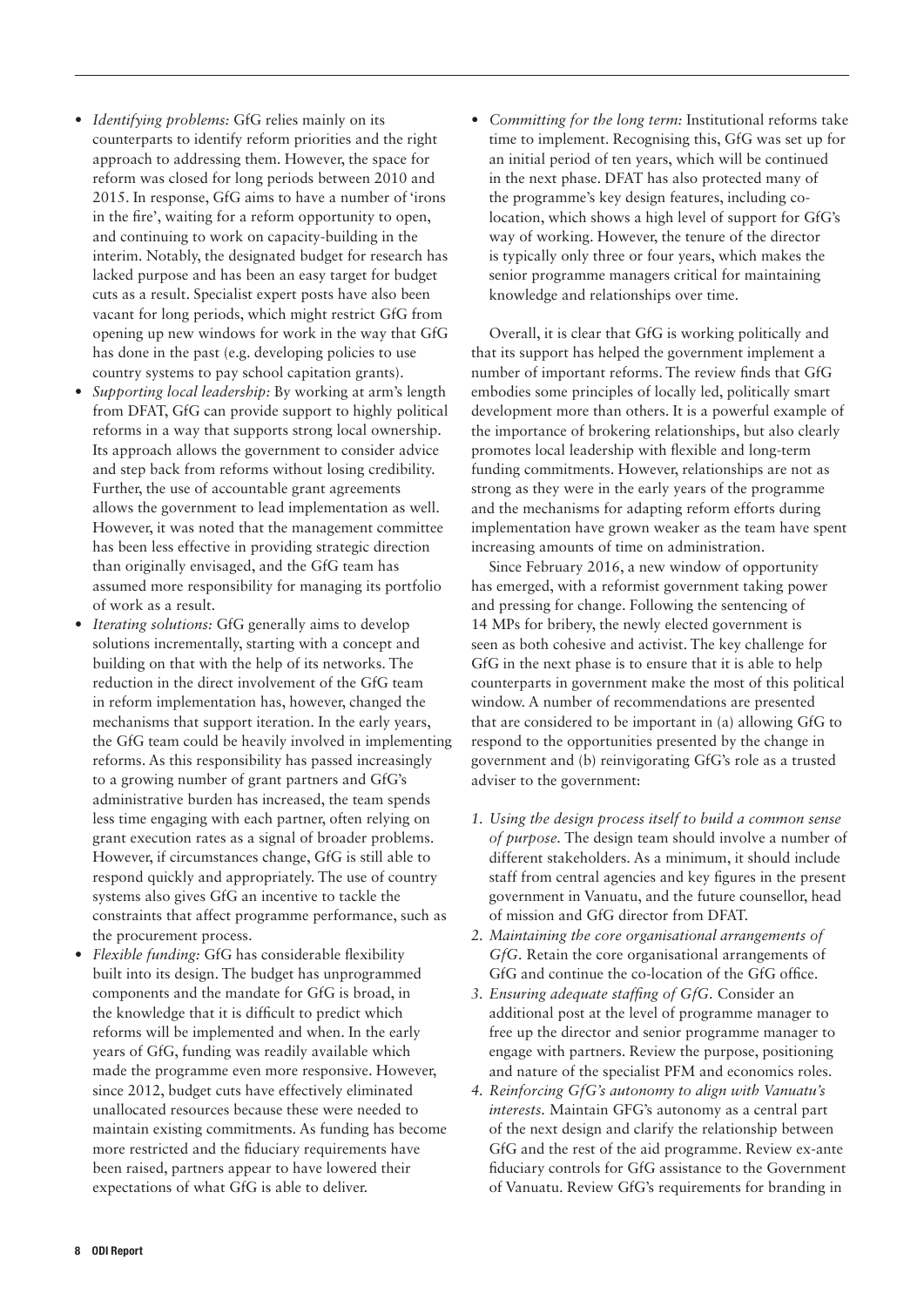order to help GfG to be perceived as separate from the High Commission.

- *5. Resetting expectations of what GfG is likely to achieve in the next phase.* State clearly upfront in the new design document that GfG is not expected to support more than two to three transformational reforms over the next five years. Retain the broad mandate to improve rural service delivery and economic growth, but review the results area on PFM that expects crossgovernment improvements in the quality of budgeting and expenditure management.
- *6. Strengthening partnerships and strategies for guiding GfG's activities.* Map the top policy demands of the government that are relevant to GfG and the key stakeholders linked to them. The design team should help GfG develop an appropriate set of mechanisms to reflect on and challenge their activities on a periodic basis, such as holding six-monthly reflection and refocus sessions that consider programme direction

and implementation challenges. Conduct a stakeholder mapping exercise to reflect upon how to engage with partners most effectively.

- *7. Using the research fund to reflect upon and challenge GfG's direction.* Specify the type and range of research inputs that would be useful and consider engaging one or two providers with complementary skills to provide this support. Develop a set of tools within the GfG team for constructing and breaking down problems – both internally and with counterparts
- *8. Managing knowledge and staff transitions effectively*. Rebalance the programming and administrative roles in the team to give more strategic responsibilities to the senior programme managers. Use the transition period to explicitly increase lesson-learning and planning through a strategic handover period in Vanuatu for the director; and GfG hosting an induction for the new counsellor and high commissioner.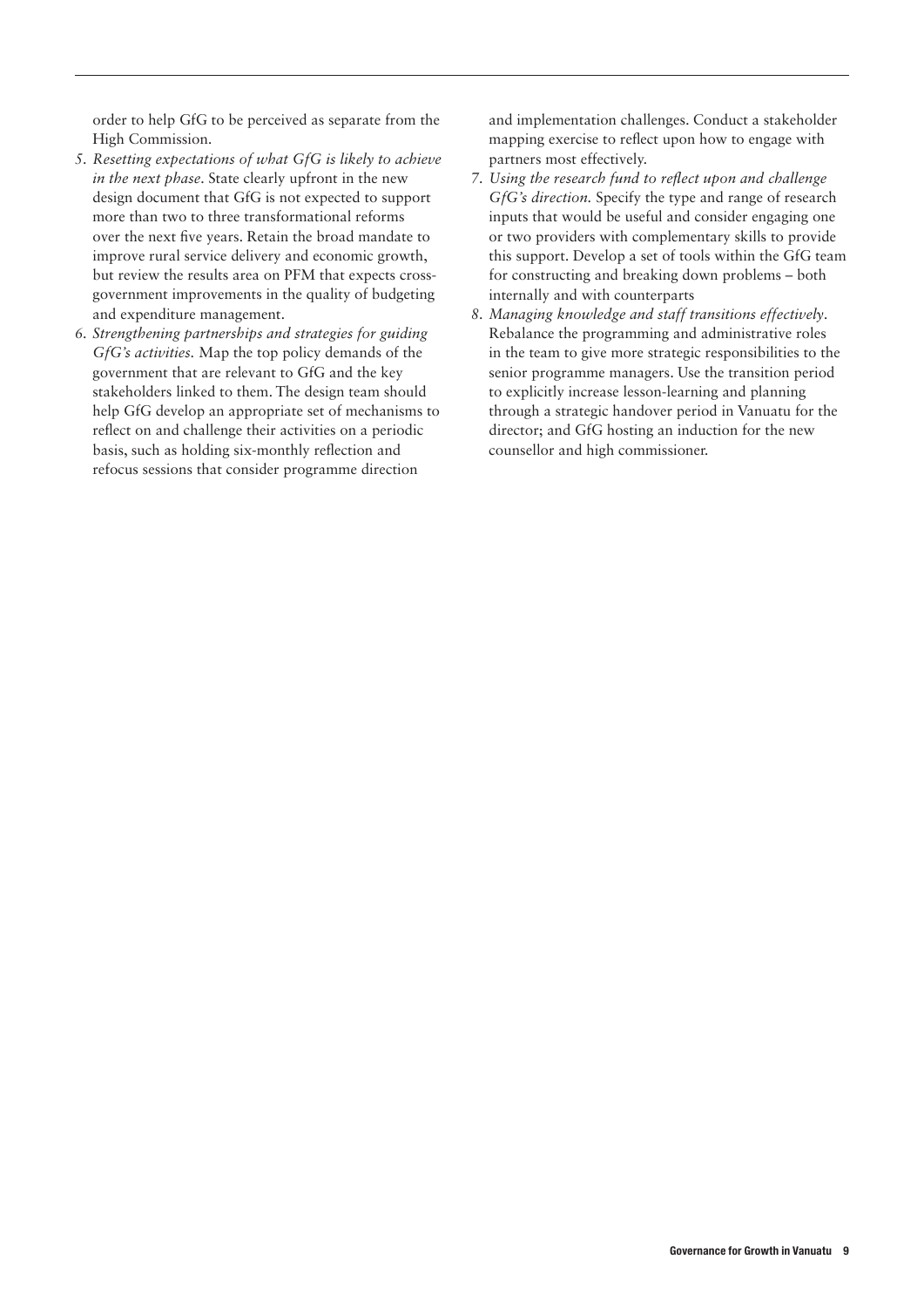# 1.Introduction

This report reviews the DFAT-funded Governance for Growth (GfG) programme, which has been supporting economic governance and public financial management (PFM) reforms in Vanuatu for the past decade. The programme has a unique and innovative design, and a mandate to help the Government of Vanuatu to identify and address institutional constraints to growth and better services in a way that is appropriate and politically acceptable. The programme has run over two phases (the first from 2007 to 2011 and the second from 2012 to 2017) at a cost of nearly A\$90 million over the first nine years. GfG is now preparing to enter a third phase, starting in mid-2017.

As part of a broader evaluation of GfG, the objective of the review is to consider if and how GfG has been able to support institutional reforms in practice. It specifically considers the extent to which GfG has been able to work politically. The review, therefore, focuses on the GfG team, its approach to supporting reforms, and the organisational structures and environment that it works within. The analysis is framed alongside broader experiences of *doing development differently* and *thinking and working politically* – two communities of practice seeking to improve donor support for the strengthening of public institutions in partner countries, which are grouped together under the general heading of *working politically*  for the purpose of this review.

There is increasing awareness in aid agencies that politics is important for economic and social development. This has followed a series of shifts in the focus of aid from increasing capital investment, to getting the right economic policies, to strengthening institutions and the quality of government. However, this knowledge has not generally translated into an effective way of helping developing countries to build their state capabilities. Most development support for institutional reforms in partner countries is still based on the assumptions that (a) adopting good-practice institutions will promote development, and that (b) change can be effected by adherence to a predetermined, tightly sequenced plan.

A large and growing literature is criticising this *blueprint* project approach that donors use to support institutional reforms in partner countries (Brinkerhoff & Ingle, 1989; Rondinelli, 1993; Grindle, 2004; Porter et

al., 2010; Andrews, 2012). It is argued that this approach might work well for delivering logistical tasks such as administering vaccines, but it has been much less successful in institutional reforms, which are highly complex.<sup>4</sup> In the area of PFM, donor-supported reforms have often changed the way systems *look* without really changing how they *function* (Andrews, 2010; de Renzio et al., 2011; Andrews & Bategeka, 2013). Similar arguments have been made for economic governance reforms (Hallward-Driemeier & Pritchett, 2010). Concerns are emerging that, in supporting reform in this way, donors may be damaging state capabilities by overburdening existing institutions and channelling their efforts away from solving local problems. This scenario has been neatly summarised by some as creating 'capacity overload' (Pritchett & Woolcock, 2008; Porter et al., 2010; Pritchett et al., 2013b).

These concerns are particularly pertinent to small Pacific island countries (Haque et al., 2016). Many of these countries have small populations, which limits the size and capacity of the public administration, and makes it more difficult to support advanced PFM systems (Kidd, 2010; Haque et al., 2015). They are also highly dependent on foreign aid, which makes donors an important part of the political economy of reforms (Riechel, 2002). Many other factors further complicate public administration and service delivery, including dispersed populations and the existence of only a small number of suppliers for goods and services from which governments can procure domestically. Formal and informal systems of governance are often intertwined. This means that the concepts that underpin the democratic institutions in most OECD countries, such as 'social distance in public administration', simply may not hold (Duncan, 2011; Paul, 2006). Many of these issues are documented in the Drivers of Change study of Vanuatu (Cox et al., 2007).

Calls to move from a *best practice* to a *best fit* approach have found new proponents in the doing development differently agenda (Andrews et al., 2012; Booth & Unsworth, 2014). This agenda includes a stronger emphasis on working with the grain of local politics (Levy, 2014), but also calls for a more adaptive approach to implementation. These challenges have been recognised by donor organisations, which are beginning to look more critically

<sup>4.</sup> Institutional reforms involve many different actors and behaviours, each with its own dynamic and each responding to changes in the other. This makes change highly complex and difficult to predict before the reform process begins. Often the solution to the problem that reforms seek to address is only really understood once the solution has been developed. In this spirit, North writes: 'knowing the kind of institutions that need to be put in place to realise economic growth does not tell us how to acquire them in the first place' (2008, cited in Faustino & Booth, 2015: 2).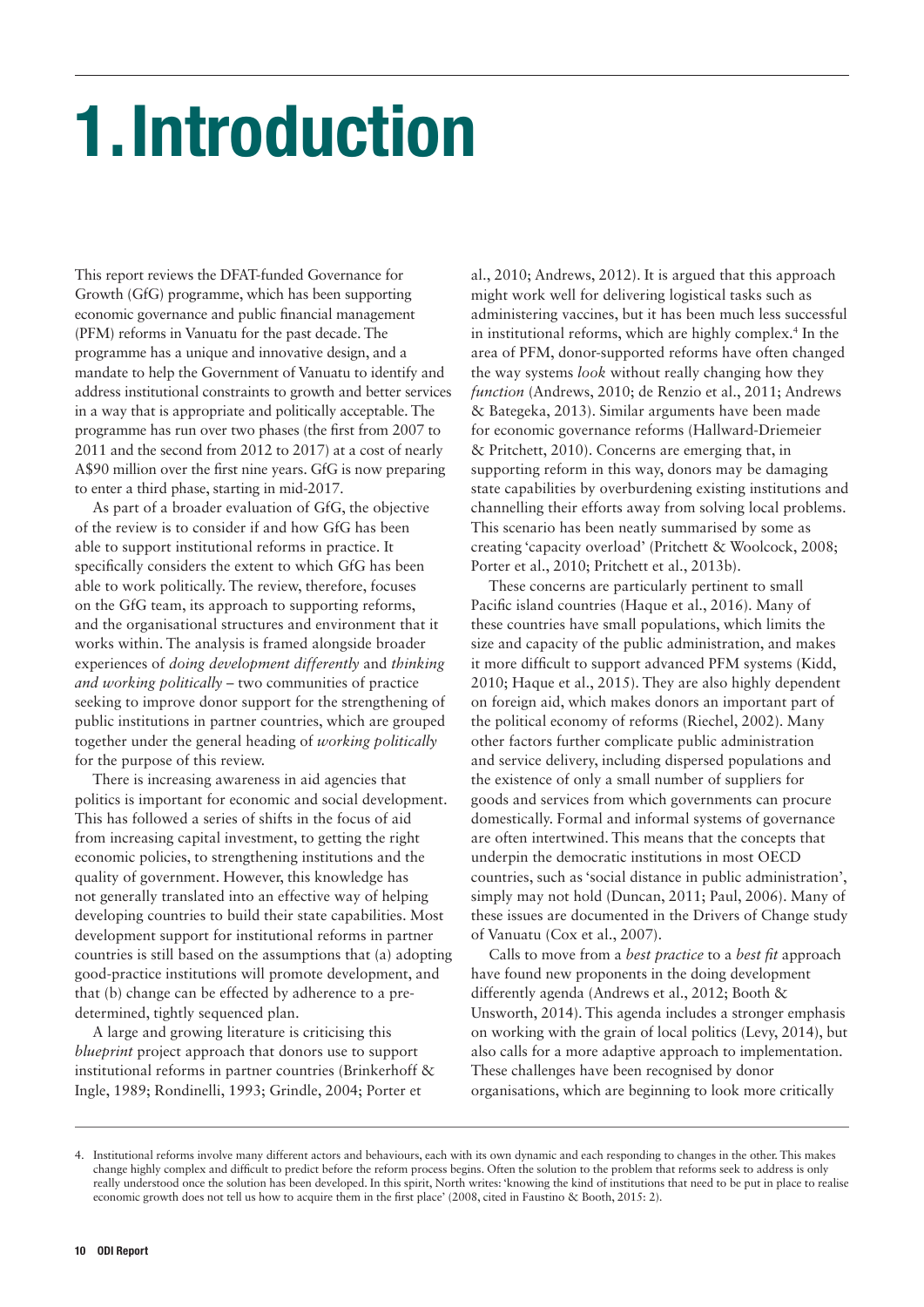at their tools for supporting governance reforms. DFID has developed new SMART Rules, for example, and USAID has introduced the Local Systems Framework, both of which aim to support a new way of working. These changes are being supported by groups such as the Overseas Development Institute (ODI) and the John F. Kennedy School of Government (Andrews et al., 2015), as well as the DFAT-funded Developmental Leadership Programme, which has established a community of practice for thinking and working politically (Dasandi et al., 2016).

Although it emerged before the current language of doing development differently, the GfG programme in Vanuatu shares many common features with other programmes that have been identified as working politically. In the first design document (GfG, 2007), there is an explicit aim to have a 'deeper partnership between donor and government, [that is] able to go beyond sectoral and technical fixes'. Operationally, the programme demonstrates long-term commitment without tightly defining the outputs to be delivered, giving it the flexibility to adapt as policy priorities change.

This review aims to take stock of GfG's experiences over the past decade to inform the design document for the next phase of implementation. The analysis is based on a desk review of existing literature, relevant GfG documents and in-depth case study evidence. The ODI review team travelled to Vanuatu in September 2016 and conducted over 30 interviews with government officials, development partner representatives and GfG programme staff. This was followed by discussions with DFAT staff in Canberra. Findings were tested through follow-up discussions with additional technical and regional specialists.

The discussions of the key findings are organised into three broad sections:

- **•** Section 2 reviews the origins of GfG, how it has evolved over time and the results it has been able to support.
- **•** Section 3 uses a framework for thinking and working politically to understand which factors have allowed GfG to deliver results and which factors have worked as constraints.
- **•** Section 4 provides a final set of conclusions and recommendations for the design of Phase III of GfG.

What emerges from the review is that GfG has been able to support reforms in a number of areas by working politically. Flagship changes such as the liberalisation of the telecommunications industry have been accompanied by important changes in areas such as wharf management, fiscal decentralisation, school capitation grants and taxation. Even where some reforms have not been successful, GfG's approach has been commended by partners in government and other stakeholders.

However, working politically is not easy, and GfG has faced periods of resource shortages, strained relationships and volatile politics in Vanuatu, as well as changes in the Government of Australia's aid programme that have limited GfG's ability to broker or facilitate reforms. While the programme has become more institutionalised over time, it may have lost some of its earlier ability to innovate as a result.

The key challenges now are to find ways to reinvigorate the relationship with the new Government of Vanuatu and to create more flexibility within the programme to respond to its priorities. This requires DFAT to provide the right kind of backing – and to avoid using GfG as a means to directly influence domestic policies. This also presents an opportunity to get the other parts of the bilateral aid programme to work more politically as well.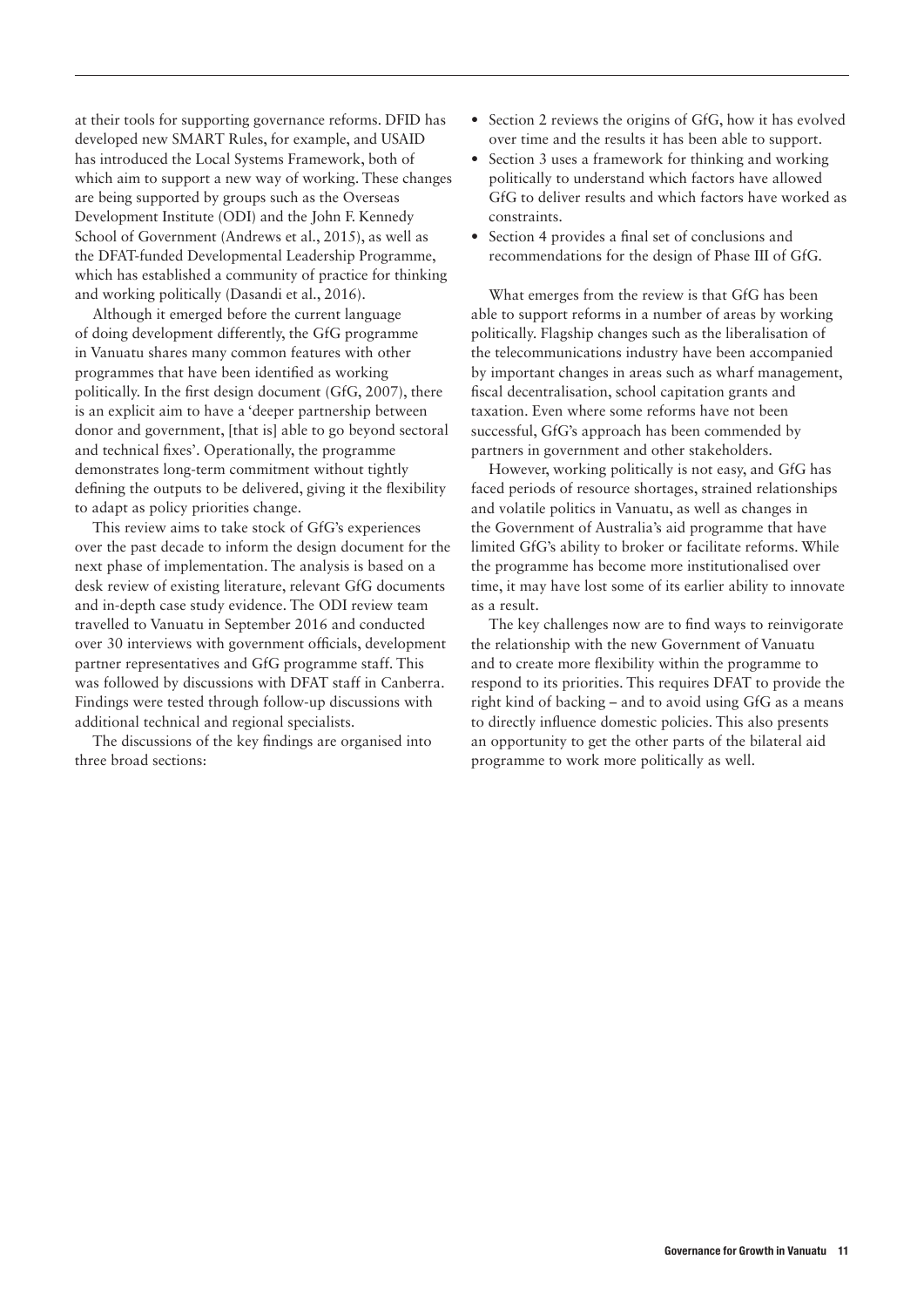# 2.What is GfG, how has it evolved and what results has it achieved?

# 2.1. Origins of GfG

GfG was formally established in 2007, though it was effectively a continuation of Australian support to PFM and public sector reforms in Vanuatu that had begun at least a decade before. A governance crisis in Vanuatu in the 1990s led to the start of the Comprehensive Reform Program (CRP) under the Asian Development Bank (ADB) in 1997, which initiated numerous institutional and policy reforms to promote good governance and economic management (Ambrose, 1997). AusAID provided dedicated support through two managing contractors to strengthen the Ministry of Finance and Economic Management (MFEM) and implement public service reforms.<sup>5</sup>

Learning from the experiences with these reforms and others across the Pacific, AusAID was keen to try something different. Though there were some successes, the CRP was widely criticised for being too ambitious and legalistic, and for overstretching the capacity of the Vanuatu civil service (Cox et al., 2007: 32). The record of AusAID's support was also mixed. While the MFEM Institutional Strengthening Programme (MFEM-ISP) was widely viewed to be successful, despite challenges with improving capacity in line ministries (AusAID, 2004), the public sector project (the Civil Service Reform Programme) was not. Cox et al. (2007: 54) summarised the factors that made the MFEM project more successful:

*Its success appears to have rested on a number of elements. It was sustained over a seven-year period, sufficient for new systems to become embedded before international support was withdrawn. The team of foreign technical advisers included Bislama speakers willing to invest extensive time and effort in understanding the networks and power relations* 

*involved, and building up relationships with key stakeholders. There was extensive use of informal channels to promote understanding of the reforms and build consensus. Careful attention was given to hiring a new generation of professional staff (including individuals well-positioned within the right social networks). They were provided with scholarships to acquire necessary skills at foreign universities, on condition they remained in the public administration after their return for a fixed period. There was a strong emphasis on skills training of key stakeholders right across government, and efforts were made to improve the transmission of skills among ni-Vanuatu staff.*

GfG was set up by AusAID as a partnership with the Government of Vanuatu. Rather than simply continuing existing support, AusAID created sufficient space to try something new. The AusAID counsellor wanted to give the government more opportunity to use the capacity that had been developed through the MFEM-ISP. In doing so, the next phase of support would build on the strong relationships that had been established with influential local officials through the MFEM-ISP. It would also take advantage of a period of relative political stability in Vanuatu, when the domestic appetite for reform was thought to be strong. Senior officials in AusAID – some of whom had been involved in the review of the MFEM-ISP and would later support the design of GfG as well – backed the counsellor to develop a new approach.

The final design emerged organically and relatively slowly. An initial set of reforms, including for liberalising the telecommunications sector, was agreed with the prime minister to maintain engagements with AusAID while the new programme was developed. A number of influential

<sup>5.</sup> The Civil Service Reform Programme led by one managing contactor aimed to strengthen the civil service in order to mitigate the consequences of broader efforts to 'right size' the civil service, which eventually reduced the civil service by around 10% (Cox et al., 2007). The MFEM Institutional Strengthening Programme led by a separate managing contractor was designed to support the newly integrated finance ministry to deliver its enlarged mandate for budgeting and accounting under the Public Finance and Economic Management Act (1998) (AusAID, 2004).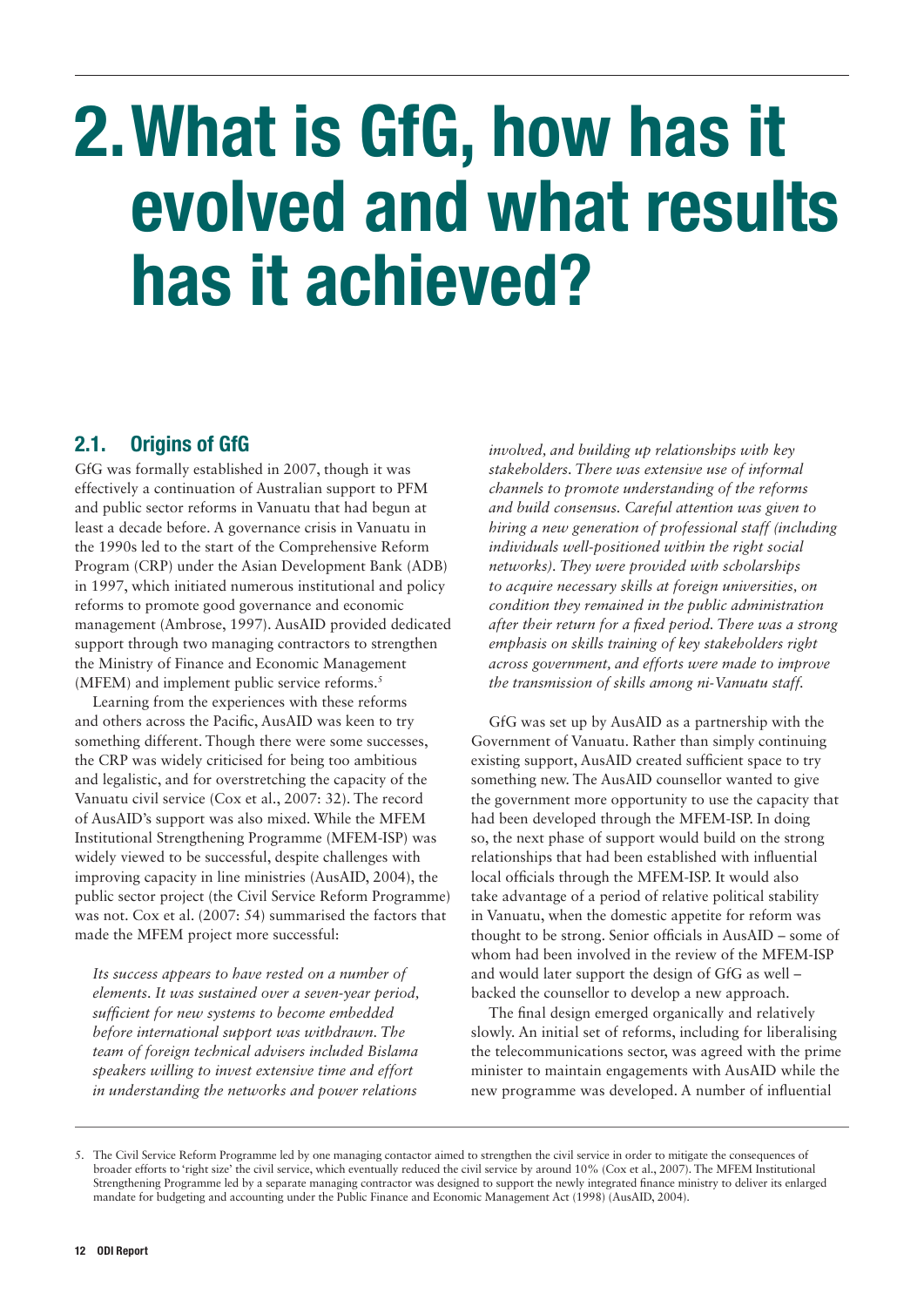officials and politicians from Vanuatu were invited to Canberra to discuss the way forward and establish the principles for the partnership. Many of those officials were staff who had built ties with AusAID through the MFEM-ISP and who continue to maintain close links to GfG. The discussions in Canberra were used to prepare a short concept note to capture the spirit of the programme, with the detail fleshed out later in the 2007 design document for GfG.

# 2.2. Purpose and principles underpinning **GfG**

The design centred on supporting the priorities of the Government of Vanuatu and working within the prevailing political realities in Vanuatu. This demanded significant local leadership and ownership, where the role of GfG would not be to lead implementation, but to be 'a facilitator, advisor and broker' of reforms (in the language of the design document for Phase II, GfG, 2012b: 1).

Though the programme was called Governance for Growth, the main focus was to help improve rural services and the quality of public expenditures by addressing institutional constraints. Vanuatu's population of approximately 250,000 is dispersed over 65 of the country's 83 islands and speaks 113 distinct languages and numerous dialects. In the mid-2000s, around 70% of the population were living in rural areas, but the state had limited reach outside the capital, Port Vila, leaving many without access to services. However, politics in Vanuatu is highly personalised and there are strong incentives for MPs to provide jobs, infrastructure and other forms of support directly to their communities (Cox et al., 2007).





*Source: Republic of Vanuatu Parliament, 2016*

GfG would therefore work with these prevailing political incentives to get services into local communities, while also improving policies and expenditure management in central government.

Recognising the challenges of working in the context of political instability, the programme hinged on being able to move slowly (doing *transactional* work) until a reform window opened, and then to be ready to move fast (so supporting *transformational* change). Politics in Vanuatu has been prone to instability since the early 1990s. Small constituencies make it possible for candidates to be elected with as few as 350 votes, which reinforces local level patrimonialism and diminishes the significance of political parties. Once in Parliament, politicians often compete for certain posts, with regular cases of MPs *crossing the floor* or raising votes of no confidence in order to destabilise the ruling coalition with little apparent political cost to their position in their constituencies (Cox et al., 2007).

Though GfG began at a time of relative political stability under Ham Lini, the 2008 elections loomed and the project design aimed to minimise the risks of future instability. It did this partly by maintaining a flexible, unallocated fund in the budget so the programme could respond quickly when opportunities arose. It also took a long-term view, acknowledging that implementation can be slow, and politics uncertain. In the short term, there was an implicit aim to strengthen the hand of a number of influential reformers in the government, while longer-term work would centre on issues that had 'policy consistency' across the political spectrum – including the promotion of rural service delivery.

Concerns about the stability of the government were well founded. Ham Lini's premiership, which lasted nearly



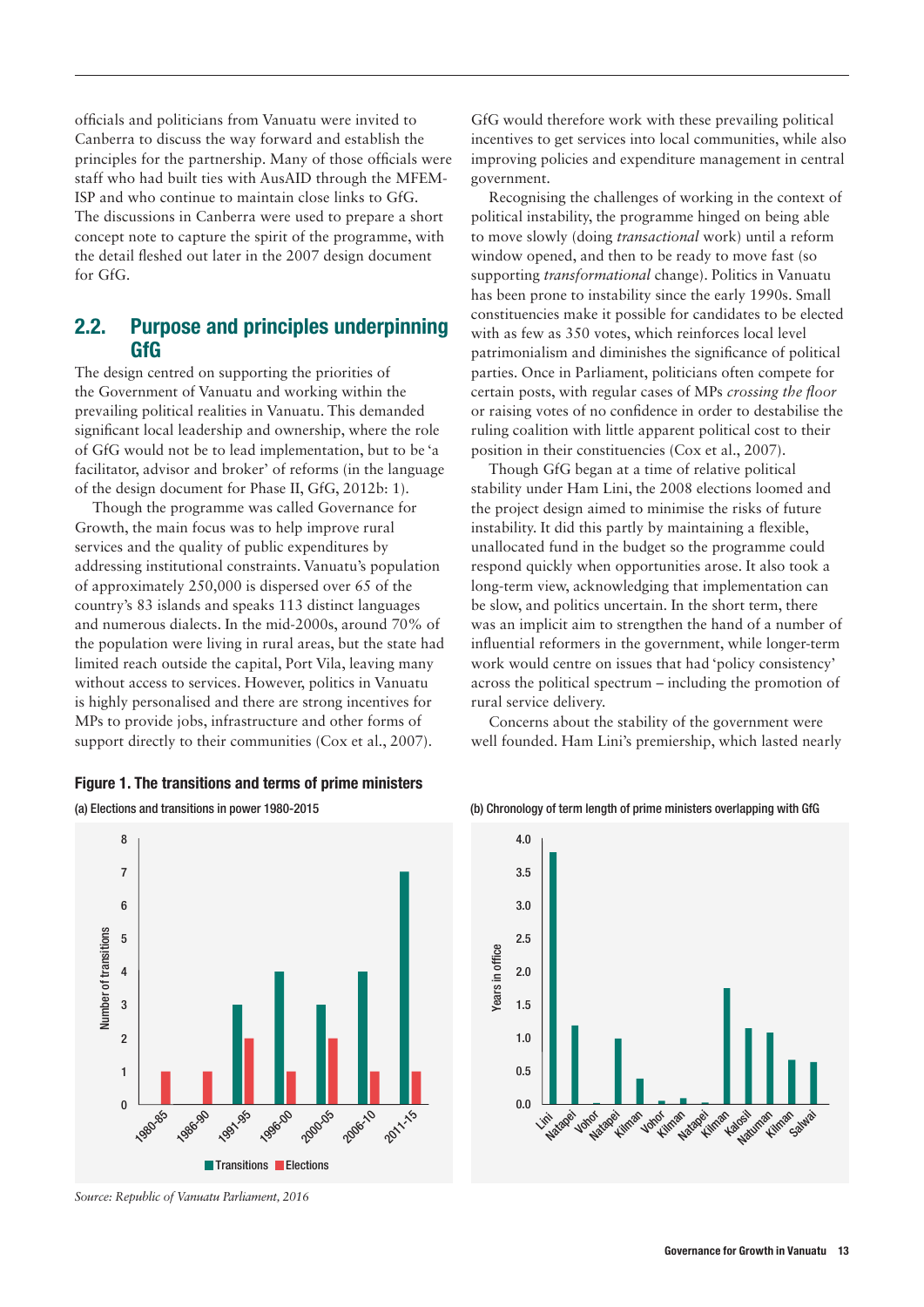four years from December 2004 to September 2008, ended soon after GfG was created. None of his successors have matched this level of continuity, as shown in Figure 1b, which gives the number of years each prime minister and acting prime minister held office. The decade that followed has been marked by several periods of instability, particularly since 2010. Figure 1a shows that there were seven changes in prime minister (including acting prime ministers) between 2011 and 2015, but only one election. This has been an important factor in the impact of the programme, as discussed later.

# 2.3. Organisational arrangements and oversight

GfG has been financed over two phases, the first from 2007 to 2011 and the second from 2012 to 2017, with total expenditures of around A\$90 million. These phases have been accompanied by dedicated design documents and budgets, with most of the core features from Phase I retained in Phase II. The core organisational arrangements have largely remained the same for both phases, with the intention of reinforcing the partnership between staff from both countries and to allow GfG to support reforms prioritised by the Government of Vanuatu. Key aspects of the arrangement are as follows:



#### Figure 2. GfG's management structure

- **•** The GfG team is staffed directly by DFAT but operates at arm's length from the rest of the Australian aid programme, with delegated budget authority and an office co-located in the Office of the Prime Minister (OPM).
- **•** Oversight of the programme's activities and finances is carried out by a management committee chaired by the director of strategic policy and coordination in OPM, and comprises staff from GfG, MFEM, OPM and other stakeholders in the Government of Vanuatu who are invited.
- **•** GfG can execute its budget directly but has increasingly honoured an early commitment to use country systems by providing grants for partner organisations to manage with relatively limited additional reporting or fiduciary controls.

The GfG director is a DFAT official at executive level 2, with a designated budget within the broader bilateral aid programme.<sup>6</sup> This puts the GfG director at the same level as the DFAT counsellor, to whom he reports formally. According to some interview respondents, this has led to some disagreements in the past, including over the aggregate budget allocation to GfG. However, the arrangement ensures that DFAT is able to post qualified and experienced staff to the position, and it gives the GfG director the authority to commit expenditures directly, as long as it is within budget and below a limit of A\$3 million (recently up from A\$1 million). This is a source of autonomy for GfG, but also strengthens the relationship with counterparts, who know that GfG commitments to provide support to the Government of Vanuatu can be credibly backed up with finances.

The GfG team is staffed by DFAT employees, but the activities and spending of GfG are authorised by the management committee. GfG staff are appointed by DFAT and performance of the programme is assessed through the annual aid quality checks. GfG therefore has to observe DFAT's standards for financial management and its activities sit under the commitments of the Partnership for Development (DFAT, 2009) and the new Aid Partnership signed in December 2016.

The management committee gives the Government of Vanuatu greater ownership of GfG activities. The committee is officially chaired by the director-general of OPM, but in practice it has been the function of the director of the Department of Strategic Policy Planning and Aid Coordination (DSPPAC). Other standing members from the Government of Vanuatu include the directorsgeneral of MFEM and the Ministry of Foreign Affairs. Other stakeholders from the government have been invited to attend in the past, including ministries with which GfG has formal grant agreements. The High Commission is represented by the counsellor and the GfG team is represented by the GfG director. This group is responsible

<sup>6.</sup> Executive level 2 is the highest graded position below the senior executive services. In the Australian High Commission in Vanuatu the councillor is also graded at executive level 2, and serves as the deputy high commissioner.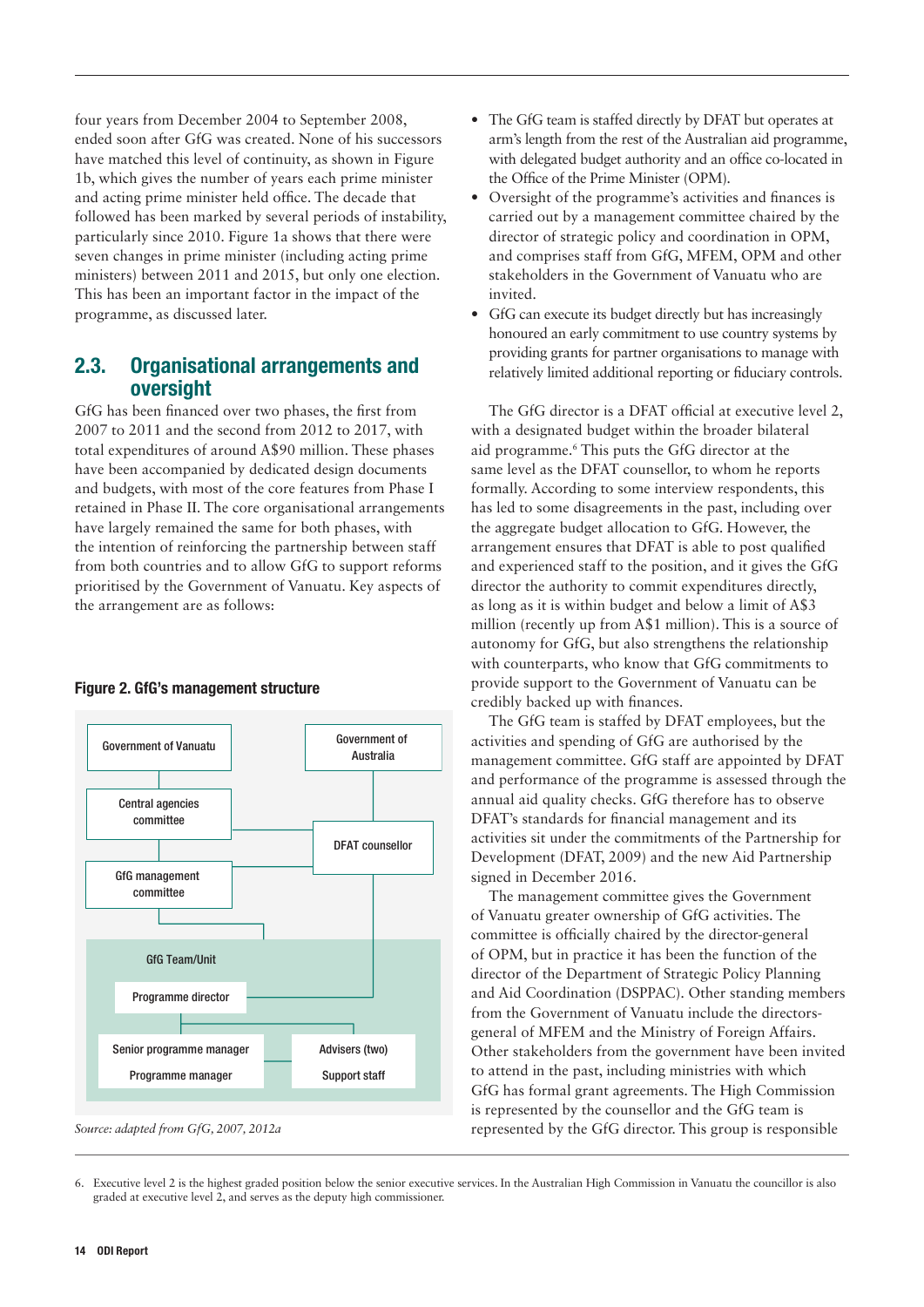for approving GfG activities and directing its engagements towards strategic priorities. In theory, this allows coordination with the strategic planning and budgeting arms of government and with DFAT, while day-to-day decisions are delegated to the GfG team. The 2012 design document (GfG, 2012a: 20) explains how decision-making on budget execution is split:

*Decisions on day-to-day management shall be devolved to the GfG Director. The GfG Director maintains the flexibility to authorise expenditure up to \$250,000 from the Flexible Fund, which must be in-line with the agreed priorities of the programme and be reported and scrutinised at the next Management Committee meeting. All GfG expenditure will also have to meet standard AusAID financial management requirements (which may include technical appraisal for high value or high risk proposals).*

The management committee has met with varying frequency during the two phases of the programme. In Phase I of GfG, meetings of the management committee were held once or twice per year. In Phase II, a change in the director of DSPPAC put a greater emphasis on regular meetings, but in practice this has been difficult to sustain, most notably in the past two years, due to changes in government and the impact of Cyclone Pam. Fewer formal meetings have resulted in decision-making taking place via email and this was reported by one interviewee to have lowered the quality of discussions. Recommendations in the 2012 design document to strengthen the strategic function of the committee have so far not been implemented, though the new director of DSPPAC appears keen to reinvigorate the forum and hold regular monthly or quarterly discussions.

The location of the GfG office in the OPM compound is important for both presentational and substantive reasons. The co-location arrangement presents GfG as being independent and separate from the High Commission and the 'large regional power' Australia, which is important for building trust (a benefit of co-location also noted in the context of the Pacific Leadership Programme by Denney and McLaren, 2016: 4). Government of Vanuatu officials routinely and informally drop into the office as they pass by, which makes it easier to build relationships, ultimately helping the GfG team to understand the challenges the government is facing.

To deliver assistance, GfG can provide support either directly or through other partners. Initial support was provided largely through individual contractors and groups such as the World Bank, which worked on the telecommunications reforms. Over time, GfG has also increased its use of country systems and expanded the number of partners that it funds directly – through 'accountable grants', as they are called in the 2012 design document (GfG, 2012b: viii). In 2007, only MFEM received such a grant from GfG, but this modality was subsequently expanded to new partners such as the Ministry of Climate Change, the Ministry of Lands, the Ministry of Trade and the OPM. By 2016, GfG had eight direct funding partners and there are reportedly frequent demands for support from new potential partners.

Grant partners use their own systems to spend GfG resources, including contracting and managing technical assistance. In the absence of a domestic remuneration framework for external advisers, GfG helps partners to set the rates for consultants, but once in place contractors report directly to the contracting authority and not to GfG. Additional ex-ante fiduciary risk requirements have been added over time, notably in 2013, following high-profile fraud cases in Papua New Guinea and the Solomon Islands.7 Generally, each partner is subjected to a fiduciary risk assessment before receiving an accountable grant. GfG then expects to be informed of any planned expenditures before those expenditures are committed, and of any changes in the activities GfG is supporting. Otherwise, expenditures are executed entirely through partner systems. Reports on progress with reforms and grant execution are submitted semi-annually to GfG and each grant is audited on a regular basis.

In addition to the pre-programmed support, the GfG design includes a small research fund and explicitly leaves some of the budget unallocated as a flexible fund. This is summarised in the context of the original budget estimates in Table 1, though actual spending has diverged from these early plans. The unallocated budget aims to allow GfG to respond to new opportunities, though this has been limited in Phase II when the aid budget was subject to cuts. The research fund was initially intended to commission local research based on the priorities of the government and later changed to focus more on producing briefing documents. In practice, the research fund has been underutilised and has been an easy target for cuts. This is discussed in more detail in Section 3.3.

7. See: http://asopa.typepad.com/asopa\_people/2015/08/australias-foreign-minister-had-to-intervene-over-png-aid-fraud.html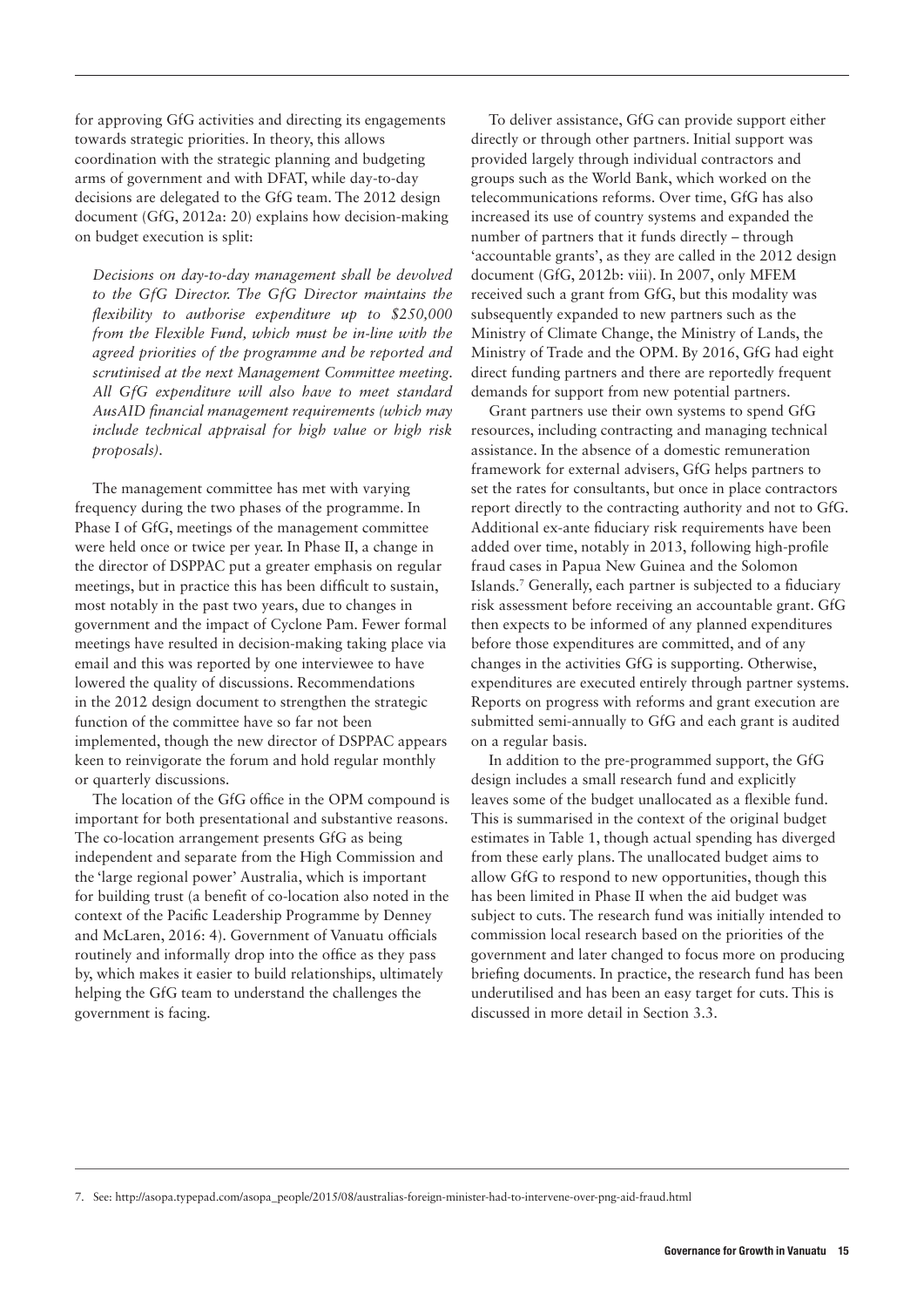#### Table 1. Estimated budgets for GfG Phase I and Phase II

| <b>Budget allocations</b>                   | Phase I     |      | <b>Phase II</b> |      |  |
|---------------------------------------------|-------------|------|-----------------|------|--|
|                                             | Total (A\$) | $\%$ | Total (A\$)     | $\%$ |  |
| Programme management                        | 3,050,000   | 9    | 4,125,000       | 18   |  |
| Core staff, operational costs, advisers     | n/a         | n/a  | 3,700,000       | 16   |  |
| Programme design                            | n/a         | n/a  | 200,000         |      |  |
| Performance/evaluation                      | n/a         | n/a  | 225,000         |      |  |
| <b>Managed funds</b>                        | 31,626,000  | 91   | 19,230,000      | 82   |  |
| Office of the Prime Minister                | 3,000,000   | 9    | 3,000,000       | 13   |  |
| Ministry of Finance and Economic Management | 7,830,000   | 23   | 2,250,000       | 10   |  |
| Energy sector                               | 8,900,000   | 26   | 1,000,000       | 4    |  |
| Aviation sector                             | $\left($    | 0    | 500,000         | 2    |  |
| Telecommunications sector                   | 6,506,000   | 19   | 2,730,000       | 12   |  |
| Knowledge, analysis, research, briefing     | 1,640,000   | 5    | 1,050,000       | 4    |  |
| Unallocated (flexible fund)                 | 3,750,000   | 11   | 8,700,000       | 37   |  |
| <b>Total estimated budget</b>               | 34,676,000  | 100  | 23,355,000      | 100  |  |

*Source: GfG, 2007, 2012a*

# 2.4. The GfG team

The GfG director is a permanent DFAT employee posted to Vanuatu from Canberra. There have been three directors since 2007 and great care has been taken in selecting the right candidates.<sup>8</sup> The director is responsible for the overall development and implementation of the GfG programme and plays a crucial role in managing the balance of interests between the Australian and Vanuatu governments. The directors have also been central to some of the changing partnerships. Box 1 gives more detail about the individual directors.

The director is supported by a small, effective team of ni-Vanuatu, locally engaged staff. Currently, this team comprises one senior programme manager, two programme managers – one of whom focuses on the recovery programme for Cyclone Pam – and one administrator. The skills, networks and institutional memory of the senior programme manager and programme managers have been highlighted by a number of interviewees as particularly important for GfG.9 Importantly, the ni-Vanuatu staff are able to identify key personalities and understand and communicate cultural sensitivities in a way that the director is not able to, and are therefore central to the working politically approach.

The full complement of positions envisaged in both the 2007 and 2012 design documents has not always been used. Specialist positions were created for the PFM and economic governance activities, as well as to support the monitoring and evaluation of GfG's activities. At the time of this review, monitoring and evaluation support was provided by a remote contractor, but the other two positions were vacant.

The team is particularly cautious when hiring for the specialist roles, such as the one for PFM. This is because partners in the Government of Vanuatu sometimes question whether advisers sitting in GfG might be captured by Australia's interests rather than their own, and may be reluctant to engage with them. As this could undermine the value of having advisers in the GfG office, GfG has been careful not to fill the vacant positions until the right candidate is found.

Rather than take on the wrong person, GfG has filled the gaps through a variety of means. The economic role has been taken on by the current director, who is a DFAT economist. The last PFM specialist left in the final quarter of 2014 and no suitable candidate had been identified to replace her by the time of this review. GfG has filled the gap through a combination of discussions with close partners in MFEM

<sup>8.</sup> In terms of the selection process for the director, there are no formal interviews and placement depends on the decision of the postings committee, the preferences of applicants, and any informal references that the Vanuatu High Commission is active in seeking. The soft skills that are essential for building and managing relationships are not a prominent feature of the DFAT competency framework as it is assumed that these are skills everyone who applies should have or can develop. However, there is evidence of considerable effort to get the right person in, both in Vanuatu and Canberra. Senior managers in Canberra with links to GfG are often looking for potential future candidates well before the next appointment and they are encouraged to apply for the position. For some appointments, close partners in Vanuatu have also been asked for inputs, though this is not a requirement.

<sup>9.</sup> The current senior programme manager has been with GfG since 2008 and is well connected and highly respected in both ni-Vanuatu and donor circles. A second senior programme manager worked in GfG from 2006 until 2012. He was a former MFEM employee with good relationships in government and high social status outside his formal role. The current programme managers are relatively new to GfG, but they have extensive experience of working in the Government of Australia and its aid programme.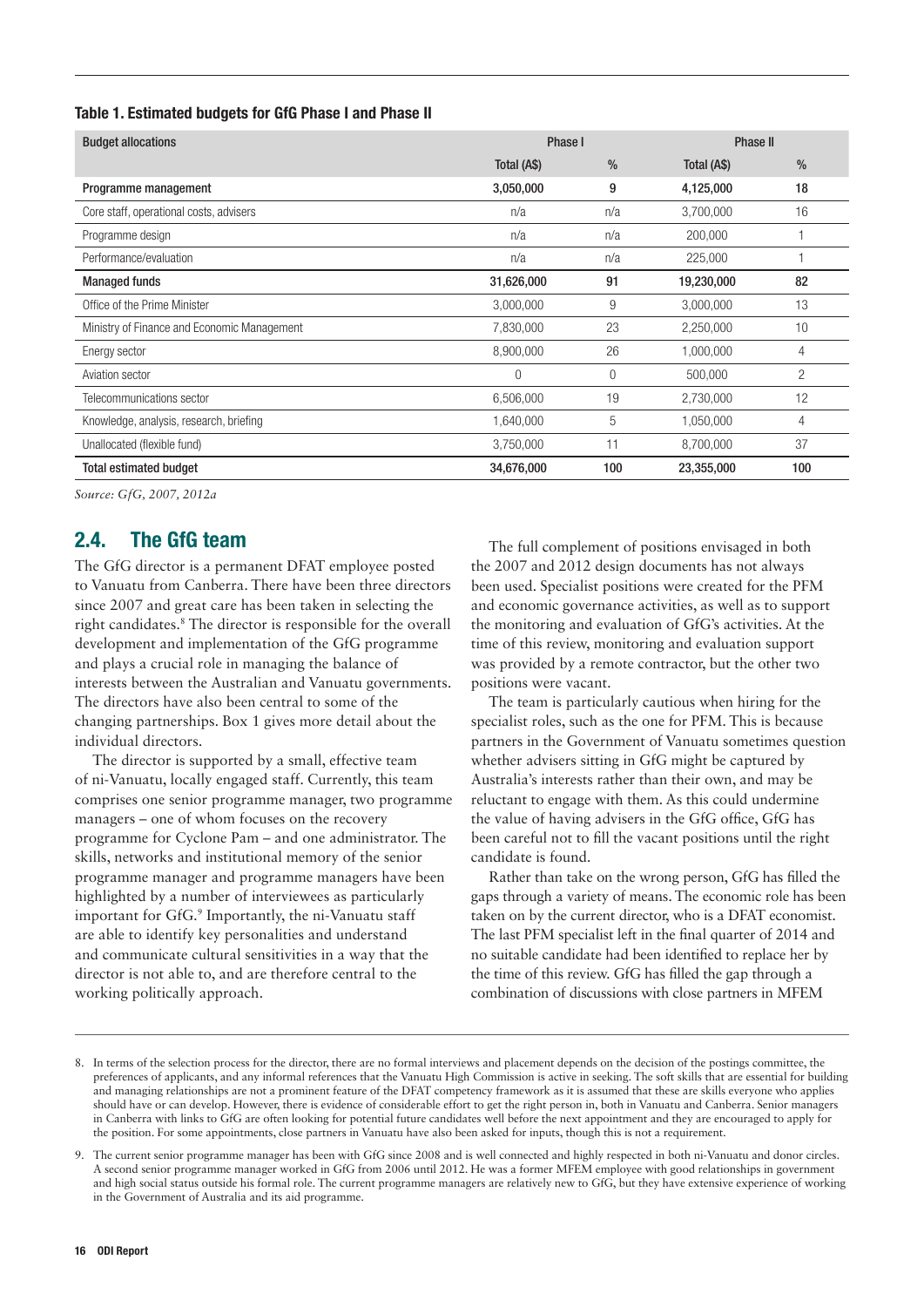(such as the acting director-general and the GfG grant coordinator in MFEM) and contracting short-term advisers (including some who used to be linked to the MFEM-ISP). GfG has also contracted a local company, vSolutions, to provide support to partners receiving grants to help them navigate systems such as the Central Tender Board.

Importantly, there have been times when GfG has been understaffed. Most notably, there have been times in the past few years when the office was staffed only by the director and a senior programme manager, with other programme positions unfilled. This has made it particularly difficult to manage the large administrative burden of a complex programme such as GfG, which typically funds numerous small investments and technical assistance contracts. The GfG team expressed the opinion that the current complement of staff and contractors allows more space for strategic thinking and engaging with partners than was possible in the previous three years. However, the team can still be overstretched by ad hoc activities, which is the main reason that it no longer produces annual reports.

# 2.5. Key phases and events

While the mechanics and organisation of GfG have remained largely the same, interview respondents identified a number of factors that have shaped the way that GfG operates in practice, the kinds of reforms it has been able to support, and its ability to do so successfully. Some of the key events are mapped out below in Table 2.

There are factors that have made it more difficult to preserve relationships with counterparts in Vanuatu and engage on reforms. These include transitions in GfG directors and the merger of AusAID into DFAT, which has coincided with a change in the perception of GfG among some grant partners – partly due to new fiduciary controls introduced around the same time. There were also two periods of particularly marked political instability with frequent changes in government in the build-up to June 2011 and a major corruption scandal in late 2015, which resulted in the sentencing of 14 MPs for bribery. The current director, who has been in post since 2013, estimated that space for reform was restricted for roughly a third of his time in Vanuatu – partly due to domestic politics and partly because of Cyclone Pam, which struck in March 2015.10 In contrast, politics was more stable and conducive for reforms in the early years of GfG.

Table 2 also captures some of the factors that have limited the responsiveness of GfG. Budget constraints were one such factor. GfG expenditures have followed trends in the broader Australian aid budget, which increased rapidly from 2007 to 2012 and has subsequently been cut. In Phase I of GfG, the Vanuatu country programme was generally able to exceed budget estimates, giving GfG confidence to take on new commitments. In Phase II, resources became less available as AusAID/DFAT searched for ways to reduce the budget, including during the fiscal year. Another factor has been the added burden of managing the Vanuatu Transport Sector Support Programme (VTSSP) and part of the recovery programme for Cyclone Pam. While additional posts have been made available to run these programmes, the overall impact has been to reduce the time the team has available to network with partners.

|                                    | 2007            | 2008 | 2009    | 2010 |             | 2011       | 2012       |          | 2013        |        | 2014    | 2015        |
|------------------------------------|-----------------|------|---------|------|-------------|------------|------------|----------|-------------|--------|---------|-------------|
| Vanuatu aid (Aus)<br>A\$ million   | 30.3            | 41.9 | 45.6    | 44.2 |             | 48.4       | 41.8       |          | 40.9        |        | 81.5    | 41.9        |
| GfG spending A\$ million           | 4.4             | 16.4 | 18.4    | 14.1 |             | 15.0       | 4.8        |          | 4.5         |        | 4.6     | 4.2         |
| excluding transport<br>A\$ million | 4.4             | 12.6 | 8.6     | 6.9  |             | 7.9        | 4.8        |          | 4.5         |        | 4.6     | 4.2         |
| Phase                              | Phase I         |      |         |      |             |            |            | Phase II |             |        |         |             |
| <b>Directors</b>                   | Director 1      |      |         |      |             | Director 2 | Director 3 |          |             |        |         |             |
| Projects                           | VTSSP (Phase I) |      |         |      |             |            |            |          |             |        |         | Pam         |
| Australian aid                     | AusAID          |      |         |      |             |            |            |          | <b>DFAT</b> |        |         |             |
| Australia politics                 | Howard          |      | Rudd    |      |             | Gillard    |            | Rudd     |             | Abbott |         |             |
| Vanuatu politics                   | Lini            |      | Natapei |      | Instability |            | Kilman     |          | Kalosil     |        | Natuman | Instability |

| Table 2. A mapping of key events in the evolution of GfG |
|----------------------------------------------------------|
|----------------------------------------------------------|

*Source: GfG, 2011; GfG Expenditure Reports; Interviews held in September 2016*

*Note: Spending figures are for the Australian fiscal year which runs from July to June each year; 2014 in the table thus corresponds to the fiscal year 2014/15, and includes the emergency response for Cyclone Pam.*

10. The category 5 cyclone is the most powerful on record to have impacted Vanuatu and is considered to be the worst natural disaster in the country's history (ANAO, 2015). Damage from Cyclone Pam was still visible in Port Vila more than a year later, including the need for some government departments to be relocated, such as MFEM.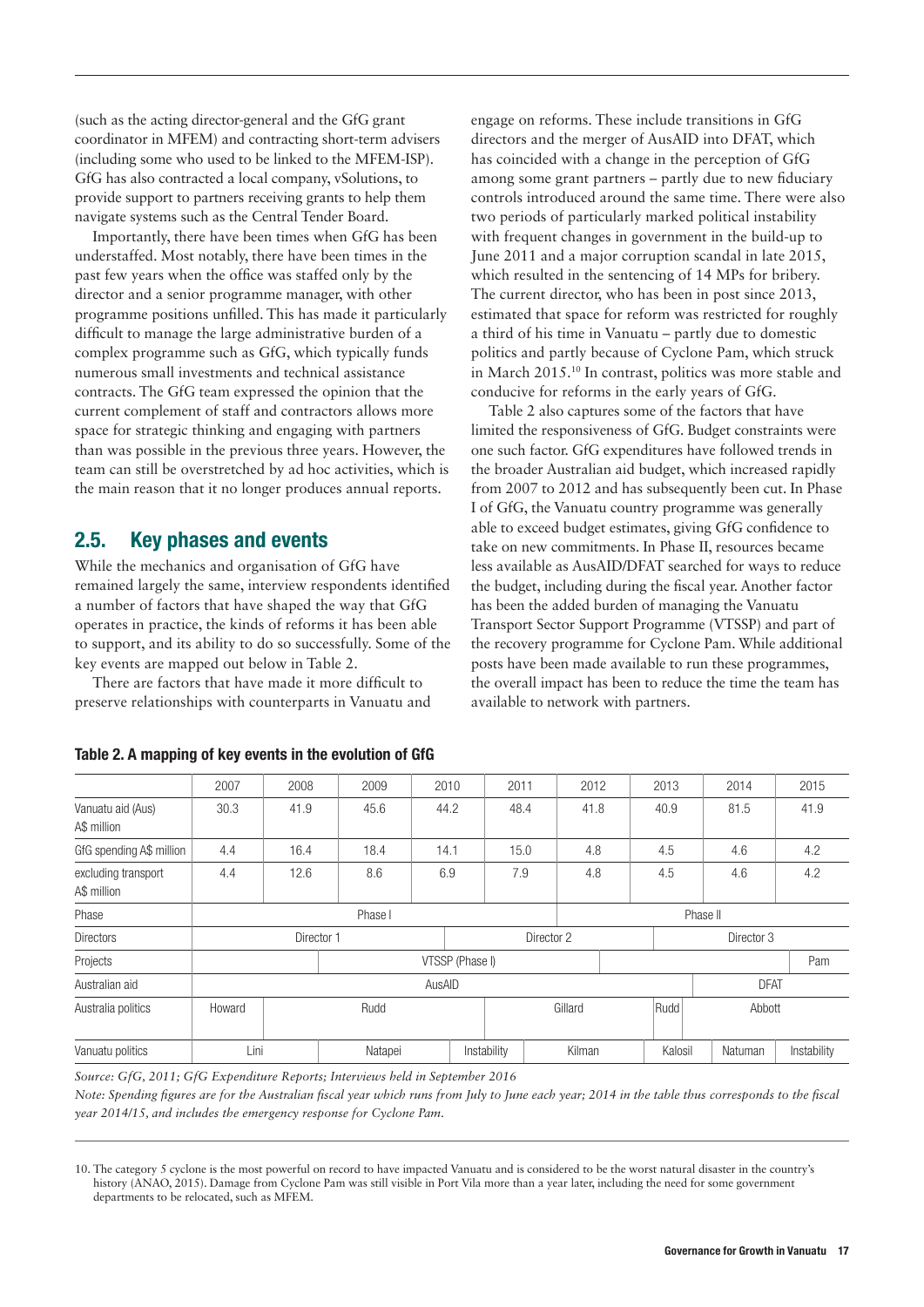These themes emerge regularly in the discussions that follow. To frame the remainder of the review, it is possible to group these into three broad periods:

- **•** 2006-2009: There was substantial progress in reforms in the early years of GfG. Many of the most notable reforms supported by GfG were initiated in this period, or even beforehand. This was underpinned by relatively stable politics in Vanuatu, good bilateral relations between Vanuatu and Australia, a growing aid budget, appetite for risk in AusAID, and a shared sense of purpose between the GfG team, AusAID staff and ni-Vanuatu officials.
- **•** 2009-2015: These middle years were characterised by organisational tensions and a closing of the space for reform. Though there were important interventions, GfG work became less transformational and more transactional, as quick wins were delivered and the complexities of implementation were revealed. Some of the relationships suffered and organisational tensions were exposed with changes in personnel, reduced appetite for fiduciary and programmatic risks in AusAID/DFAT, cuts to the aid budget, growing political instability (especially in 2011 and 2015) and major disruption from Cyclone Pam in 2015.
- **•** 2016 to the present: Since February 2016, a new window of opportunity has emerged with a reformist government taking power and pressing for change. Following the sentencing of 14 MPs for bribery, the newly elected government is seen as both cohesive and activist. The 100-day plan launched in March 2016 outlines its top priorities, and the government has initiated major reforms such as the introduction of income tax and has called for deeper fiscal decentralisation. GfG has been supporting some of these reforms but continues to be stretched by the need to manage existing commitments with a smaller budget and a heavy administrative burden.

# 2.6. Results achieved

The GfG programme has had significant successes over the past decade. Expenditures totalled around A\$58 million over nine years from 2007/08 to 2015/16, excluding allocations to the transport sector, which mainly financed the VTSSP. Virtually all documents, interviews and case studies considered as part of this review have been positive about the design and impact of GfG. One respondent suggested that GfG remains the best model of support for governance reforms in DFAT, and that it is able to do the

## Box 1. Changes in the operating context for GfG directors

There have been three GfG directors since 2007, with a fourth already selected and starting in April 2017. All of the directors have been men appointed from within the Australian civil service, but their programming experience, working styles and approaches have varied, as has the context in which they were working. These have been important factors shaping the relationships of GfG.

The first GfG director (2007-2010) was authorised to 'make things work' as GfG was established. He is widely regarded as having been entrepreneurial and even 'maverick' – a result of both personal competencies and the strong backing provided by AusAID. Critically, the director was encouraged to work outside the usual AusAID processes to initiate reforms and build the programme. Initial relationships with government counterparts were developed with the help of the AusAID counsellor and a number of advisers that had been part of the MFEM-ISP – effectively including the director in an existing network of close personal relationships. The relationship that formed was described by some interviewees as a kind of 'pact' or a 'personal commitment' to fix problems. Trust was reinforced by AusAID and the High Commission, which maintained regular communication with the director, but also understood and supported the 'distance' GfG needed to operate.

The second director (2010-2013) faced a very different set of circumstances. He had had considerable programming experience in AusAID and was regarded

within the team as an excellent manager. However, his mandate was to 'rein in the programme' and reduce AusAID's exposure to fiduciary risks. Expectations were high and relationships close, so the change in environment was described as 'a cold shower' for some government officials and led to some of the established relationships breaking down. New partnerships were forged, but in 2010 and 2011, politics in Vanuatu became less stable, which made it more difficult to engage in reforms. At the same time, bilateral relations reportedly became more 'heavy handed', with the High Commission using GfG to have difficult conversations with the government that undermined the perceived independence and credibility of the team. Then, in Phase II, budget cuts were introduced, making it harder to support existing commitments.

The third director (2013-2017) has worked hard to rebuild relationships with some of GfG's longer-standing partners. A number of partners were willing to give the director a clean slate, and he invested a significant amount of time in networking, including while drinking kava. However, since the integration of DFAT and AusAID in late 2013, perceptions of Australian support among some partners have changed, as the rhetoric about aid as a tool of diplomacy and Australia's national interest has become more explicit. Administrative requirements have also increased, taking up more of GfG's time, and for at least half of the director's posting, politics in Vanuatu would make it inappropriate for partners to push for reforms.

*Sources: Interviews in September 2016*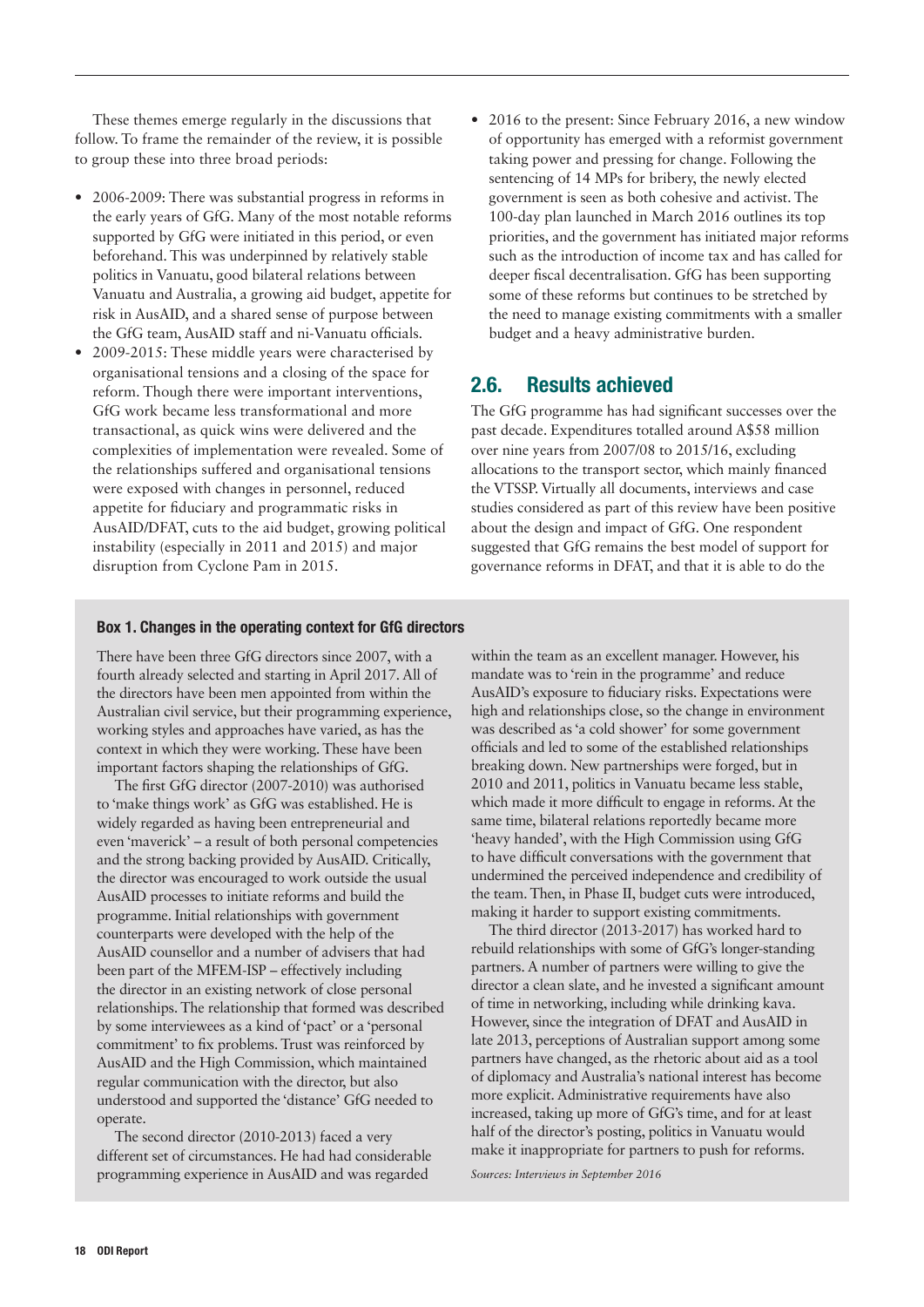thinking and facilitate policy discussions that a standard bilateral programme would not ordinarily be able to do.

While the flagship change has been the liberalisation of telecommunications, GfG support has also helped to increase VAT, devolve financial responsibilities to provinces, establish school capitation grants, improve wharf management, increase access to banking services and strengthen the government's communications infrastructure and ICT management. It has also helped to clear audit backlogs dating back to the late 1990s, improve the functioning of the Central Tender Board and strengthen the Trade Development Division to ensure that growing donor investments in trade projects can be executed through government systems, including substantial resources from the European Development Fund.11 The range of improvements that have been supported by GfG is considerable given the resources available to the programme.

This review considered in greater detail GfG's support to telecommunications liberalisation, reforms in the regulation of utilities and the establishment of financial services bureaus (FSBs). The telecommunications reforms feature strongly in past reviews of GfG and are widely recognised within DFAT. Liberalisation in 2007 was followed by a rapid increase in mobile coverage, with many benefits to ni-Vanuatu (O'Connor et al., 2011). The experience is considered alongside the less transformational impact of the independent utilities regulator (Box 2). Unlike the telecommunications sector, the utilities market remains dominated by monopoly providers, and the long-standing provider (UNELCO) has been able to maintain its dominance in the market.

Although FSBs have not featured as a success in documentation about the GfG in the way that the telecommunications reforms have, stakeholders in Vanuatu regularly cited the reform as an important change and major improvement on previous systems (Box 3). FSBs have made it easier and quicker to make financial commitments and payments in the provinces. Before FSBs, the payment process was long and often delayed. Many contractors would not accept a local purchase order. Since FSBs were introduced, the number of payments made in the provinces has increased, and the number of local purchase orders has also risen, though more slowly. Critically, the FSB model has proved to be sustainable and is providing a basis for approaching demands from the new government for greater fiscal decentralisation.

There are a number of observations to make about these reforms, and GfG's impact more generally:

**•** First is that these interventions have generally supported *functional* changes, rather than just a shift in organisational *form*. The impact is difficult to attribute to GfG alone, but interventions have supported important

organisational improvements. VAT support has increased VAT collections, for example, while FSBs have cut the time needed to make payments in the provinces, encouraging more suppliers and contractors to accept local purchase orders.

- **•** Second, GfG has been successful in drawing links between different strands of its support, and in some cases with the broader Australian aid programme and other donors as well. There are important links between the FSBs and the Australian Roads for Development Programme (which succeeded the VTSSP), which has improved road maintenance in the provinces. Equally, school grants were set up in the National Bank of Vanuatu, which has offset some of the costs of rolling out banking services outside of the major urban centres of Luganville and Port Vila.
- **•** Third, and consistent with findings in other countries, most of the successful reforms supported by GfG have involved a relatively concentrated set of actors – changing the behaviours of a smaller group of stakeholders rather than the government or civil service as a whole (Andrews, 2010; de Renzio et al., 2011; Israel, 1987; ADB, 1996). Even the more transformational telecommunications reforms and the FSBs have involved a relatively small group of agencies and actors. Certainly, it has not been possible to match the ambition of the design documents to improve the quality of budget allocations and service delivery across the board.
- **•** Fourth, a number of commentators identified cases where GfG support did not result in demonstrable changes in behaviour but were nonetheless regarded as highly appropriate and even successful because of the way that GfG works. The advice provided by GfG on reform options for the Vanuatu Commodities Marketing Board (VCMB) was a prominent example, allowing the government to engage on the issue but ultimately step back when the politics became unsupportive of change.

It is important to note that the capability that has been built up with support from GfG and other development partners may not be easily sustained, making it difficult to determine when a reform has been fully institutionalised. Systems and policies are often dependent on political support for their continuation, which might change rapidly in the context of regular changes in government. Equally, jobs can be highly personalised in countries like Vanuatu, where the civil service is small, making tasks more vulnerable to staff changes. One of the greatest successes of the MFEM-ISP was to help build a new organisational culture in MFEM. Interview respondents in Vanuatu noted MFEM remains one of the most capable ministries in the government today, more than a decade on. However, even in MFEM, capacity has been somewhat eroded in

<sup>11.</sup> The National Indicative Programme for 2014-2020 allocated €31 million to Vanuatu, of which €25 million is reserved for rural development with a particular focus on investing in value chains for coconut, beef and fruits/vegetables.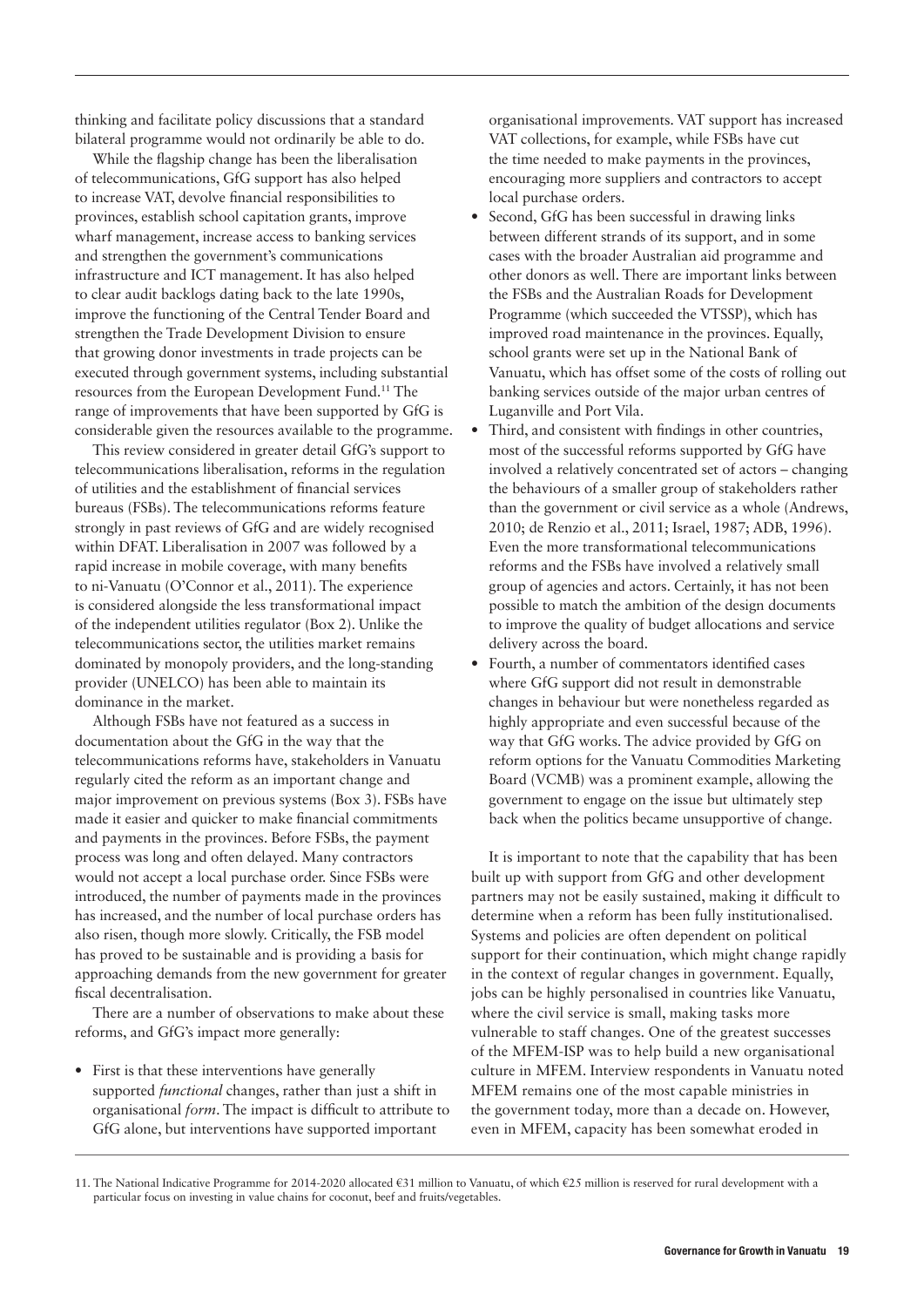recent years as a result of changes in politics and staffing. Equally, a recent external review raised questions about the credibility of regulators in the Vanuatu context, and suggest that continued support from donors has been

necessary to protect the independence of these agencies ('Ofa, 2010). Such examples are available from across the Pacific (AusAID, 2004; ADB, 2009; Johnson & Graham, 2011; Haque et al., 2015).

#### Box 2. Reforms in telecommunications and the utilities regulators

GfG has supported efforts to liberalise both the telecommunications and energy sectors since 2007, with mixed results. Vanuatu's successful telecommunications liberalisation and the establishment of the Telecommunications and Radiocommunications Regulator (TRR) as an independent regulator is still considered to be GfG's flagship success. In contrast the achievements of the liberalisation of the energy sector have been less transformational.

Telecoms liberalisation was initiated as part of the CRP, but it was problematic. As GfG was being established, an agreement was brokered with the prime minister to pave the way for reforms, with GfG providing technical assistance (including legal advice), grant support, advocacy, policy advice and negotiation input. The telecoms monopoly was broken in 2007 and the TRR was established with GfG assistance delivered through the World Bank. Mobile coverage increased dramatically in a short period, from around 25% in 2006 to more than 90% in 2010. It is estimated to have increased GDP by 1% as a result (GfG, 2012b:62). The TRR continues to receive support from GfG but the focus of this support has shifted towards self-financing and concerns about its long-term sustainability. This support has helped the transition from an expatriate to a ni-Vanuatu regulator and to rebuild capacity in the TRR after the majority of staff resigned in 2015 in protest against the previous regulator.

The liberalisation of the energy sector is at a much earlier stage than that of the telecommunications sector. The nature of GfG support has been similar, as it includes technical assistance, legal advice, grant support, advocacy, policy advice and negotiation input. Although reforms started in 2006, they have arguably been more complex, as UNELCO has been the monopoly provider for over 50 years and has benefited from a favourable concession agreement. The government identified the electricity sector reform as a priority, but legal challenges from UNELCO and political contestation have delayed progress. A regulator, the Utilities Regulatory Authority (URA), has been established, and between May 2011 and October 2016, electricity tariffs were reduced by 14% in Port Vila, Malekula and Tanna, and by 21% in Luganville. The reform may still yield results when the next set of court cases is concluded, but at the time of this review only 29% of the population has access to electricity, of which 70% is in Port Vila.

A number of different reasons have been given for the diverging success of these two reforms – but many of them were foreseen and influenced the decision to pursue reforms separately, and not to create a single regulator for both sectors. One factor is that the energy sector has higher fixed costs of distribution than telecommunications. The TRR regulates mainly access and quality, while the URA concentrates on price regulation of monopoly providers in each province. Another set of differences relates to the politics in each sector. While the telecoms liberalisation process was under way with political support when GfG became involved, the energy sector reforms were more nascent and politics more challenging. However, according to some commentators, there have been some issues with the quality of the regulators that has at times reduced the URA's effectiveness.



Increases in phone and internet access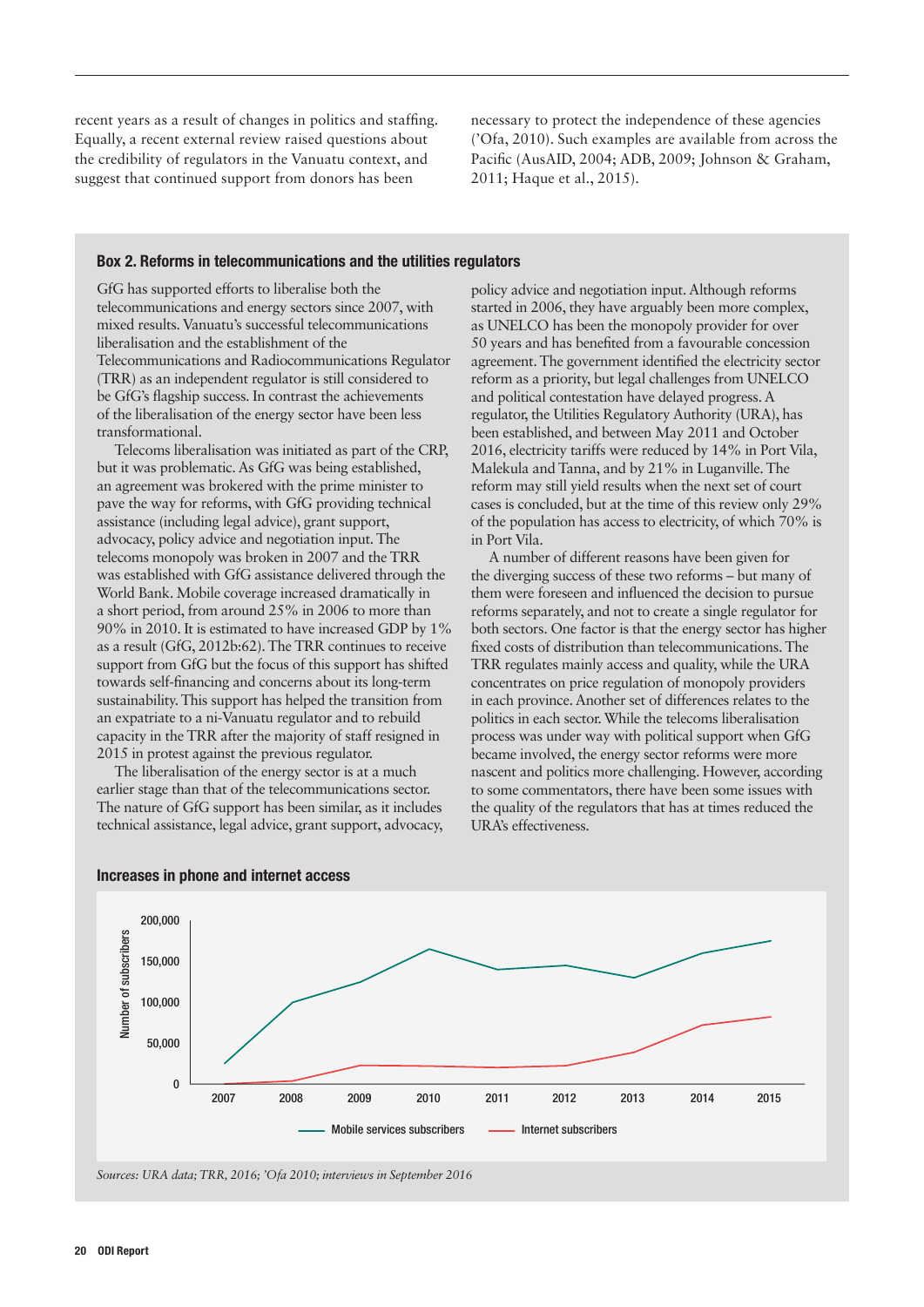#### Box 3. Decentralisation through financial service bureaus

Early in the GfG programme, conversations between PFM advisers and the director-general of MFEM identified a clear problem: MFEM wanted a way to spend more money in the provinces. As well as facing political pressures to be seen to be doing more in the provinces, the director-general was receiving complaints from line ministries about the slow payment process, particularly from the Ministry of Health. Equally, officials in MFEM faced considerable pressure to process allowances for staff and ministers travelling to provinces because of the inability to make payments there.

Officials explained that when an invoice was received by a provincial office, they would need to take one of the weekly flights to Port Vila to get the purchase order signed. It would then usually take (by policy) two weeks to issue the cheque, which could then be cashed and transferred back to the province by Western Union. Even then, banks were not widely available and officials or suppliers might have had to travel long distances to collect cash. The whole process would often take between one and three months before the supplier or contractor was paid.

Financial service bureaus (FSBs) are intended to de-concentrate MFEM functions to the provinces and ensure provincial officers have access to financial information and advice. The model emerged from discussions between GfG advisers and key staff in MFEM, who took a lead role in developing and testing options with other government staff and politicians. GfG provided MFEM resources as part of the incentive grant to pay for technical advice, equipment and the rehabilitation of office space. It also conducted an assessment of the flow of funds to document the various problems and bottlenecks in the existing systems. This support was complemented by funding to help the National Bank of Vanuatu to roll out banking services through a separate initiative.

The first FSB was established in Santo in 2009, and other provinces followed. The functions of the FSBs were rolled out gradually, starting with revenue collection and remittance. From around 2013, MFEM began to de-concentrate the payments process, starting by posting and training MFEM staff in each FSB, so that purchase orders could be committed centrally but paid at the provincial level. An upgrade to the integrated financial management information system and hardware purchased with GfG funding allowed documents to be sent to MFEM in Port Vila electronically rather than physically by plane/ boat, making the central approval process easier and more reliable. Once MFEM staff were in place in the province, the role of the FSB could be expanded to include activities such as monitoring the activities of finance officers from other provincial departments.

For a variety of reasons, ministries took interest in delegating responsibilities to their provincial offices at different times. Health was the first to show interest, which was important for hospital management. Thereafter, the Ministry of Public Utilities began to use FSBs to pay island-based contractors under the Australian-funded Roads for Development programme. This injected considerable additional resources into the provinces and gave greater purpose to the FSBs. By the time of the review, all large ministries except Education and Agriculture had started using the FSBs.

The FSBs have been widely considered to be a successful change in the PFM landscape of Vanuatu. They have significantly cut the time it takes to make a payment, from months to days, and MFEM has noted that the number of payments made in the provinces has gone up rapidly. There is also evidence that more purchase orders are being committed in the provinces, but this is at a slower pace – probably because payments can be made quickly at a central level anyway. Some challenges remain, including occasional issues with cash management and internet connections, as well as the relatively small size of provincial office budgets. However, FSBs still represent a significant improvement on the older systems and provide a strong basis for the government to build on.

*Sources: Interviews in September 2016*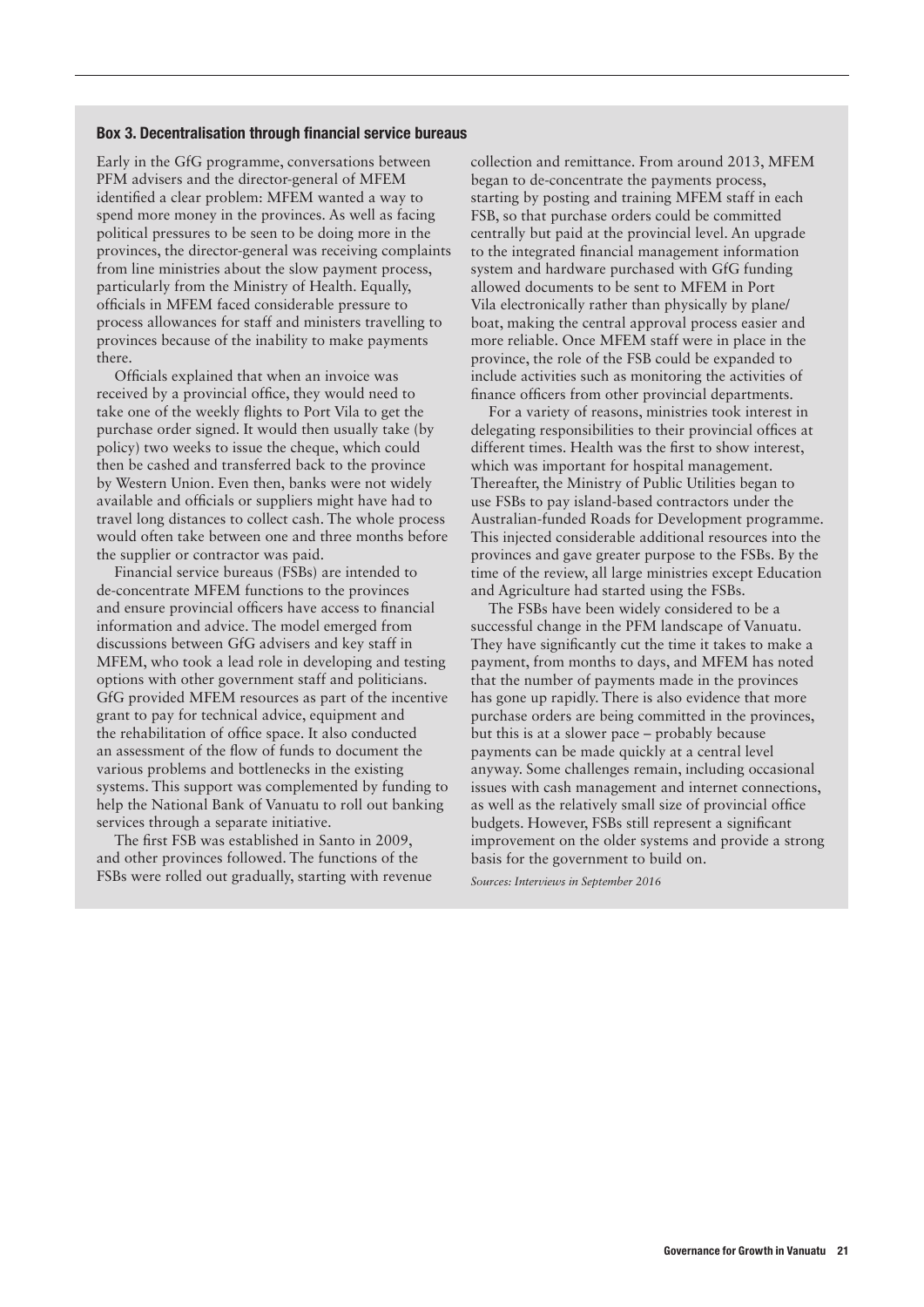#### Box 4. Supporting the introduction of school grants

GfG's support for the establishment of the school grants programme in Vanuatu is a good example of how the relationships built by GfG permitted engagement on policy formulation; how work on central processes (the integrated national budget and FSBs) has been leveraged to improve service delivery; and how GfG is able to utilise the private sector (National Bank of Vanuatu) and public sector relationships (especially central agencies) to ensure successful policy implementation.

The ambition to introduce free primary education emerged from the then minister of education (now the prime minister) Charlot Salwai at a meeting with development partners in 2009. This was a key policy priority of the prime minister at the time, Edward Natapei. Due to GfG's proximity to the OPM and existing relationships with key players, GfG was asked to help the government develop the policy, including preparing the costings and defining the grant mechanisms that would replace school fees. A policy development process involving the governments of Australia (GfG and the AusAID education team), New Zealand and Vanuatu (OPM, MFEM and Ministry of Education) was put in place.

GfG's involvement was relatively short – less than six months from start to finish – but was crucial nonetheless. A study on the flow of funds (which was linked to the FSBs) found that funding allocated to schools was not finding its way to the school level. A proposal to pay funds directly as capitation grants into school bank accounts became an important factor behind the willingness of donors and government to support the school grants programme. Individual school bank accounts were set up

in the National Bank of Vanuatu, which was receiving separate GfG support to expand its provincial banking network. GfG also financed support to build financial management capacity in schools and disseminate information about the new policy.

Within a short period, one of the government's top policy priorities had been implemented with the support of donors. In 2010, the grant scheme had been introduced in 95% of primary schools. Enrolment has reportedly increased, and this is supported by the latest available figures (graph below), and the net enrolment rate has risen from around 82% in 2008 to 87% in 2012. The grant scheme is now administered by the Ministry of Education as a core part of its portfolio, while the creation of school accounts in the National Bank of Vanuatu has helped to offset some of the costs of extending banking services outside the main urban centres of Port Vila and Luganville.

This intervention thus shows some of the strengths of the GfG model in identifying problems and exploiting linkages between a range of sectors – banking, fiscal and financial management and education. It shows how it is able to do this in a way that supports domestic policy formulation and implementation through the national budget process. However, the reforms have faced challenges in recent years. The size of the grant has not increased significantly since 2010 and it is no longer covering costs for schools, which has reportedly encouraged some schools to levy fees again. Schools have also faced problems managing the grant, with some unwilling to spend it at all. The intervention is, therefore, judged by the GfG team as being of mixed success.



#### Enrolement in primary schools

*Sources: Interviews in September 2016; World Bank, 2016; Ministry of Education, 2014*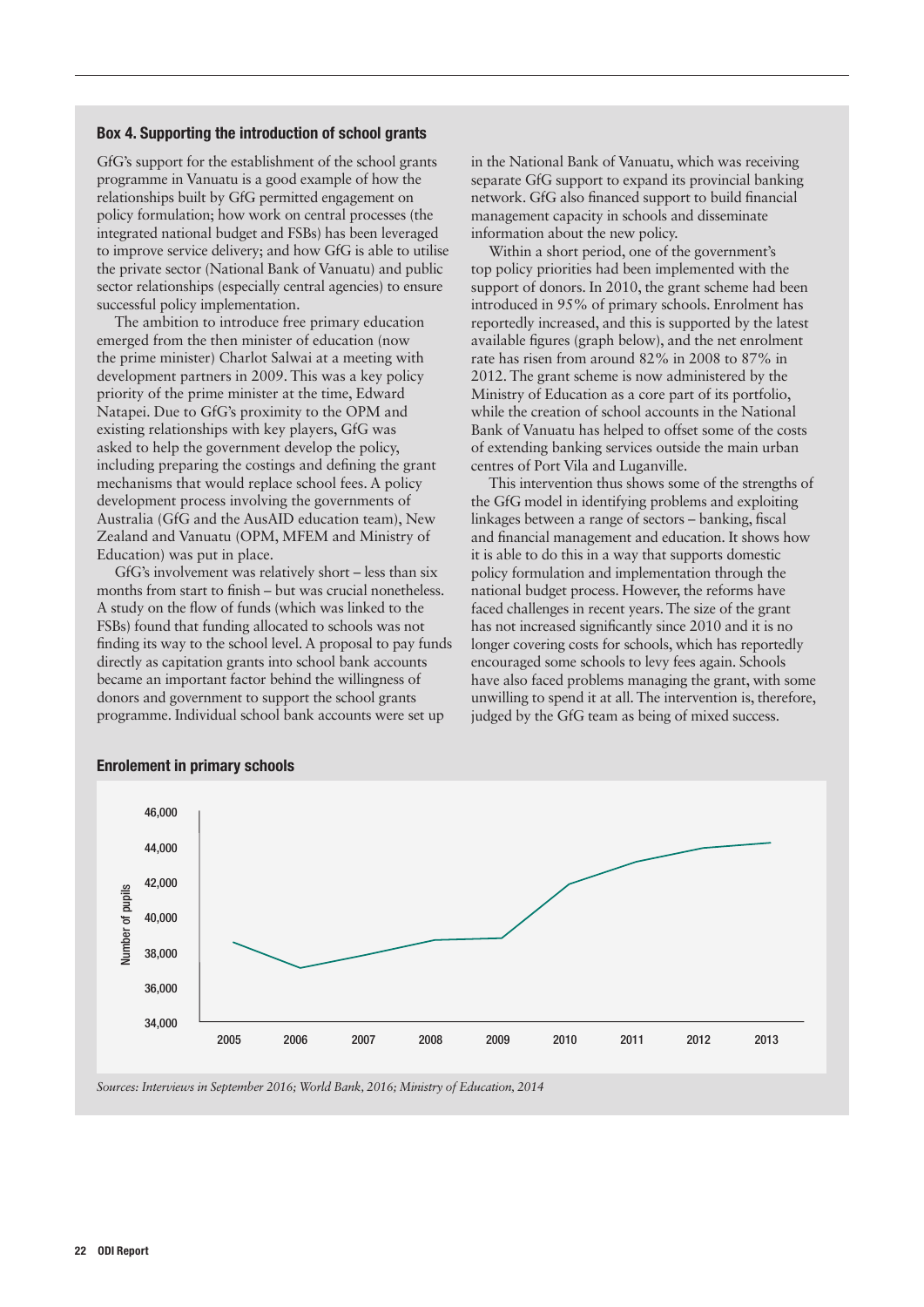# 3.How does GfG work politically?

# 3.1. What is working politically?

A number of different models attempt to summarise what makes some development projects more successful than others (Algoso & Hudson, 2016). Four influential frameworks are noteworthy: *problem-driven iterative adaptation* or PDIA (Andrews et al., 2012, 2015); *politically smart, locally led development* (Booth & Unsworth, 2014); *thinking and working politically*; and *doing development differently*. The frameworks, summarised in Table 3, have many similar features. Critically they are not fully operational models, but rather guiding principles believed to be better suited for implementing governance reforms than the modalities of a conventional aid project. These various models are grouped together under the general heading of *working politically*  for the purposes of this review.

A number of case studies document how these principles play out in practice. A summary of some of these experiences is provided in Annex 2, which is used as a basis for making international comparisons with GfG in Section 3.8 of the report. Annex 3 goes into greater depth to explore the similarities and differences between GfG and the Budget Strengthening Initiative hosted by ODI, which also aims to work closely with governments to improve PFM. However, the main analysis considers how GfG operates in the specific context of Vanuatu.

To do this, the review adapts the framework developed by Booth and Unsworth (2014) for politically smart, locally led ways that donors have found to support successful governance reforms. This details a number of features that can be applied as a benchmark for evaluating the way that GfG operates in Vanuatu:

- **•** *Problem identification:* Results are achieved through a way of working that starts with a significant development problem and breaks this down into manageable chunks. The problem is then continuously revisited during implementation.
- **•** *Iteration*: Implementation searches for a workable solution in an iterative manner, learning from each step

along the way. Project management involves an element of muddling through, but this is purposive muddling, with continuous links to the immediate problem and solution that are being worked towards.

- **•** *Brokering relationships*: Brokering relationships and building alliances around common interests are related to the above, but have been found to be so critical that they merit some separate discussion. In most cases a considerable amount of time goes into building and managing relationships, which requires persistence and considerable skill.
- **•** *Politically smart:* The leaders and staff of the interventions are politically well informed and have the skills to deploy that knowledge effectively. They can acquire their knowledge and skills in a variety of ways.
- **•** *Local leadership:* The interventions address issues that are important to local actors. The solutions are locally negotiated and delivered because project managers allow local actors to take the lead in finding solutions to challenges and steering the approach.<sup>12</sup>
- **•** *Flexible, strategic funding:* The ability to adjust expenditure in response to strategic needs – both how much is spent and on what it is spent.
- **•** *A long-term commitment, with continuity of staffing:* There is a long-term commitment by the funder – around ten years in the examples reviewed – which is often accompanied by a high level of continuity of donor and project-level staffing.

Booth and Unsworth observe that the politically smart, locally led approach requires a supportive *authorising environment* in the donor agency. In the cases they reviewed, donors gave individuals the flexibility 'to experiment, take risks, learn from mistakes and find effective ways forward' (Booth & Unsworth, 2014: 23). So while interest in flexible and adaptive programming is encouraging donors to create a range of flexible financing instruments, such as DFID's SMART tools, this does not necessarily change the core incentives without a broader shift in the authorising environment to encourage the tools to be used to full effect

<sup>12.</sup> This may refer to local leadership at various levels, such as the strategic steering of the intervention, the leadership of the individual projects or the leadership of reform areas by government counterparts. Local leadership needs to be underpinned by strong relationships.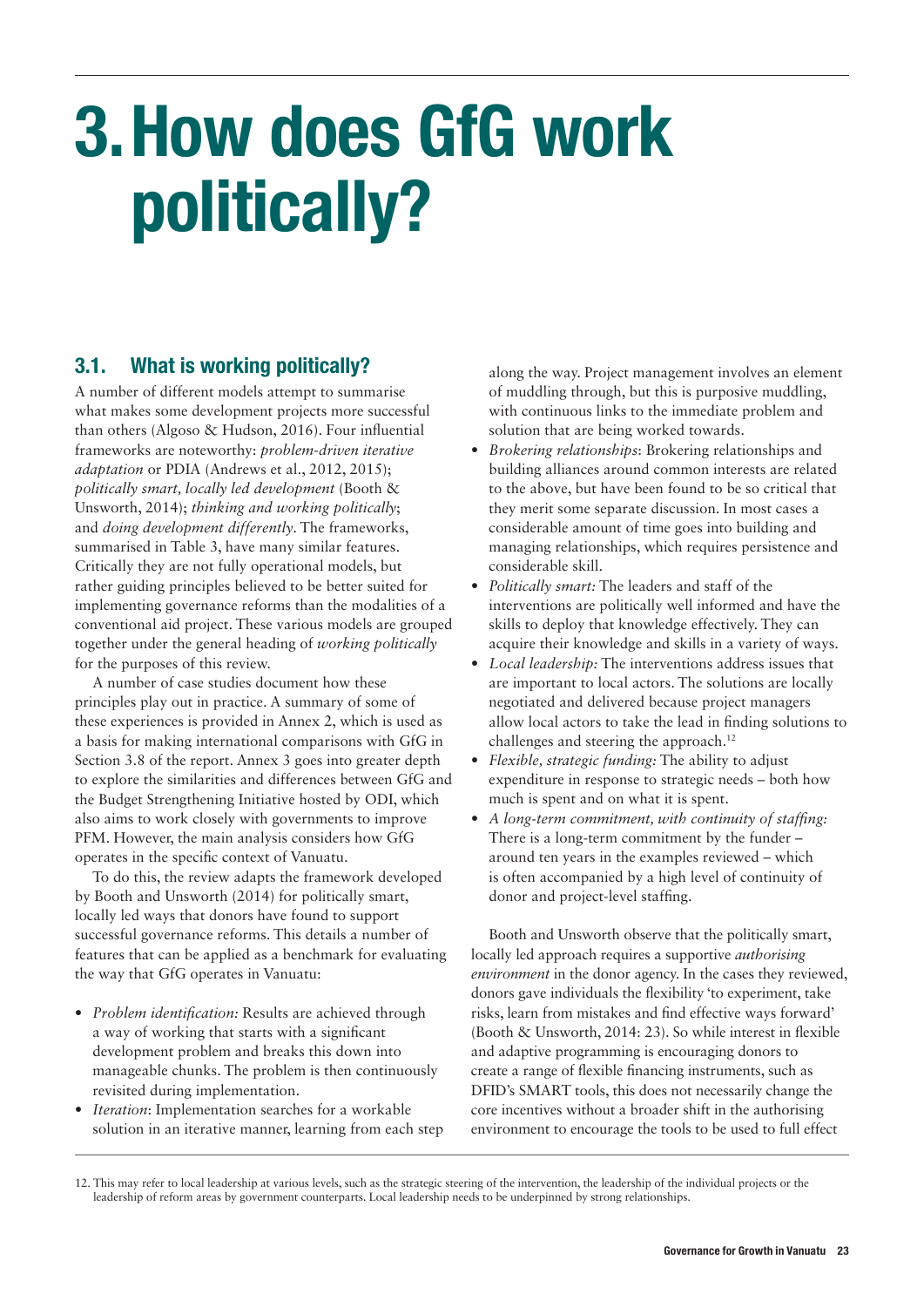(Bain et al., 2016; Booth et al., 2016; Gulrajani & Honig, 2016; Bryan & Carter, 2016).13

Though not a necessary feature of this framework, a few studies have also pointed to the benefits of an arm's length approach when working politically (Booth, 2013; Gulrajani & Honig, 2016; Denney & McLaren, 2016). Delivering support at arm's length allows donors to distance their assistance from the broader influencing agenda of their aid programmes. It can also allow implementers to develop closer relationships with counterparts and to respond to the realities at the coalface of policy development and implementation. However, arm's length implementers are not fully autonomous, and so will almost certainly still need donor partners to authorise and accept their way of working – a proposition that extends from contract theory and semi-autonomous agencies (IMF, 2013; Bryan & Carter, 2016).

The rest of this section looks in more detail at how GfG compares with the principles of a politically smart, locally led approach to supporting governance reforms. It asks what organisational features are important for enabling this way of working and considers all this

| Problem-driven iterative<br>adaptation (PDIA)<br>(Andrews et al., 2012)                               | Problem-driven iterative adaptation has been advocated by researchers at the John F. Kennedy School of Government at<br>Harvard University. It focuses on:<br>finding indigenous solutions for locally defined problems in performance<br>$\bullet$<br>creating an authorising environment for decision-making that encourages positive deviance and experimentation<br>$\bullet$<br>embedding this experimentation in tight feedback loops that facilitate rapid experiential learning, and<br>$\bullet$<br>engaging broad sets of agents to ensure that reforms are viable, legitimate, relevant and supportable.<br>$\bullet$                                                                                                                                                                                                                                                                                                                                                                                                                                                                                                                                                                                                                                                                                                                                                        |
|-------------------------------------------------------------------------------------------------------|-----------------------------------------------------------------------------------------------------------------------------------------------------------------------------------------------------------------------------------------------------------------------------------------------------------------------------------------------------------------------------------------------------------------------------------------------------------------------------------------------------------------------------------------------------------------------------------------------------------------------------------------------------------------------------------------------------------------------------------------------------------------------------------------------------------------------------------------------------------------------------------------------------------------------------------------------------------------------------------------------------------------------------------------------------------------------------------------------------------------------------------------------------------------------------------------------------------------------------------------------------------------------------------------------------------------------------------------------------------------------------------------|
| Thinking and working politically<br>(Thinking and Working Politically<br>Community of Practice, 2013) | In November 2013, representatives of donors, together with leading thinkers and researchers, created a community of<br>practice promoting thinking and working politically in development and focusing on what donors can do. Recognising that<br>political economy analysis has not shifted donor practice, three core principles are promoted:<br>Strong political analysis, insight and understanding.<br>$\bullet$<br>Detailed appreciation of, and response to, the national and local context.<br>$\bullet$<br>Flexibility and adaptability in programme design and implementation.<br>$\bullet$                                                                                                                                                                                                                                                                                                                                                                                                                                                                                                                                                                                                                                                                                                                                                                                  |
| Politically-smart and locally led<br>development<br>(Booth & Unsworth, 2014)                          | David Booth and Sue Unsworth document programmes that are characterised as <b>politically smart and locally led</b> , which is<br>understood as having the following features:<br>Politically informed by a sense of history and an in-depth understanding of country and sector context, including<br>$\bullet$<br>continually updated national/subnational political economy dynamics.<br>Politically astute by using information about politics intelligently and creatively. Donors and partners must be clever<br>$\bullet$<br>operators, with the capacity to work with or around politics, as well as donor constraints. Third parties will be more<br>politically informed and astute than outsiders can ever be.<br>Nationally and locally owned, not just in the narrow, technocratic sense, such as the Paris Declaration, but focused on<br>$\bullet$<br>problems that have salience for potential beneficiaries and at least some individuals/groups with the power to support,<br>influence or block change.<br>Nationally/locally negotiated and delivered, prioritising national and subnational leadership and capacity to search for<br>solutions to locally identified problems. Locals will more likely have the motivation, credibility, knowledge and networks to<br>mobilise support, leverage relationships and seize opportunities in politically astute ways. |
| Doing development differently<br>(The Doing Development<br>Differently Manifesto<br>Community, 2014)  | The <b>doing development differently</b> community held its first meeting in October 2014, endorsing the Doing Development<br>Differently Manifesto, which commits signatories to develop programmes that:<br>focus on solving nationally/locally defined problems that are debated and refined in an ongoing process<br>$\bullet$<br>are legitimised at all levels (political, managerial and social), building real ownership (not just on paper) and momentum<br>$\bullet$<br>work through national and local conveners to mobilise all those with a stake in progress to tackle common problems and<br>$\bullet$<br>introduce relevant change<br>blend design and implementation through rapid cycles of planning, action, reflection and revision to foster learning from<br>$\bullet$<br>success and failure<br>manage risks by making 'small bets': pursuing activities with promise and dropping others, and<br>foster real results - real solutions to real problems that have real impact: that build trust, empower people and promote<br>sustainability.                                                                                                                                                                                                                                                                                                                    |
| $\mathbf{r}$                                                                                          |                                                                                                                                                                                                                                                                                                                                                                                                                                                                                                                                                                                                                                                                                                                                                                                                                                                                                                                                                                                                                                                                                                                                                                                                                                                                                                                                                                                         |

#### Table 3. Approaches to working politically

*Source: Adapted from Denney and Barron, 2015: 13*

13. Gulrajani and Honig (2016) draw on organisational theory – and particularly contingency theory – to help understand the donor authorising environment in more concrete terms. They identify a number of dimensions that may be particularly important for *working politically*: autonomy, motivation, performance measurement, accountability and risk management. These issues were used to consider the organisational arrangements of GfG and how AusAID and DFAT were able to support its special way of working.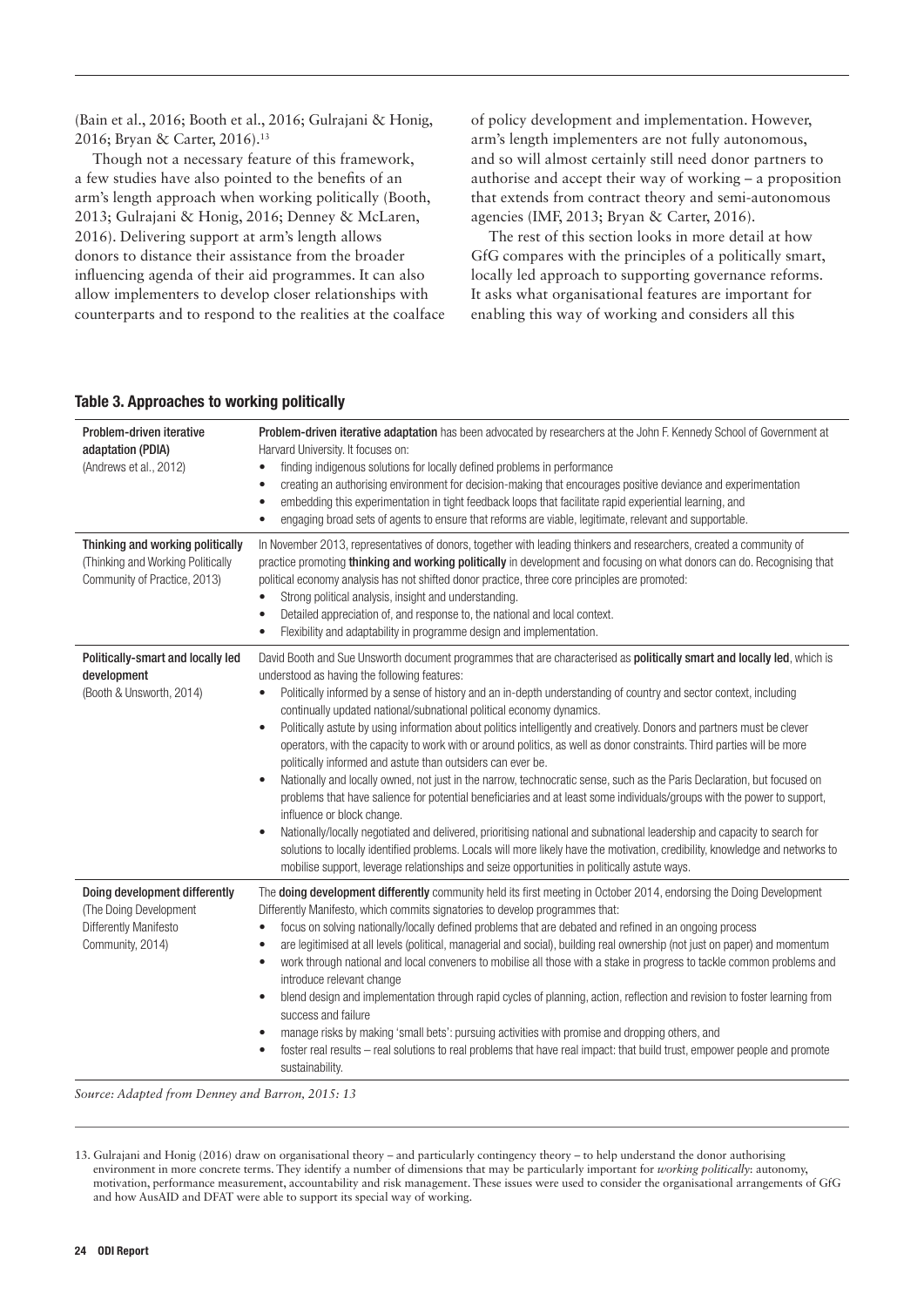against the backdrop of a changing context through the different periods of GfG – from the big leap in the early years, through the constrained middle years and into the recent window of emerging opportunity. Where relevant, the analysis captures issues that are not central to the framework presented – so as not to simplistically reinforce a set of principles that are not universally endorsed. It focuses on aspects that are most important to GfG and how these have evolved over time.

# 3.2. Brokering relationships

Trust and strong relationships are central for any external agent wanting to facilitate change in governance behaviours or policy (Faustino & Booth, 2014; Williamson, 2015). In Vanuatu, there are factors which make this especially important, many of which are documented in the Drivers of Change Study (Cox et al., 2007: 37-38). Individuals' relationships are shaped by local hierarchies and ties to family and place. Public institutions are often dominated by a particular island or church group with shared values, while status and kinship ties (the *wantok* system) overlap politics and administration. This makes informal systems extremely important in the flow of knowledge, information and decisions (Cox et al., 2007). Building trust across groups and bridging the formal and informal systems is therefore central to supporting change in Vanuatu's public sector. Indeed, some interview respondents have described the GfG as a form of 'relationship-based aid'.

Core elements of GfG have been designed to foster trust in the Government of Vanuatu and allow the GfG team to work as genuine partners. Most important is a devolved and flexible budget which ensures that GfG can credibly stand by its commitments to deliver support. This is reinforced by other design elements, such as co-location of the GfG office in the OPM, an on-the-ground DFAT presence, and capable and connected ni-Vanuatu staff. Together, these features present GfG as being closely aligned with the government rather than simply part of the High Commission, and make GfG easier to visit. They endow GfG with knowledge about how the government works and the problems that it faces, but also incentivise the team to align itself to these issues. One interview respondent suggested that it would be very hard not to work politically in this context.

In addition to these core organisational features, GfG's success in working politically is also down to the considerable time dedicated by the team to building and maintaining relationships with stakeholders. Often this happens informally, outside of GfG offices, including in the evening over kava.14 Core relationships have been forged with officials at MFEM and DSPPAC, typically with midand senior-level bureaucrats. At this level, staff turnover is lower and there is generally more space to make incremental improvements in systems and administration. GfG also plays a role in crowding in support from other parts of the aid programme and other development partners, such as the World Bank and IMF, so leveraging its unique position.

Over the life of the programme, the nature of relationships has changed. At the time of its inception, GfG was a genuine partnership involving a small group of individuals. Mutual trust had developed between these individuals during the MFEM-ISP and some of the ni-Vanuatu officials were closely tied to the government of the time, even as civil servants.15 While a number of these officials maintain links to GfG today, despite moves and promotions, there is less of a sense of partnership than before. This is partly because GfG has broadened its formal engagements and now provides grants to a wider group of ministries beyond MFEM, but is also a consequence of changing personalities. Though more recent partners, such as the Ministry of Climate Change, are almost entirely positive about their relationship with GfG, on balance, relationships with GfG appear to be more formalised than they were in the past, and officials are more cautious of involving DFAT in sensitive reforms.

This highlights a broader challenge in the working politically approach. As relationships are formed with individuals, they can break down or change if staff change, as they have when the first GfG director left his post (described earlier in Box 1). They may also be put under strain if the programme becomes less flexible or responsive. For example, when budget cuts were introduced by AusAID/DFAT in 2012 and 2013, a number of commitments made by GfG had to be withheld, which created tensions with ni-Vanuatu counterparts. One such project was the Lapetasi Wharf project (estimated at approximately A\$8 million) which would not only have provided a means to improve wharf infrastructure, but also an opportunity to engage on port reform which GfG has not engaged in substantively since. Inability to follow through with the project also affected relationships with a number of counterparts in the Government of Vanuatu, who viewed the project as an important investment.

<sup>14.</sup> Kava is a plant that is used to produce a drink with sedative properties that is drunk widely in Vanuatu, typically in the evening at a kava bar (*nakamal*). Kava is an important part of the *kastom* system in some islands, and is drunk in ceremony by men after disputes have been resolved (Forsyth, 2009). A number of interview respondents noted the significance of kava in building informal relationships.

<sup>15.</sup> GfG staff and contractors were often invited to hold close policy discussions with the government, including sometimes with the prime minister. But more importantly, some interview respondents have described the relationships as a kind of pact – with GfG staff responsible for ensuring resources are available and managing blockages from the Australian bureaucracy, while the ni-Vanuatu officials managed their politics. This was plausible because many of the first set of partners were closely affiliated with the government in Vanuatu. Equally, the AusAID counsellor was well connected in AusAID's offices in Canberra and Suva.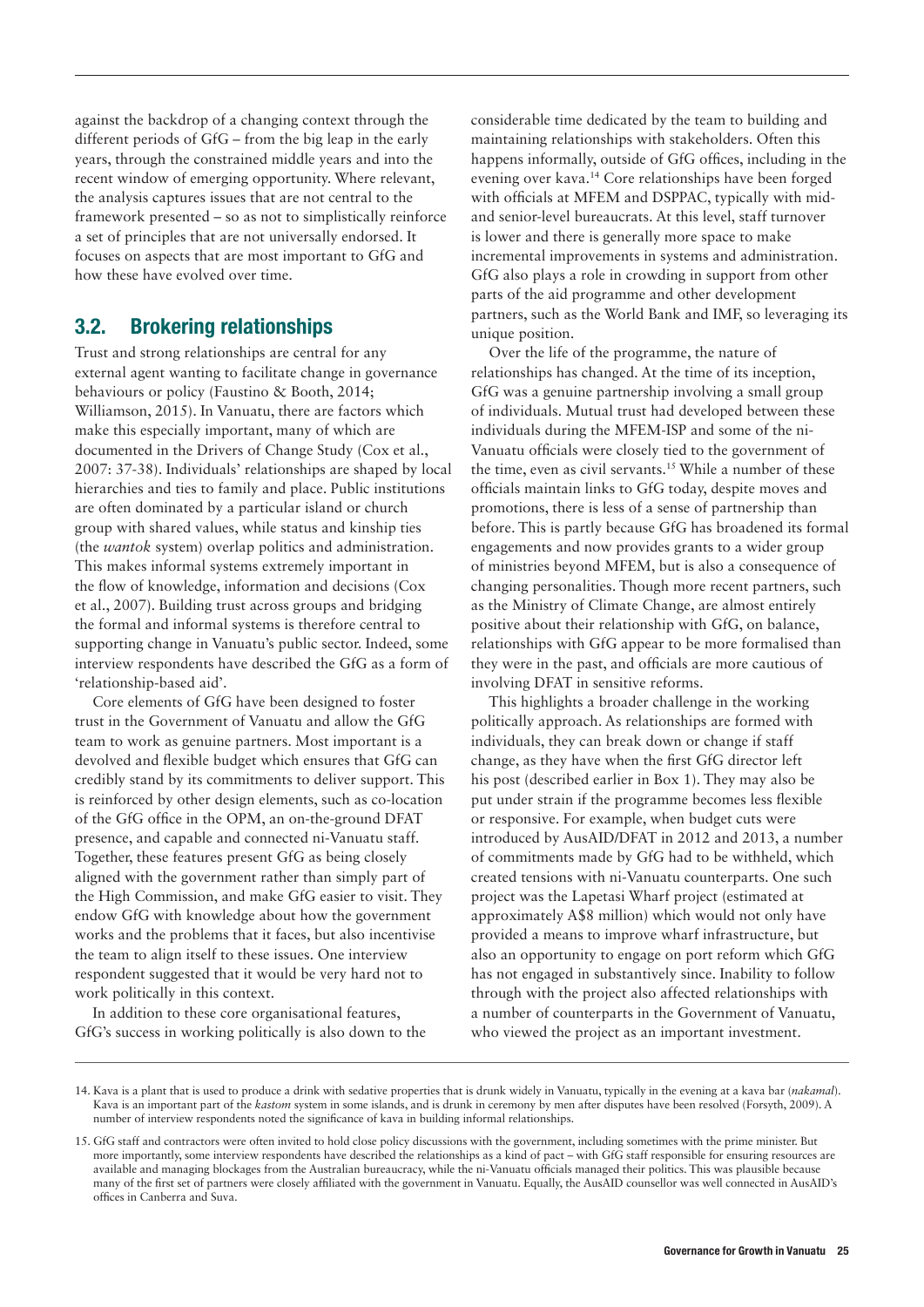Equally, a number of officials complained about the ex-ante fiduciary controls that had been imposed on top of the usual government systems. As noted earlier, AusAID instructed all programmes in Vanuatu to adopt ex-ante controls over spending and procurement after fraud cases were exposed in some neighbouring countries. This was perceived as unnecessary by ni-Vanuatu officials, particularly among long-standing partners in the OPM and MFEM, who had generally supported ex-post controls. A compromise was reached to introduce the relatively light ex-ante controls described in Section 2.3, but these still fed the perception that AusAID no longer trusted their government partners in Vanuatu. In this way, decisions made by DFAT can indirectly affect relationships of the GfG team, and either enable or limit the space for engaging on reforms by extension.

Another critical challenge is that GfG's networks appear to be shrinking. This issue was identified by an internal review, which found that the GfG team spends most of its time talking to the same contacts. Respondents speculated that this is partly due to the institutionalisation of relationships, which have become more mature over time and allowed GfG to focus attention on areas where needs are greatest. However, it may also be the result of an increasing administrative burden (partly associated with a growing portfolio of work) and periods where key programme management positions have been vacant. There are some concerns that a smaller network could be limiting the capacity of GfG to engage in new issues.

# 3.3. Identifying problems

Most of Vanuatu's development constraints are well known and reasonably well documented, partly as a legacy of the CRP. One interviewee felt that 'the country has been studied to death'; but this knowledge had not necessarily translated into appropriate support for reforms. According to reviews from around the time when GfG was established, reforms were strongly donor driven (Gay, 2004). Of the donor approach in the CRP, Cox et al. (2007: 32) wrote:

*Institutional reform was approached mainly through legislative changes. Some 180 new pieces of legislation were adopted over a 2-year period, most of them drafted by foreign technical advisers with limited buy-in from the administration itself. Many reforms involved introducing new functions based on international standards for which no resources, either human or financial, were identified. As a result, much of this legislation has never been effectively implemented.*

The main challenge for GfG has been to identify the problems which could be tackled in an appropriate and politically acceptable manner. An initial set of reforms, including the changes in the telecoms sector, was agreed before GfG became fully operational in 2007. Thereafter, GfG has been working on issues such as financial inclusion from inception, building the necessary networks and political support to promote change.

In the governance arrangements for GfG, there are multiple channels for selecting and directing support and interventions. There is the management committee, which authorises all activities of GfG but has played a relatively limited role in directing reforms in practice (an issue that is discussed further in Section 3.4). Occasionally, issues have also emerged from political engagement by the High Commission, which were subsequently passed on to GfG to support. However, most discussions about priorities have been managed through direct communication between the GfG team and its network of partners, which re-emphasises the importance of GfG's relationships. Decision-making about what to support, therefore, falls largely to the GfG director and senior programme manager.

Key tactics of the GfG team are to have a number of 'irons in the fire' waiting for the right window for reform, and to look for areas where there is policy consistency across the political spectrum. The broad mandate to support *governance for growth* has allowed GfG to pursue a wide range of interventions, but it has also helped to focus discussions on issues that would promote real policy change rather than simply institutional strengthening as an end in itself.

These tactics have generally been successful. The long list of reforms outlined in Section 2.6 is evidence of this, and GfG's methods stand out even more strongly against the legalistic approach taken during the CRP, as highlighted earlier. However, GfG does not always succeed in supporting change, as the VCMB case will show later in the discussion. Nor has it completely avoided engaging in reforms that lack support or face broader capacity constraints. Box 5 illustrates this in the context of GfG's support to the Office of the Auditor General. One strength of the current approach is that these cases remain relatively small costs to GfG and the government. In this way, it is consistent with the approach of taking 'small bets' that is encouraged by Faustino and Booth (2014).

Co-location in the OPM also plays a key role in identifying problems that are important to the government. As noted, officials are more likely to pass by the office and discuss problems than if GfG was based in the High Commission. The fact that the office is staffed mainly by ni-Vanuatu can also encourage trust and frank discussions. The senior programme manager or programme manager may also be able to approach counterparts more freely and openly.16 These improved communication flows allow GfG

<sup>16.</sup> One former staff member described how they were able to take off the AusAID hat and discuss policy issues with the prime minister and critical partners as a ni-Vanuatu citizen. Another respondent explained that it was necessary to have ni-Vanuatu staff in order for GfG to understand how reforms are truly progressing – 'if you want to do it properly, then you send them in'.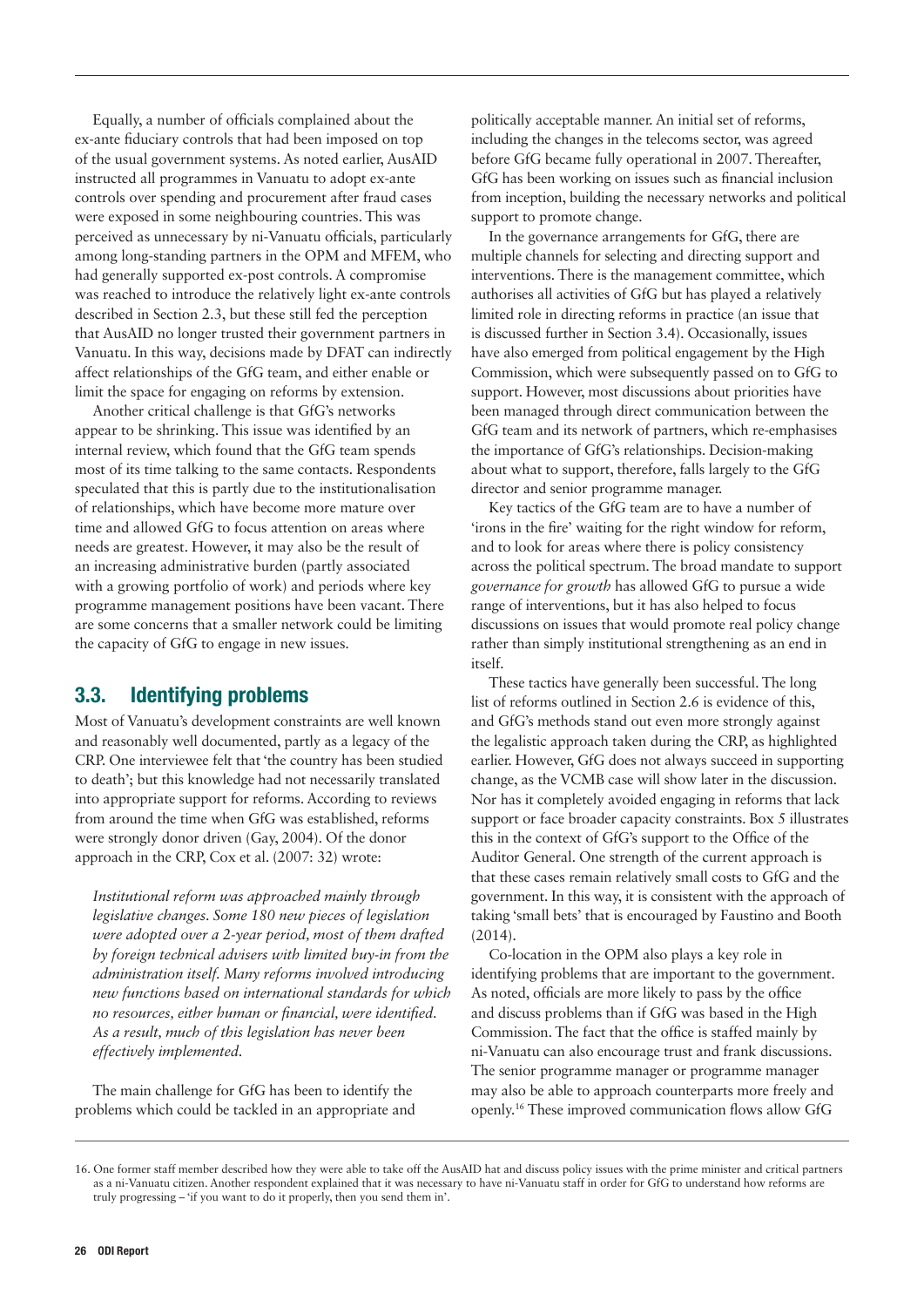to respond quickly to opportunities that are presented. Often an informal discussion can develop into a request for support that can then can be formalised later through an email exchange. GfG's devolved budget means that this may then be signed off by the director without the need for further authorisation from the High Commission or Canberra.

Despite initial intentions, the designated research fund has been used more effectively to review the impact of GfG support than to identify or analyse new problems. Initially allocated A\$0.8 million for the period 2008-2011, the research fund was set aside to provide policy-makers with access to up-to-date and high-quality information, and to engage the broader public on issues facing growth and service delivery. In Phase I, the budget was spent mainly on studies reviewing the impact of telecommunications liberalisation. In Phase II, the research fund has been affected by budget cuts – with the research fund sacrificed in order to maintain existing commitments to grant partners in Vanuatu as the bilateral aid budget was reduced. There is currently no clear framework for thinking about how more structured research might usefully contribute to GfG's activities, if at all.

More generally, there could be ways for the GfG team to strengthen its approach to identifying problems and working through possible solutions. In considering issues raised by partners, GfG is able to consult its local network and (when appropriate) experts based in DFAT and elsewhere. They might also discuss issues internally within the team to assess (a) the likelihood that GfG support would lead to change and (b) how transformational any change would be. This decision process could potentially benefit from an external challenge role or possibly a more structured internal approach to deconstructing problems (as in Andrews et al., 2015).

# 3.4. Supporting local leadership

A common explanation for the implementation challenges persisting in systems that have been 'reformed' with donor assistance is that the objectives were neither locally defined nor locally owned (Andrews et al., 2012, 2015). The historical experiences in Vanuatu with the CRP reinforce this view (Gay, 2004). Furthermore, international pressures to adopt new systems in Vanuatu are likely to be amplified by the country's dependence on external development assistance, as the government seeks to maintain legitimacy in the eyes of its international partners to protect future funding.17

Both the broad principles of working politically and the core objectives of GfG's design aim to foster reforms that are locally owned and consistent with the Partnership for Development (DFAT, 2009) or the more recent Aid Investment Plan (DFAT, 2015). While GfG may provide

#### Box 5. Challenges in building capacity of the Audit **Office**

Support to the Office of the Auditor General (OAG) has cost GfG roughly A\$200,000 per annum between 2012/13 and 2015/16. This has supported a long-term resident adviser to the auditor-general (through Scope Global) and allowed the OAG to contract private firms to supplement its own audit capacity.

The assistance has helped clear a large backlog in audits. This is an important success in its own right, but efforts to strengthen the long-term capacity of the office have been undermined by challenges with staff turnover (see the table below showing years in post), while Parliament has yet to make use of the audits in a meaningful way. Arguably, both challenges could have been foreseen and the likelihood is that they will continue into the medium term. GfG will need to balance this risk against the costs of providing support to the OAG over the long term, and the possible benefits that could have for parliamentary accountability in Vanuatu.

#### Staff in the Audit Office, September 2016

| <b>Position</b>      | <b>Total</b><br>posts | <b>Filled</b><br>posts | <b>Vacancy</b><br>rate $(\%)$ | Avg<br>years in<br>post |
|----------------------|-----------------------|------------------------|-------------------------------|-------------------------|
| Auditor-general      |                       | 1                      | $\Omega$                      | n/a                     |
| Principal auditor    |                       | $\Box$                 | 100                           | n/a                     |
| Senior auditor       | 3                     | $\cup$                 | 100                           | n/a                     |
| Audit office P scale | 1                     |                        | $\bigcap$                     | $\cap$                  |
| Auditor              | 6                     | $\mathfrak{p}$         | 67                            | 4                       |
| Assistant auditor    | 6                     | 1                      | 83                            |                         |
| Trainee auditor      | 6                     | $\overline{2}$         | 67                            | $\mathcal{P}$           |
| Office supervisor    | 1                     | 1                      | $\bigcap$                     | 11                      |
| Cleaner / messenger  |                       |                        | $\Box$                        | 8                       |

At the time the research was being conducted, this programme of support was being reviewed by the GfG team after conversations with the auditor-general about the over-dependence on external technical advice and the lack of progress in addressing the staffing problems. The outstanding question is whether GfG could or should play a more active role in brokering a solution across the government, or whether to continue to allow the auditor-general to lead this engagement under the renewed threat that GfG support would end if progress cannot be made.

*Source: Public Service Commission, 2016*

<sup>17.</sup> Australian assistance to Vanuatu is estimated at 5.9% of GDP and broader official development assistance at 12.4% of GDP in 2014, using data from the OECD Creditor Reporting System and IMF's World Economic Outlook.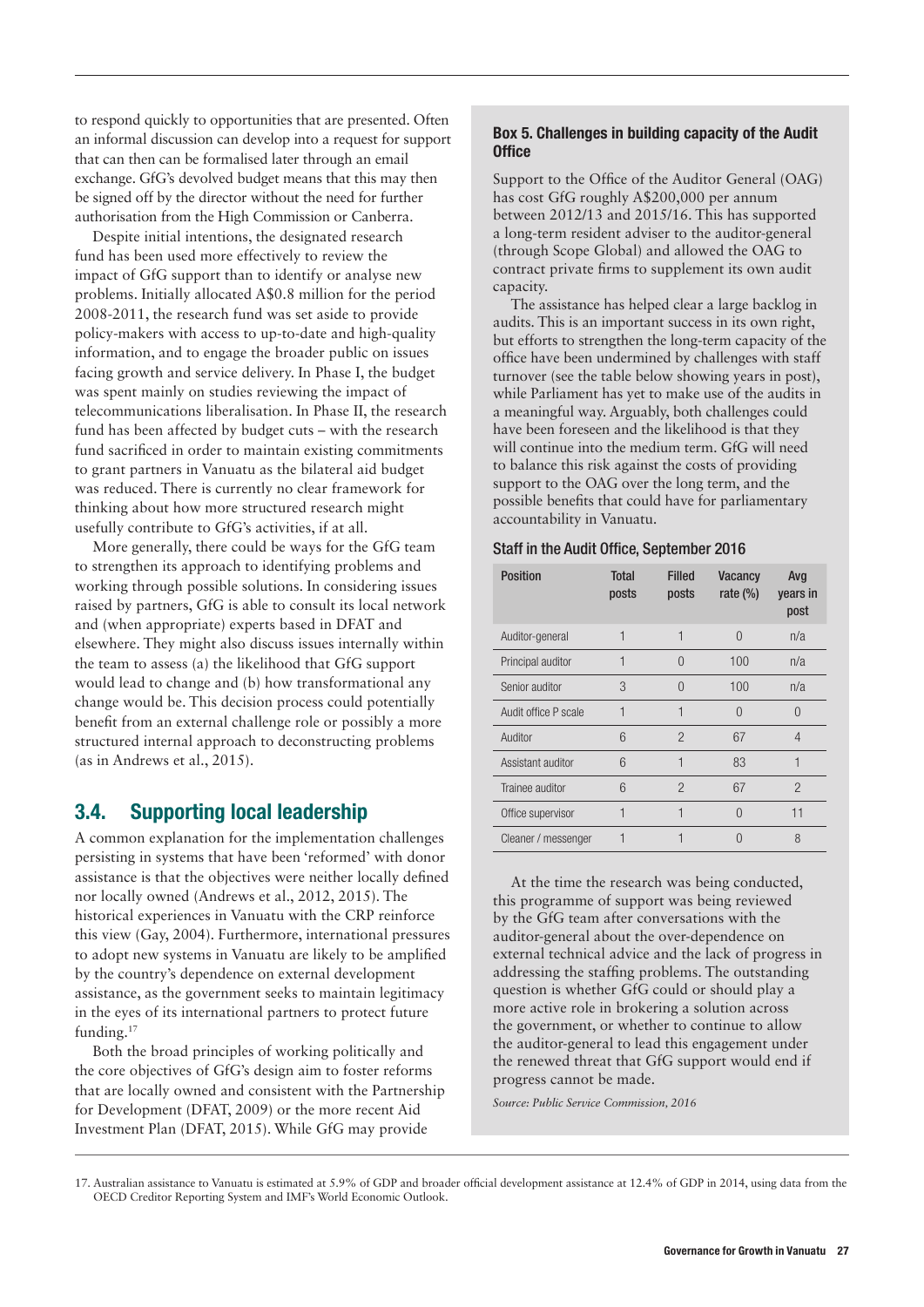advice, inputs and other support, the responsibility for implementation rests largely with the government. These principles have been embodied in nearly all the key features of GfG's design described so far, but rest most obviously in the features that let GfG operate at arm's length from the High Commission. This allows GfG to present itself as different from the High Commission and avoid perceptions in Vanuatu that GfG is a tool for the Government of Australia to influence domestic policy choices, rather than one that supports Vanuatu's policy priorities. Though this distinction is subtle, one GfG contractor explained: 'I keep working on GfG funded things because it's about the only programme I know that does start from a domestic policy perspective and tries to support it without injecting [poor ideas and policy options] from elsewhere.'

In practice, the ability of GfG to respond effectively to the Government of Vanuatu's priorities is closely tied to the autonomy and mandate provided by DFAT. The GfG director carries the main responsibility for ensuring the right balance between the priorities of the governments of Vanuatu and Australia. As an executive level 2, the director has considerable budget authority and policy discretion over what to fund, but as a DFAT employee reporting to the High Commission the director still required to adhere to the organisational systems and processes of DFAT and to align with Australia's broader strategic interests in Vanuatu. When goals are aligned, this arrangement works well and presents few problems. But when goals diverge, or personalities and working relationships are more difficult, it can present challenges and undermine the trust of partners.

The management committee has also played an important role in maintaining ownership of the activities of GfG – a function that was stressed by almost all interviewees. For example, the management committee played a crucial role in increasing the number of partners receiving grants from GfG in Phase I. However, the committee has been less effective in directing GfG activities in recent years. There have been periods when the committee has not met and when personalities have clashed. More generally, the quality of discussions has reportedly deteriorated.

Over time, the GfG team has adopted a greater level of responsibility for directing GfG's activities. As just described, oversight from the management committee has become more passive – with a tendency to focus on grant execution. As a result, the strategic direction and engagement from the management committee has been replaced by bilateral discussions between the GfG team and its (potential) partners. So while individual activities remain locally owned, the prioritisation of GfG's activities has become less so.

The use of government systems through accountable grants has been an effective tool for letting ministries lead reforms. The use of accountable grants has allowed the Government of Vanuatu to directly procure technical advice, giving the government of Vanuatu strong ownership of critical reform efforts. For example, MFEM has chosen to use resources from GfG to improve valueadded tax (VAT) systems and develop tax reform options, enabling MFEM to respond to the domestic lobby group criticisms that reforms were imposed by Australia. MFEM was able to explain that advisers were hired by and report to MFEM, rather than the Australian government.

That is not to say that the use of accountable grants is without challenges. Despite retaining flexibility within the grant, resources may be locked up for longer periods than if GfG were to provide support directly. Ministries sometimes spread resources too thinly when there are strong internal incentives to satisfy all eligible departments. Equally, processes such as those required by the Central Tender Board can be cumbersome and cause delays, especially because many financial managers have never had sufficient recurrent resources in the budget to use these systems. Changes in resourcing for specific reforms can also put a strain on relationships, whether due to internal ministry priorities or budget changes in GfG. Hiring vSolutions has been an important step in making these arrangements more effective in recent months.

Some interview respondents asked questions about the positioning of GfG that could not be fully resolved as part of this review. They asked: to what extent is GfG autonomous with a policy agenda of its own, independent of the Government of Vanuatu? Similarly, is GfG able to push for changes in more difficult reform areas while also maintaining its relationships in government?

GfG is a DFAT organisation and is not able to support all of the priorities of the Government of Vanuatu. However, there has been a sustained effort from AusAID and DFAT to position GfG as different from the High Commission – at times exploiting the links and at other times distancing itself. In the early years of GfG balancing these interests was arguably easier – bilateral relationships were strong and there were exceptionally close partnerships between AusAID, GfG and partners in the Government of Vanuatu, with regular informal communication. As these changed, the director has taken on more responsibility for managing differences in priorities.

Balancing Australia's interests with those of partners in Vanuatu can be difficult.18 The review identified a number of areas where GfG has successfully provided advice or support to the Government of Vanuatu that

<sup>18.</sup> As an example, the position of the economic adviser did not get advertised because of a lack of consensus over the job specification. The role was pitched as support to MFEM to analyse the costs and policies associated with maintenance of infrastructure. Government of Vanuatu officials on the management committee did not agree that this was an appropriate role for an adviser working in the GfG office. This illustrates some of the sensitivities of operating in the areas GfG is in, and why delivery models such as grants to government agencies have evolved to be the preferred option for much of GfG's assistance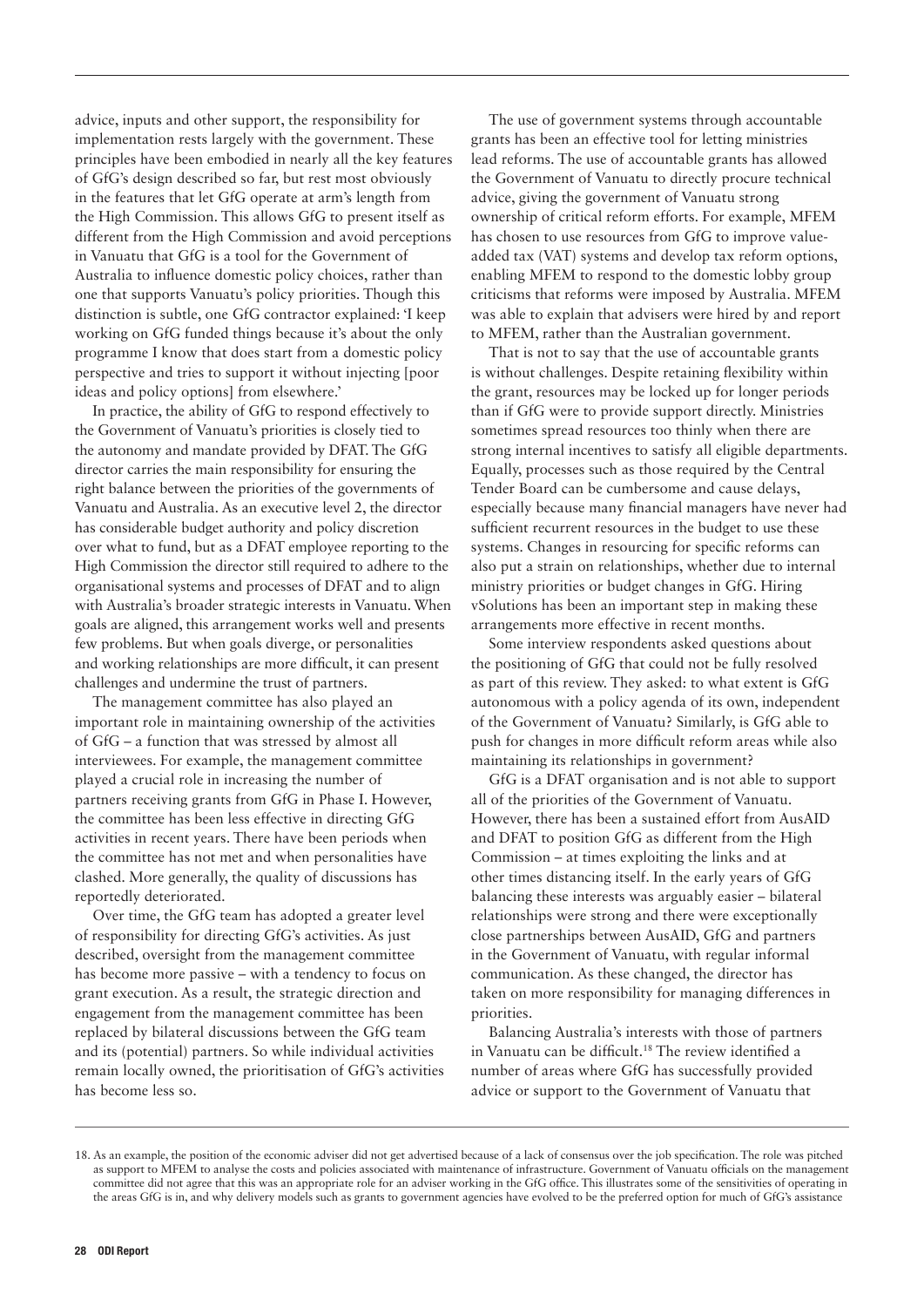was controversial for some of the programme's important stakeholders – including assistance to the Ad Hoc Parliamentary Committee on the new airport development in 2013/14. This has required considerable efforts to rebuild relationships afterwards, and may undermine the quality of the partnership in the short term at least. It is important to note, however, that international experiences using alternative mechanisms for 'pushing for change', such as budget support policy reform matrixes, face their own limitations (ADB, 2009; de Renzio et al., 2011).

# 3.5. Iterating solutions

There is growing recognition in international development of the need for greater flexibility and learning in projects. Institutional reforms are often judged to be tackling 'complex' problems that require a large group of people to change their behaviours (Faustino & Booth, 2014). As a result, the path that those reforms will take is highly uncertain. Some researchers argue that development partners have failed to support institutional reforms because the solution was predetermined and followed too rigidly in implementation (Andrews, 2012). Others have noted the limitations of standard monitoring and evaluation systems in guiding the process of adapting reform plans during implementation (Pritchett et al., 2013a). Both sets call for a more experimental and adaptive approach in implementation – 'iterating' solutions as the context changes and new information comes to light.

The interventions supported by GfG that were reviewed in detail as part of the review did not generally follow a blueprint approach derived from international solutions. Instead, GfG's approach has generally aimed to develop solutions incrementally, starting with a concept and building on that with the help of its networks. In at least a few cases, such as the FSB model and the extension of the National Bank of Vanuatu's banking services, it was officials themselves who considered and presented options for reforms.19 This is consistent with other examples of projects that are thought to 'work politically' (Andrews, 2012; Booth & Unsworth, 2014).

Importantly, GfG's general approach has been commended even when reforms have not been successful. An example frequently mentioned in interviews was the support GfG gave for reforms to the VCMB. VCMB had been a drain on the national budget and a barrier to improving the management of copra, in particular. Over the past decade, there have been several attempts by the government to reform or abolish VCMB, but until now it has not been able to force through a major reform. In this context, GfG was able to provide options and advice in a

way that allowed the government to pull back from the reform, without losing face or damaging its relations with international partners – as it might if the reform was in a policy reform matrix.

In the project design, GfG has considerable room to respond to new issues and strong incentives to improve government systems. By using country systems, GfG also has been able to identify and respond to bottlenecks in those systems and to help MFEM strengthen them. Reacting to the issues faced by partner ministries in executing grants, for example, the GfG team has directed support to the Central Tender Board and hired vSolutions to provide on-demand support to line ministries preparing tender documents. It is also one of the core reasons that the current team is engaging with the Public Service Commission on options for strengthening the 'machinery of government'. This shows that GfG has been able to learn from its engagements with partners and adapt accordingly.

It is less clear whether GfG has strong mechanisms for adapting interventions as reforms develop. The approach to supporting and monitoring reforms has clearly changed over time. In the first period, this relied on regular communications and the close relationships between GfG and a small group of influential politicians and bureaucrats. The team would play an active role in reforms and recruit additional consultants as needed to supplement their efforts and add expertise. This way of working had many features discussed in the literature on adaptive programming and working politically – with regular feedback between implementers and an honest dialogue about what was working, what was not and what needed to be done next.

Over time, the responsibility for managing reforms and adapting solutions has been increasingly left to line ministries, with GfG providing guidance and support when necessary. This change has been driven by a number of factors, but mostly clearly by the increasing number of grant partners. A larger share of reforms are implemented through partners in Vanuatu today than at the start of GfG. As a result, GfG has focused more of its own efforts on grant management and other administrative requirements – coinciding with increased demands for accountability and risk management in AusAID/DFAT. Monitoring of reforms is now tied to progress in executing GfG resources – with low execution rates triggering a more detailed discussion on the reforms.

This does not mean that there is no iteration during implementation. The value of grants is increased incrementally to ensure that there is capacity and political interest to absorb funds. When there are issues with

<sup>19.</sup> When GfG was established, PFM reforms had been directed largely at MFEM and line ministries. The FSB model emerged from discussions with the minister of finance, senior MFEM officials and GfG's PFM adviser discussing options to spend more money in the provinces. Much of the thinking about how this could be done was left to senior MFEM officials. GfG supported the proposal, recognising the strong support from senior officials and ministers and because the reform represented a relatively practical and easy option for improving financial management in the provinces (Harradine, n.d.). The project was subsequently endorsed by the Council of Ministers before GfG provided grant funding in 2008.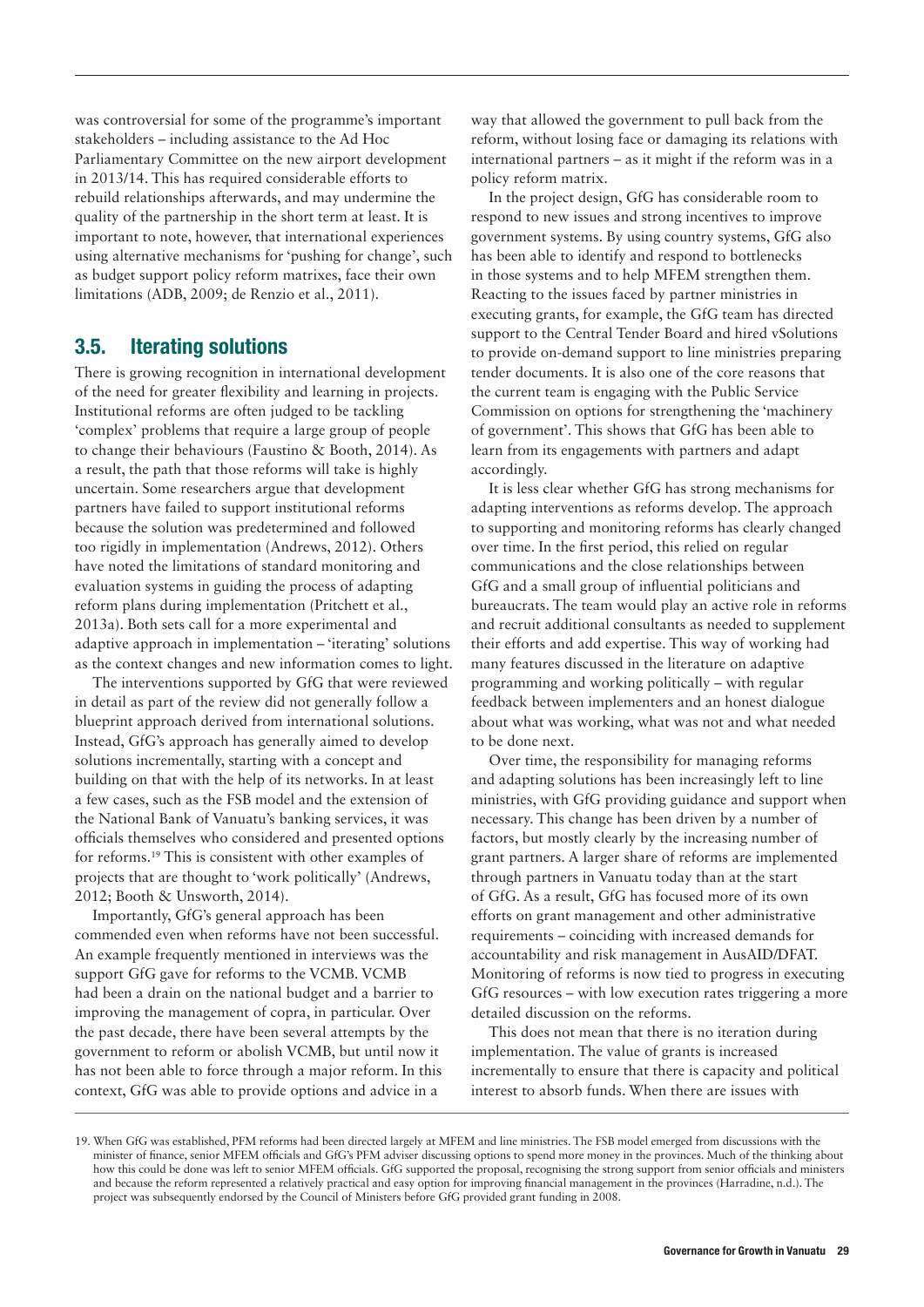implementation, the team is able to dedicate considerable time to support partners. This was the case for the URA, which has faced regular challenges to its independence, with URA getting in touch with GfG to discuss issues as they arose. Other partners retain regular communication with GfG, either informally over kava or more formally by email or telephone. However, the close feedback loops which characterised early reform efforts have been replaced by less regular engagement for most partners.

# 3.6. Maintaining flexible and responsive funding

The flexibility of the GfG budget has been one of the most powerful elements of the programme. As noted earlier, being able to commit to deliver on a promise of support is essential for building trust with partners in Vanuatu. Flexible funding also allows GfG to adapt its programmes as priorities change. Even as relationships have changed, the GfG stands out as being one of the few donor programmes able to respond to emerging priorities.

This flexibility is available in the overall budget of GfG and individual accountable grants. In the initial design, the budget would include an unallocated portion to respond to new or changing opportunities. In theory at least, there are few activities that GfG should not be able to support if they are truly a priority of the Government of Vanuatu and are broadly consistent with DFAT's aid investment plan for Vanuatu. In addition, line ministries and other partners receiving grants may reallocate resources from one priority to another, as long as there is an agreement from GfG and, later, from the management committee.

GfG funding also has relatively few strings attached. The administrative requirements are perceived to have increased, and the addition of ex-ante fiduciary checks has frustrated some long-standing partners. The GfG team and their partners also find it difficult to ensure all grants are audited each year – a process that can take two-to-three months for each grant. Still, most continue to prefer GfG's processes to those of other donors, including beneficiaries that have access to a range of partners, such as the Vanuatu National Statistics Office.

Counterparts that have received GfG support clearly value these arrangements. A number of partners have been involved with GfG since its inception and retain the partnership even if they move posts. Other grant recipients placed great importance (and even pride) on the submission of timely acquittals and monitoring reports. The High Commission also values the flexibility and embedded nature of GfG and its influence on the broader bilateral relationship.

## Box 6. PDIA and organisational learning in reform

In the context of addressing 'complex' problems, a greater emphasis has been placed on learning and adaptation during implementation. For change to happen, inputs must be turned (through activities) into outputs and into outcomes and ultimately impact. However, the process by which that happens is not known in advance, and often cannot be known. A number of assumptions will therefore underpin the actions taken to support institutional change, and an effective programme would need to regularly review those assumptions to see if they hold.

Traditionally, this has been encouraged through a process of monitoring and evaluation. However, monitoring is generally focused on inputs or processes, while evaluation often comes with a substantial lag time and considers if inputs resulted in certain outcomes. As a result, neither is likely to yield useful and timely information to adjust reforms as they are being implemented.

In GfG, demands for accountability from AusAID and DFAT have also put greater emphasis on monitoring and evaluation systems, which have become more developed in Phase II. This has been useful for preparing aid quality checks, but the systems have not been particularly influential in strategic decisions within GfG. Instead, activities are guided by conversations with partners and (to a lesser extent) the quarterly monitoring reports from grant recipients.

The problem-driven iterative adaptation approach to reform promoted by Harvard's John F. Kennedy School of Government has attempted to operationalise a different kind of learning. Short pushes are made over the course of a few weeks, after which the reform team is encouraged to reflect on what they have done, what they have learned and what they will do in the next few weeks. This intensive process aims to encourage reformers to learn about the space and test the assumptions that underpin their actions with that new knowledge.

Other aid programmes have found other ways to encourage organisational learning during implementation. The Pacific Leadership Program, for example, has held six-monthly 'reflection and refocus' sessions to encourage reflection on programme direction or particular implementation challenges. This model is similar to that used in the Governance for Development programme funded by DFAT in Timor-Leste.

*Sources: Pritchett et al., 2013a; Andrews et al., 2015; Denney & McLaren, 2016*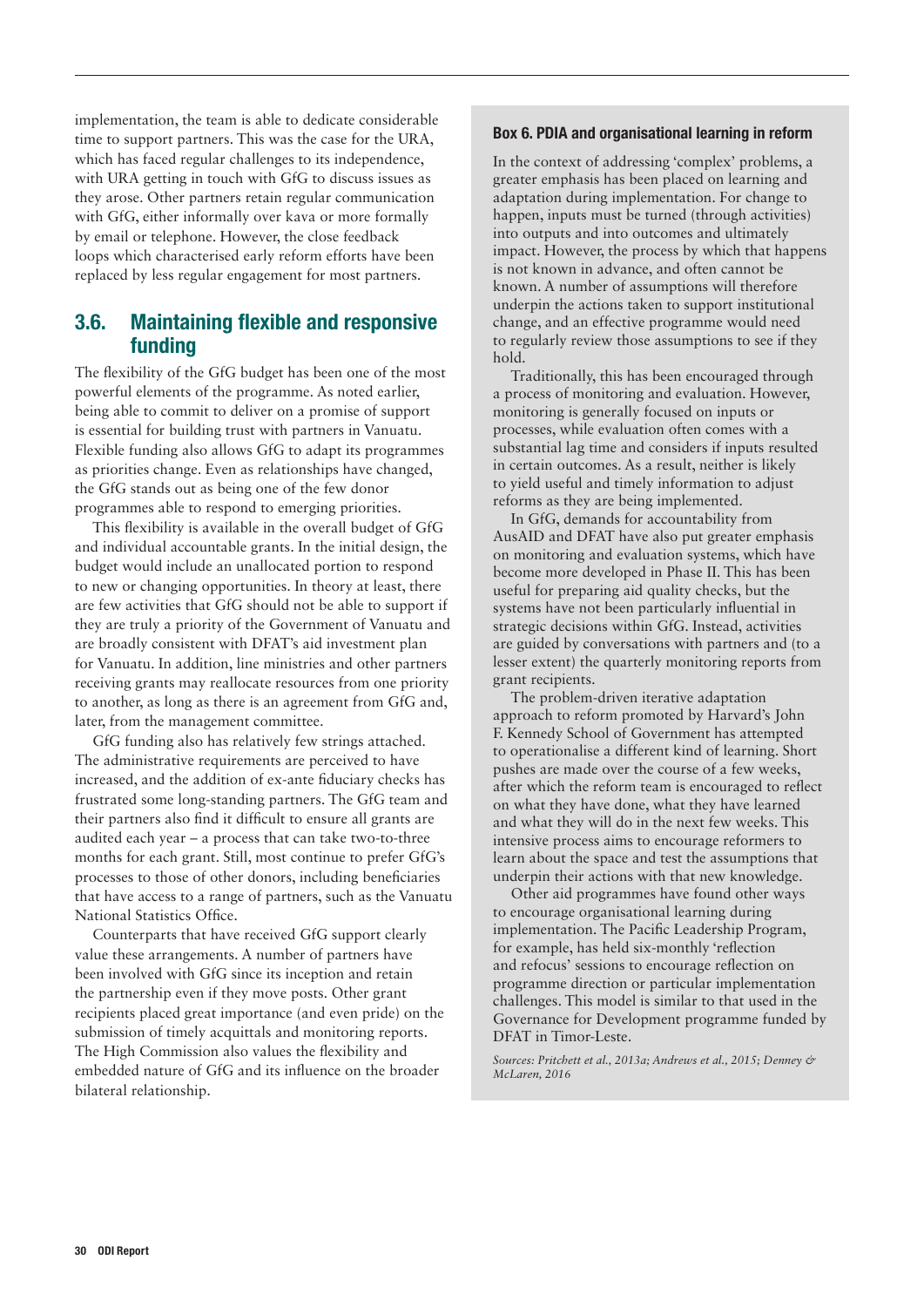



*Source: GfG, 2012a; GfG, 2016*

However, in Phase II, there has been less flexibility in the budget, making it more difficult to respond to new opportunities without affecting existing commitments and partnerships. At the start of the GfG, relatively little of the grant was pre-programmed, reporting requirements were minimal and the aid budget was growing. This has changed over time (as illustrated in Figure 3):

- **•** Initially, budget allocations were effectively a floor, with scope to do more if the opportunity arose. As GfG became more successful it had to ensure its budget did not get too big, and the VTSSP was viewed by most interview respondents as too much to manage on top of the core GfG operations and support. The VTSSP and its successor project (Roads for Development) has since been integrated into the broader bi-lateral aid programme.
- **•** Budget cuts in Phase II have reduced the extra space for taking on new activities and have affected the unallocated resources and research fund in particular, which has limited the responsiveness of GfG.<sup>20</sup> The budget is now clearly a firm ceiling, with little scope to take on additional activities. Equally, in-year budget cuts made GfG less certain over what could be committed in some years. Flexible, unprogrammed expenditures have typically been first to be restricted or cut.
- **•** The growth in the number of grant partners has reduced flexibility to some extent, and forced hard decisions to be made because of resource restriction, including for the Office of the Government Chief Information Officer and the OAG. It has also contributed to the rising administrative burden described in earlier sections.

Officials in the Government of Vanuatu appear to have lowered their expectations of what GfG can agree to support. They have witnessed budgets becoming more restrictive and noticed the additional fiduciary requirements: fiduciary risk assessments were conducted for each government ministry entering into a formal grant agreement with GfG, making Vanuatu's country systems among the most assessed in the Pacific region. Some of these changes have overlapped with the integration of AusAID into DFAT, which may have undermined the trust of partners in the underlying motives behind budget cuts and risk management strategies. However, it is also clear that political instability and Cyclone Pam have reduced the interest and capacity of the government to engage on reforms in recent years.

This reveals some of the tensions between budget flexibility, accountability for results and fiduciary responsibilities in Australian aid. Flexibility in the budget is needed to allow GfG to respond to new opportunities. However, some interview respondents suggested that flexibility has allowed GfG to deviate too far from commitments in the first design document, including work on gender and broader stakeholder engagement, which have not been explored. The absence of interventions in these areas is noted in the annual quality checks as well. There are also risks that GfG is seen as a kind of flexible 'slush fund' in the absence of other flexible instruments. The responsibility for the management of these risks lies largely with the GfG director.

There was criticism from a small number of interview respondents that there is an oversupply of external technical assistance, which should be considered in more depth during the next design process. Over the past decade,

<sup>20.</sup> The estimated budget for Phase I (excluding transport) was A\$34.7 million and final outturns around A\$40.4 million. Phase II had an estimated budget of A\$23.4 million and actual outturns are expected to be around A\$22.3 million.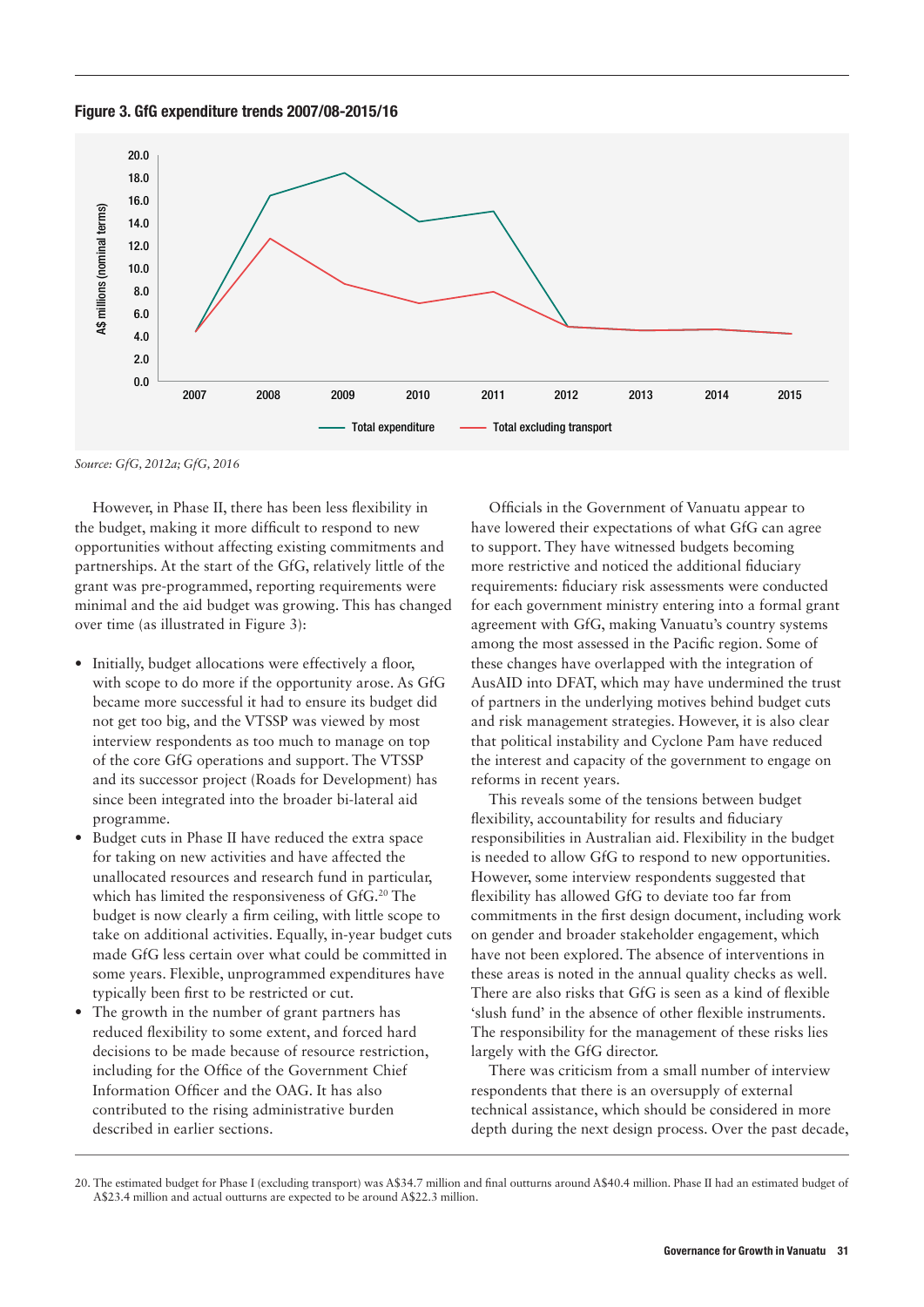GfG has provided an array of support, including the provision of software, hardware and the temporary paying for key staff/posts. A number of interview respondents had special praise for GfG's support to the telecommunications reforms which allowed the government to hire high-quality legal support which was not available in Vanuatu. Some have suggested that GfG has become more restricted in the kinds of activities that it funds in recent years.<sup>21</sup> However, it was not possible to assess whether the specific criticisms of technical assistance reflect a genuine oversupply or other underlying concerns, such as the frustration with large differentials in pay between Vanuatu officials and expatriate consultants. Nonetheless, this is a serious criticism and one that would be a good point of reflection for the management committee in future.

# 3.7. Committing for the long term

GfG was set up as a ten-year project and has been maintained through two funding phases, demonstrating Australia's long-term commitment to the initiative. It also extends the previous ten years of bilateral support to MFEM. As in other countries, this long-term commitment has been critical for supporting the full period of implementation of reforms. The ten-year investment has still only just been long enough to bed down some key institutional changes, such as the telecommunications regulator.

Staffing has not been quite as long-term. The director's tenure of three years is relatively short, but has at least been predictable, with each of the directors completing their full posting. This has been offset to some extent by longer tenures for programme managers. The senior programme manager, for example, has worked for GfG since 2008. This brings greater stability in contacts and relationships over longer periods and ensures that directors are able to quickly build their networks, a process that generally will take six months or so.

The GfG has also generally relied on a handful of good, proven consultants to deliver work in key areas, such as financial management IT systems and tax reforms. These consultants have been based in Vanuatu for long periods and are generally trusted by ni-Vanuatu counterparts. On top of this, the GfG has been able to support partners to hire specific skills to address bottlenecks in key reforms – including legal support for the telecommunications and utilities regulators.

One challenge that was noted by some stakeholders is to ensure that locally engaged staff are used to their full potential and there are plans to manage any future transitions. An interviewee noted that the ni-Vanuatu staff in GfG had a broader role than in other DFAT-supported countries and had been in their positions for longer. Currently, the senior programme manager is the main source of institutional memory, and her departure would leave a significant gap. Equally there have been times when ni-Vanuatu staff were appointed to administrative roles, which undermines their usefulness as a bridge between Australia and Vanuatu.

# 3.8. International experiences of working politically

As the recognition of the potential effectiveness of thinking and working politically or doing development differently has been growing, so has the documentation of where the approach has been applied. This provides a growing body of examples from which GfG can potentially learn – and to which it can be compared.

The examples reviewed as part of this study are summarised in Annex 2 and 3. They are: the Budget Strengthening Initiative (Williamson, 2015); Knowledge Sector Initiative (KSI) in Indonesia (Jackson et al., forthcoming a, forthcoming b); the Pacific Leadership Program (PLP) (Denney & McLaren, 2016); the Governance for Development programme in Timor-Leste (DFAT, 2014); the DFID-supported Pyoe Pin in Myanmar/Burma and the Enabling State Programme in Nepal (Booth & Unsworth, 2014); the DFID supported State Accountability and Voice Initiative in Nigeria (Booth & Chambers, 2014); quality improvement in the health sector (Tulloch, 2015); The Asia Foundation (TAF) land reform in the Philippines (Booth, 2014); the Investment Board of Nepal (Laric & Waddell, 2016); and the Facility for Oil Sector Transparency in Nigeria (Bhalla et al., 2016); the DFAT and Asia Foundation partnerships in Bangladesh (Harris, 2016) and Cambodia (Denney, 2016).

These international comparisons highlight how the different contexts, constraints and actors make different features of the working politically model more or less important. Many of these case studies illustrate the existence of only some of the features of the locally led, politically smart approach; and where these features were in place it was to varying extents.

A more detailed comparison of GfG with ODI's Budget Strengthening Initiative (BSI) is provided in Annex 3. These two programmes are arranged differently and work in different environments, but they are useful comparisons because both support their partner governments' central agencies directly, rather than through NGOs or other independent groups (as used by the PLP and DFID programmes). In this context, both programmes have

<sup>21.</sup> Budget cuts and a high administrative burden may have influenced the kinds of activities GfG has funded. For example, as the budget for the overall aid programme became more restrictive, GfG has spent less of its resources brokering large investment projects, such as improving port infrastructure or promoting rural electrification, because resources would almost certainly not be available within DFAT to support implementation. Similarly, the team has sometimes avoided preparing small contracts, which have a similar administrative burden to larger ones.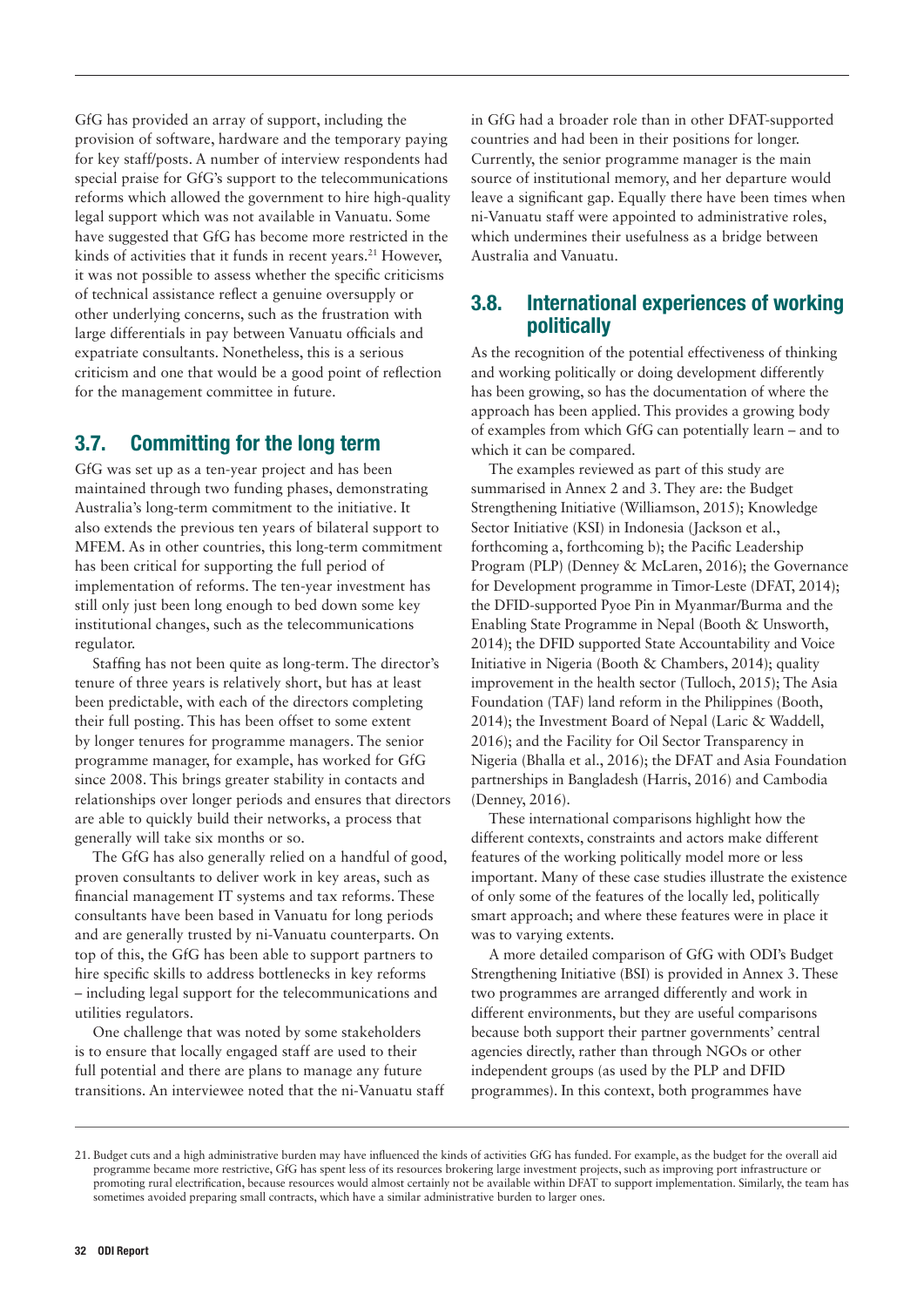| <b>Example</b>                           | <b>Working politically</b> |                  |                                   |                     |                            |                          |  |  |
|------------------------------------------|----------------------------|------------------|-----------------------------------|---------------------|----------------------------|--------------------------|--|--|
|                                          | Problem<br>identification  | <b>Iteration</b> | <b>Brokering</b><br>relationships | Local<br>leadership | <b>Flexible</b><br>funding | Long-term<br>$> 6$ years |  |  |
| GfG                                      | Χ                          | X                | X                                 | Χ                   | Χ                          | Χ                        |  |  |
| <b>BSI</b>                               | Χ                          | X                | Χ                                 | Χ                   | Χ                          | Χ                        |  |  |
| KSI Indonesia                            | X                          | X                | X                                 | X                   | X                          | X                        |  |  |
| <b>DFAT Timor-Leste</b>                  | Χ                          | Χ                | X                                 | Χ                   | Χ                          | Χ                        |  |  |
| DFAT PLP                                 |                            | X                | Χ                                 | X                   | X                          | X                        |  |  |
| <b>DFAT TAF Cambodia</b>                 | Χ                          | X                | Χ                                 | Χ                   | Χ                          |                          |  |  |
| DFID Burma civil society                 |                            | X                | Χ                                 | X                   | X                          | Χ                        |  |  |
| DFID Nepal enabling state                |                            | X                | X                                 | X                   | X                          | X                        |  |  |
| <b>DFID SAVI Nigeria</b>                 |                            | Χ                | Χ                                 | Χ                   | Χ                          | Χ                        |  |  |
| Quality improvement in the health sector | X                          | X                |                                   |                     | X                          |                          |  |  |
| <b>USAID Asia Foundation Philippines</b> | Χ                          | X                | X                                 | X                   | X                          |                          |  |  |
| <b>DFID Investment Board Nepal</b>       | Χ                          | X                | X                                 | X                   | Χ                          |                          |  |  |
| DFID Oil Sector Transparency Nigeria     | X                          | X                | X                                 | X                   | X                          | Χ                        |  |  |

Table 4. The demonstrated features of working politically

*Source: authors' analysis with framework adapted from Booth & Unsworth, 2014* 

shown an ability to identify priorities of their government counterparts, and to provide support in a way that is appropriate to the context. This approach has taken GfG into areas such as strengthening the Central Tender Board, and BSI into helping to develop fiscal transfers in South Sudan, not because of a predetermined interest in these issues, but because of genuine problems and bottlenecks that were important for counterparts. When priorities changed, both programmes have found ways to respond.

In many of the examples of thinking and working politically, the way that impact has been delivered is notable. Most adopt an arm's length approach to encourage local leadership. The interventions generally rely on keeping a low profile and using local networks to support change. In the case of BSI's work in Liberia, the finance minister has stressed the importance of technical advisers 'taking a back seat'. In Vanuatu, a number of commentators point positively to the way that GfG has provided advice behind the scenes for attempted reforms to the VCMB. The emphasis in both programmes on building relationships and brokering change (rather than driving it) gives a greater sense of partnership than a traditional project for supporting governance reforms.

The ability to work in this way has a lot to do with the organisational arrangements and incentives built into the structure of the programmes. For example, BSI is its own organisation, with its own strategic objectives and staff. Many of its staff in South Sudan have ties to government

that go back long before BSI was established, ensuring that interests are well aligned. As a DFAT entity, GfG is tied more closely to Australia's bilateral relationship with Vanuatu than BSI is to UK's relationship with South Sudan. However, the programme shares some of the characteristics that have enabled BSI to work effectively. The early years of GfG were built around existing personal relationships with key local stakeholders. Though these relationships have since changed, GfG is set up at arm's length from the High Commission in order to encourage closer partnership with the Government of Vanuatu. It is also staffed by competent, well-connected ni-Vanuatu staff who endow GfG with local knowledge and make it easier to build relationships with counterparts.

The positioning of the programme is also important. Colocation is a common feature of programmes that present themselves as working closely with government. Similarly, branding by programmes such as PLP and BSI is usually minimal in order to ensure reforms are viewed as being locally led rather than donor-driven. GfG has been allowed to develop its own brand to distinguish itself from the High Commission, and may even avoid being explicit about its involvement when work is particularly sensitive. The GfG team believes that these arrangements have been sufficient to allow GfG to work behind the scenes in the Government of Vanuatu. However, interviews in Vanuatu did raise tensions between the desire of some stakeholders to more clearly distance GfG from the High Commission and the pressures on GfG to be recognised when interventions are successful.<sup>22</sup>

<sup>22.</sup> The GfG team has noted occasions when GfG interventions were not recognised by development partners, and in some cases stakeholders in the government itself. For this reason, branding remains an important tool for raising awareness of the programme and demonstrating impact to external audiences, including the High Commission. On the other hand, there is a perception among some stakeholders that GfG has become more aligned with the broader diplomatic interests of the High Commission since the merger with AusAID. Although branding was not raised as an explicit issue in these interviews, branding policies are important for how GfG is presented, and should be discussed as part of the design process for the next phase of the programme.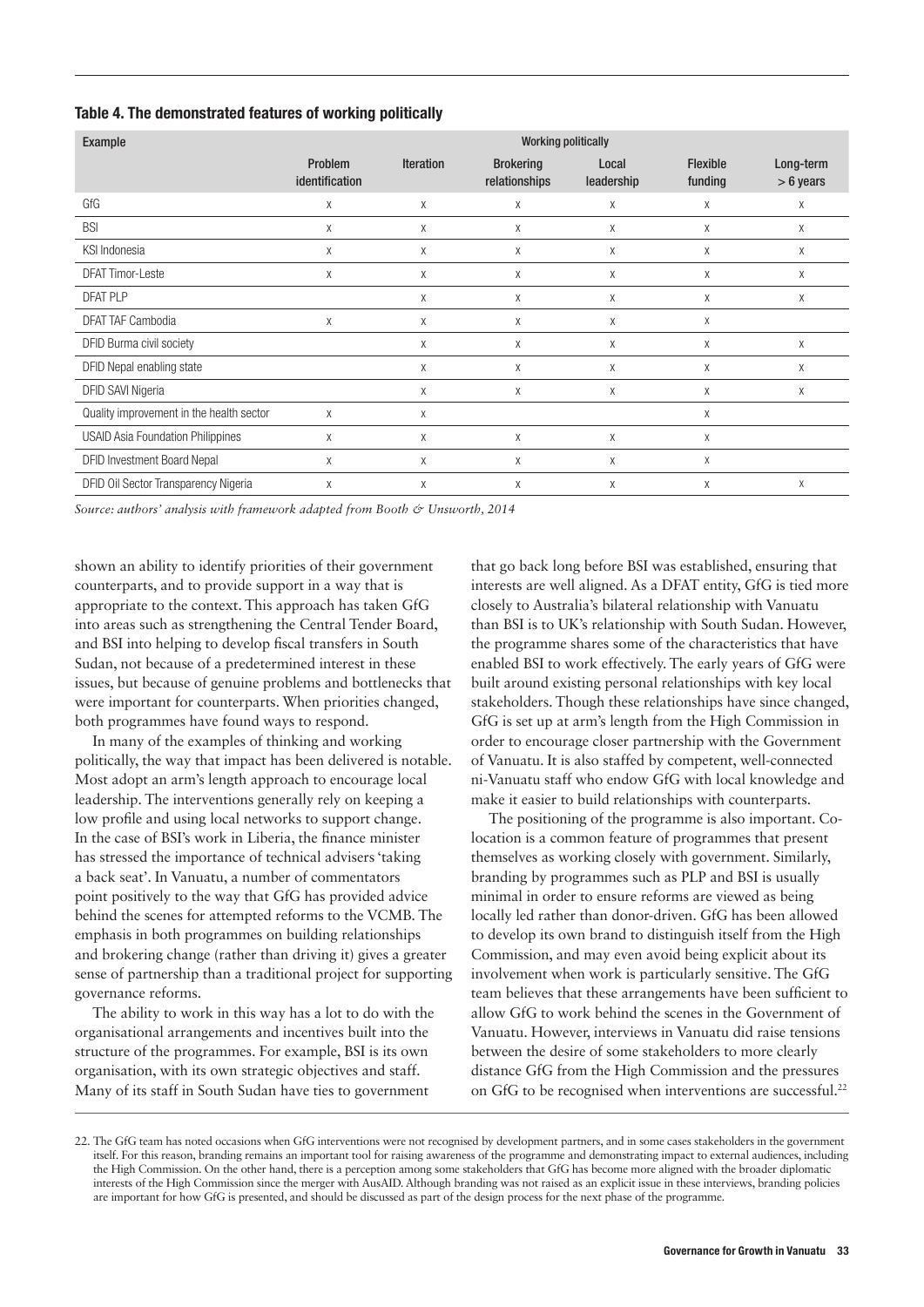There are periods of intense work and activity and periods when the appetite for reform diminishes or policy priorities changes, which is often tied to broader politics and political stability. For example, in BSI's South Sudan programme, conflict has caused both humanitarian crisis and economic turmoil that has spilled over into budget management and other parts of the PFM system. Similarly, GfG has been disrupted by an increase in political instability in Vanuatu since 2010, as well as the impact of Cyclone Pam in 2015. It is unlikely that either programme would be able to foster transformational changes during these periods, and this must be taken into account when setting expectations of what can be achieved by GfG in the future.

Explicit mechanisms to guide iteration reflect upon how to manage the programme during times of political disruption. For example, important observations from PLP are the six-monthly reflection and refocus sessions that consider programme direction and implementation challenges, encouraging iteration and learning. Similarly, The TAF Bangladesh case study used strategy testing sessions that brought the entire team together and allowed discussions across different levels of authority. These were followed by continual micro adjustments in response to problem-solving efforts and 'informal reflection on tactics' (Harris, 2016: 11). In Cambodia, TAF conducted strategy testing on a quarterly basis, examining the theory of change, contextual changes and questioning whether there have been changes in the relevance and feasibility of the reform.

The examples also show that brokering relationships requires a substantial time investment and the necessary skills to build trust with key actors. Also important in this is having established a relationship that enables a support or advisory role to be undertaken. This was evident from the KSI example, where the presence of advisers supported the Indonesian team, and in turn the KSI team advised and supported other knowledge-sector actors in Indonesia, facilitated by the convening and technical support roles fulfilled by KSI (Jackson et al., forthcoming a). In contrast, mentoring played a role in supporting the TAF team as exchanges with the TAF Philippines team guided them in applying a development entrepreneurship model as they, in turn, supported the Bangladesh leather sector (Harris, 2016).<sup>23</sup>

There are also challenges with managing relationships when success leads towards greater expansion and stretches capacity. This can lead to overstretching and resources being pulled in multiple directions, as seen in the cases of BSI and GfG. First, when problems are followed and results delivered, the programmes are often encouraged to work in new areas. For example, BSI is taking on ever more work in Uganda and in revenue administration in South Sudan and Liberia, where there is strong support for change. Second, when support is provided for reforms

that are underperforming, it is difficult to withdraw in case relationships break down and prevent future engagement on important issues. So resources may become stretched over time, and managing the competing pressures is a continuous challenge.

Overall this comparison illustrates a number of important points. One overriding point is that there is no standard approach to working politically on which GfG could base the next design. While there may be elements of other projects that GfG could emulate, such as the *reflect and refocus* sessions instituted by the PLP, these arrangements will need to fit the unique way that GfG operates. The comparison also illustrates some common challenges of working politically: it is time intensive; relationships are often highly personalised; work has a stop-start nature; impact can be difficult to demonstrate; and success can lead teams to overextend resources. Managing these challenges will be important for the continued success of GfG.

# 3.9. Key conclusions

GfG was clearly set up to work politically, and is generally delivering against that ambition. The arrangements represent an innovative approach to supporting governance reforms in Vanuatu that has proven to be successful over its ten-year implementation period, with results in a range of sectors. It also serves as an important and valued complement to the broader bilateral aid programme for Australia and diplomatic relations between the two countries.

Some of the key features of GfG's way of working and the organisational incentives that enable the team's approach are summarised in Table 5. It suggests that GfG's design and way of working strongly embody the principles associated with the locally led, politically smart approach outlined earlier. Many of those are mutually reinforcing – for example, co-location has helped to broker relationships, identify problems and promote local leadership. As a result, challenges such as budget cuts and increased administrative requirements can impact significantly on a number of different elements – perhaps most significantly in the capacity to monitor and engage proactively with counterparts (discussed in Section 3.5).

It also highlights the way that GfG has shifted from a loosely defined programme based on shared interests and mutual trust to one that is more strongly defined by its organisational arrangements and incentives. Those incentives continue to guide staff towards a certain way of working – building networks, supporting Vanuatu counterparts and responding to their priorities. However, these incentives are also influenced by the broader bilateral relationship and the systems and processes within DFAT, which gives the GfG

<sup>23.</sup> The concepts of development entrepreneurship applied by the TAF Bangladesh team included technical expertise, political skills, networks, being an insider and being a strategist (Faustino & Booth, 2014, cited in Harris, 2016).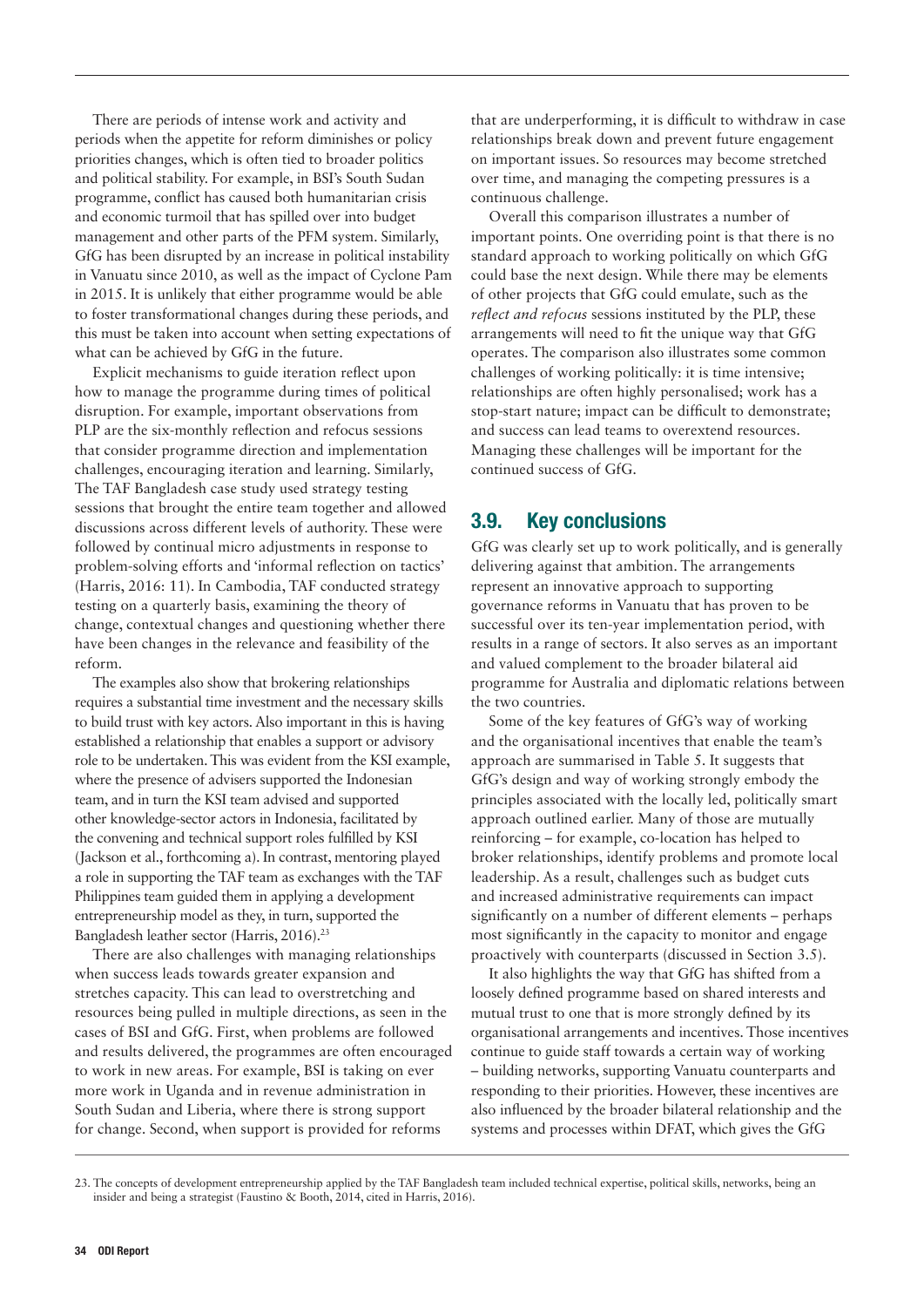team the confidence and space to align with the priorities of their partners in Vanuatu. The environment for GfG has become more conservative over time with greater focus on risk management. GfG has become more formalised, and perhaps less innovative as a result.

Some aspects of GfG could be strengthened or reinvigorated. Comparing GfG today with the early years suggests that networks have shrunk. The management

committee has become less proactive in steering or challenging GfG's activities. Monitoring and adaptation is also more closely tied to grant execution rather than reform progress. These issues are linked to broader changes – including the rising administrative burden and staff rotation – but they remain potentially within the control of GfG as it moves into its next phase.

#### Table 5. GfG's approach to working politically

| Approach                          |                                                                                                                                                                                                                                                                                                                                                                                                                                                                                                                                                                                     | <b>Organisational incentives</b>                                                                                                                                                                                                                                                                                                                                                                                                                                                                                                                                           |  |  |  |
|-----------------------------------|-------------------------------------------------------------------------------------------------------------------------------------------------------------------------------------------------------------------------------------------------------------------------------------------------------------------------------------------------------------------------------------------------------------------------------------------------------------------------------------------------------------------------------------------------------------------------------------|----------------------------------------------------------------------------------------------------------------------------------------------------------------------------------------------------------------------------------------------------------------------------------------------------------------------------------------------------------------------------------------------------------------------------------------------------------------------------------------------------------------------------------------------------------------------------|--|--|--|
| Brokering<br>relationships        | GfG is built around its relationships with government, and mainly<br>with senior and mid-level bureaucrats. It also crowds in support from<br>other donors where appropriate.<br>The team invests considerable time and effort into maintaining these<br>$\bullet$<br>relationships and most partners believe that GfG is more in tune with<br>domestic politics as a result.<br>The original sense of partnership and shared purpose has been<br>$\bullet$<br>diluted and the team has less time to network than in the early years<br>when successes were greatest.               | Most features of GfG, including co-location, aim to encourage close<br>working partnerships between the GfG team and their counterparts<br>in Vanuatu.<br>$\bullet$<br>Initial partnerships based on individuals and a shared vision built<br>through the MFEM-ISP and the GfG design process.<br>$\bullet$<br>For a number of reasons, GfG's relationships have changed and<br>possibly become more formalised over time.<br>Increased administrative requirements have limited space for<br>٠<br>networking and 'joining the dots' between stakeholders.                 |  |  |  |
| Identifying<br>problems           | GfG relies mainly on its counterparts to identify the key priorities and<br>$\bullet$<br>the right approach to addressing them.<br>Key tactics are to have a number of 'irons in the fire', waiting for a<br>$\bullet$<br>reform opportunity to open. When appetite for reform is more limited,<br>GfG continues to work on capacity-building or policies supported<br>across the political spectrum.<br>The focus of GfG is to support existing systems in a way that is 'good<br>enough now' and respond to new problems as they arise, while<br>keeping the bigger goal in mind. | Operating at arm's length from the High Commission encourages GfG<br>$\bullet$<br>to support local priorities, though this is balanced against the need to<br>demonstrate success to DFAT.<br>Focus on governance for growth gives a broad mandate to support<br>$\bullet$<br>reforms, while discouraging reform for reform sake.<br>Working on a number of areas allows GfG to report successes each<br>$\bullet$<br>year, even if some reforms do not progress.<br>The research fund has lacked purpose and has been an easy target<br>٠<br>for budget cuts as a result. |  |  |  |
| Supporting<br>local<br>leadership | Reforms are generally led by government counterparts, with GfG<br>$\bullet$<br>providing advice and other support as required.<br>Working at arm's length from DFAT, GfG can provide support to<br>$\bullet$<br>highly political reforms. This approach also allows the government to<br>consider advice and step back from reforms without losing credibility.                                                                                                                                                                                                                     | Delegated budget authority and a degree of autonomy from DFAT's<br>$\bullet$<br>broader aid programme reinforces the partnership.<br>The management committee gives a greater sense of ownership and<br>$\bullet$<br>provides important cover for GfG decisions.<br>Use of country systems though accountable grant agreements has<br>$\bullet$<br>allowed the government to lead implementation.                                                                                                                                                                          |  |  |  |
| Iterating<br>solutions            | Today, GfG works mainly through other partners who manage the<br>$\bullet$<br>day-to-day issues arising from policy changes and reforms.<br>GfG supports the iteration and adaptation in reforms by responding<br>$\bullet$<br>quickly and appropriately to emerging issues.<br>As the programme and grant partners have expanded, engagements<br>$\bullet$<br>have become less frequent for most partners, except where there are<br>significant issues to be addressed.                                                                                                           | Within the programme design and budget, GfG has considerable<br>٠<br>room to adapt and engage with emerging issues.<br>Use of country systems also encourages GfG to address problems as<br>$\bullet$<br>they arise, because it also slows disbursements.<br>As GfG's administrative burden has increased, the team has spent<br>$\bullet$<br>less time engaging with each partner. It now often relies on grant<br>execution rates as a signal of broader problems.                                                                                                       |  |  |  |
| Flexible<br>funding               | The programme is intentionally flexible, and does not claim to predict<br>$\bullet$<br>which reforms will be delivered or by when.<br>The flexibility of GfG allows the team to make commitments to<br>$\bullet$<br>partners and follow them through with resources.<br>As funding has become more restricted and the fiduciary<br>requirements have been raised, partners appear to have lowered<br>their expectations of what GfG is able to deliver.                                                                                                                             | The results framework is open and a small part of the budget is<br>$\bullet$<br>intentionally left unallocated each year.<br>Accountable grants are open and flexible enough to allow partners to<br>$\bullet$<br>quickly respond to new issues as they arise.<br>In the early years funding was readily available, which made the<br>$\bullet$<br>programme even more responsive, but in Phase II, budget cuts have<br>effectively eliminated unallocated resources because these were<br>needed to maintain existing commitments.                                        |  |  |  |
| Long-term<br>commitment           | GfG was set up for a ten-year period, with initial funding for five<br>$\bullet$<br>years. The next phase is expected to continue that support.<br>The long tenure of ni-Vanuatu staff ensures helps to maintain<br>$\bullet$<br>knowledge and relationships when directors transition.                                                                                                                                                                                                                                                                                             | AusAID/DFAT continues to finance GfG and has protected many of its<br>٠<br>key design features, including co-location.<br>The relatively short tenure of the director results in the senior<br>٠<br>programme manager and programme managers being particularly<br>critical for GfG's strategy and management. They could take on a<br>more strategic role.                                                                                                                                                                                                                |  |  |  |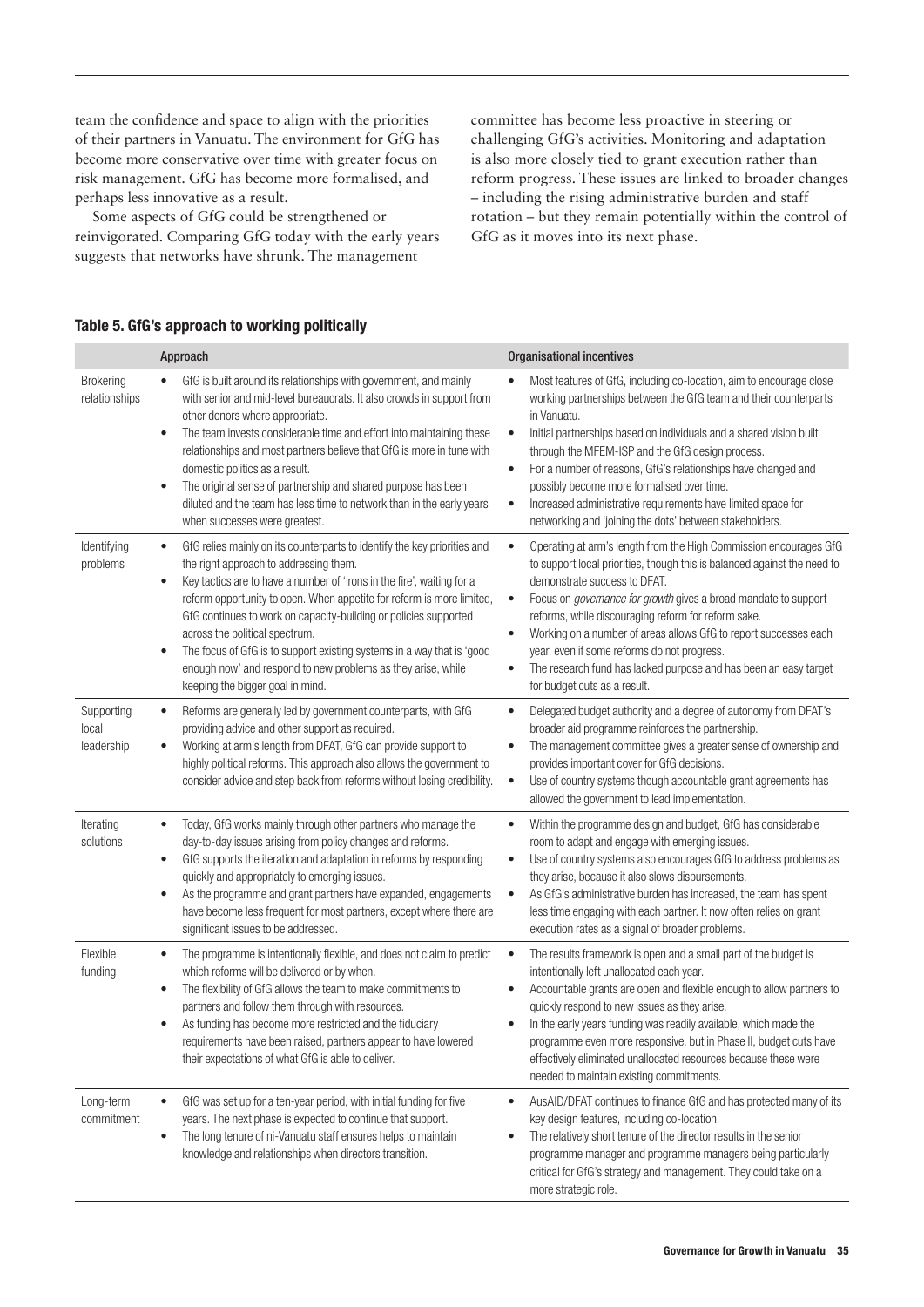# 4.Conclusions and recommendations

# 4.1. Lessons from Phase I and Phase II of GfG

GfG pre-dates the language of doing development differently and other similar models of working politically, yet its design reflects many of the core features of the approach: most notably, a long-term commitment to supporting locally led and politically feasible institutional reforms. Through GfG, the Government of Australia has established a way of operating at arm's length from its broader diplomatic and aid agendas. This distance (both perceived and actual) has allowed GfG to operate as a trusted adviser to the Government of Vanuatu and work on sensitive policy reforms with partners in the central agencies in a way most programmes cannot.

Particular elements of the programme are essential to ensure this way of working. These include: co-location; a strong team of well-connected ni-Vanuatu employees; a devolved and flexible budget that provides some independence from the rest of the bilateral aid programme and the ability to respond quickly to reform opportunities; a commitment to use country systems; and formal oversight provided by core partners in the OPM and MFEM. The broad *governance for growth* mandate and a focus on rural service delivery have also supported this flexibility, while giving the programme a reasonably clear sense of purpose in selecting areas of intervention.

How these systems have worked in practice has changed as the programme has matured and as the context has shifted over the past ten years. The close alignment of a small group of individuals (and their interests) in the early years of GfG has been eroded with changes in personnel. Relationships also suffered from changes in emphasis in AusAID/DFAT from a trusting, 'get it done' spirit to one that was more concerned with internal accountability and mitigating risk. At the same time, when the political environment in Vanuatu became less stable, counterparts in the Government of Vanuatu were left with less time and authority to engage in reform initiatives. GfG has adapted to these changes partly by following its organisational responsibilities and structures more closely, which may make it seem less innovative.

Budget cuts and increases in administrative requirements have also made it more difficult for GfG to engage in new areas. In the early years of GfG, budget increases allowed the team to foray into new areas without compromising existing commitments. However, cuts imposed in Phase II have required more active reallocations in GfG's activities and made relationships with partners more difficult to manage. New fiduciary requirements were also frustrating for longstanding partners of the programme. At the same time, the portfolio of work and partners has grown and administrative requirements have increased. This has restricted the amount of time that the GfG team has to network and think more strategically about their engagements. Together, these changes have restricted (though not completely removed) the team's ability to try new policy and institutional reforms at a crucial time for the new government.

This also highlights some of the challenges of working 'opportunistically' and relying on particular relationships. Over time, the success and flexibility of GfG has made it a credible and attractive partner. For those looking for this kind of support there is arguably no alternative in Vanuatu. There may, therefore, be a temptation to spread resources too thinly. Yet once partners are established, it is difficult to withdraw support without damaging relationships that may matter in the future. GfG has faced criticism from the Vanuatu National Statistics Office, for example, as resources were reprioritised by MFEM's management away from statistics and towards tax reforms. In the early years of GfG, these issues were more easily managed because the relationships were new and effort focused on initiating reforms. As the partnership became more formalised and partners developed clearer expectations of what GfG would (or should) fund, reallocating resources has been more difficult.

Below these macro-level issues are a number of other challenges, where parts of the programme have not necessarily served the purpose that they were originally intended to. The management committee has not been as effective at providing strategic direction and a challenge function for GfG's activities as it has at giving a sense of ownership of the programme as a whole. As a result, the GfG team has taken on a stronger role for deciding which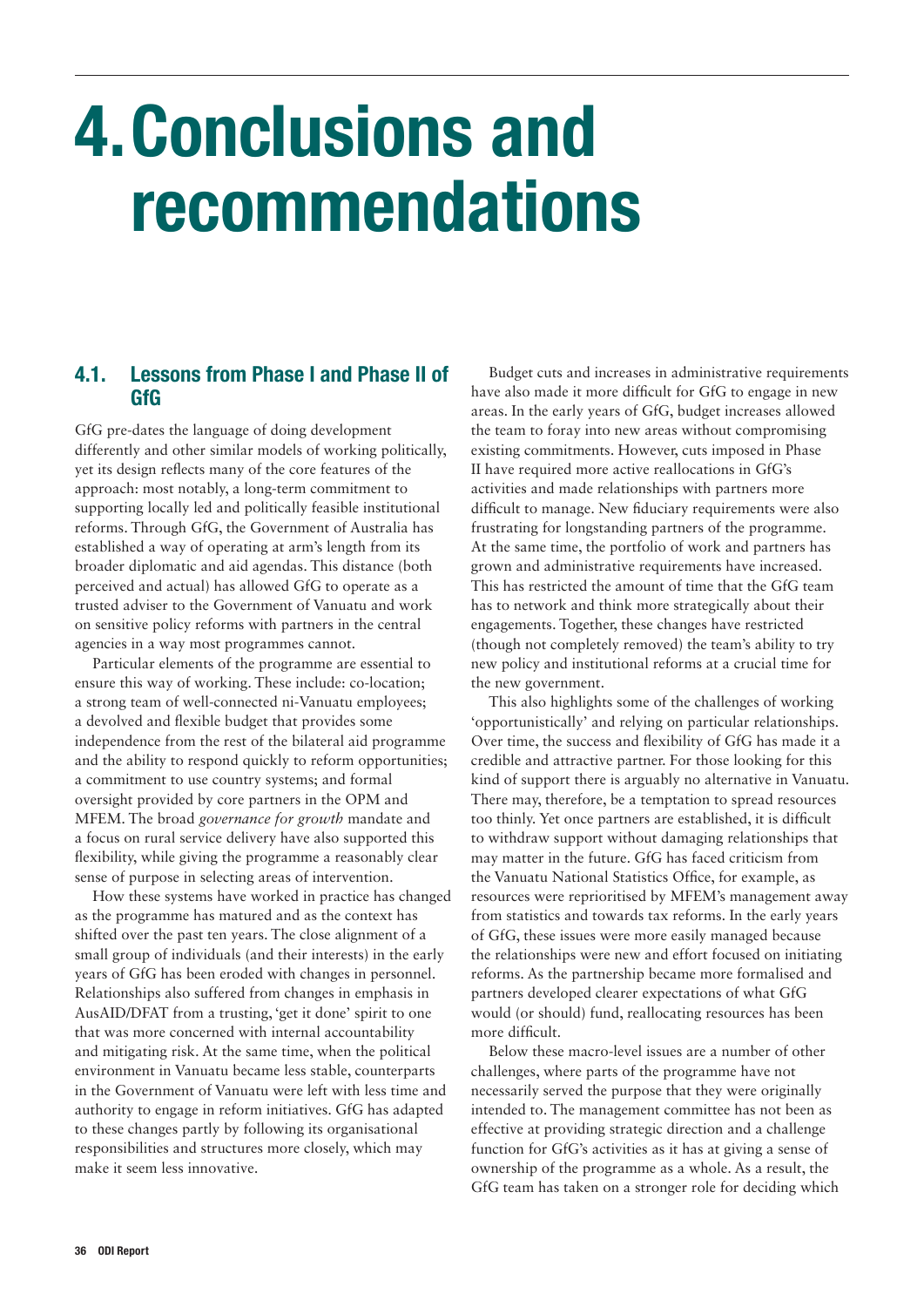activities to fund than initially intended. Equally, the feedback loops between GfG and its partners have become longer as GfG has broadened into new areas. This means that GfG monitors and learns from progress less frequently than it did, for example, during the telecommunications reforms in the early years. The research fund has also largely lacked a clear purpose. The recommendations that follow reflect on how these issues could be considered in the forthcoming design process.

International comparisons highlight how different aspects of the working politically model will be more or less important, depending on the context. In the programmes reviewed, success has been judged both in terms of the impact and also the mode of delivery, with an emphasis on building relationships and brokering change (rather than driving it) to provide a sense of partnership. Operating at arm's length from donors such as DFAT and DFID has been critical in allowing programmes such as BSI, PLP and GfG to align more with the interests of their partners than a mainstream aid programme or managing contractor might. Branding has been minimal and the role of national staff has been critical for identifying and working with local partners.

There are also interesting insights into the kinds of reforms and problems that are likely to be supported successfully. Most examples of working politically have focused on specific policies and have changed the behaviours of a relatively small group of stakeholders. The comparison between BSI and GfG shows that both programmes face challenges in ensuring that they do not get overstretched as demand from counterparts grows. It is notable that neither BSI nor GfG has integrated research into its learning and advisory activities to the level that is demanded from its staff and counterparts. These points are considered in more detail in the recommendations below.

# 4.2. Recommendations for the design of Phase III

GfG is preparing to enter the design phase for Phase III of the programme. This final section makes some initial recommendations to guide the design process that will unfold over the next six months. It is important that the design process remains open and exploratory, so the recommendations presented here are not prescriptive. Instead, they are concentrated on a few areas that are likely to be important to (a) allow GfG to respond to the opportunities presented by the change in government and (b) reinvigorate GfG's role as a trusted adviser to the government:

- **•** Using the design process itself to build a common sense of purpose.
- **•** Maintaining the core organisational arrangements of GfG.
- **•** Ensuring adequate staffing of GfG.
- **•** Reinforcing GfG's autonomy to align with Vanuatu's interests.
- **•** Resetting expectations of what GfG is likely to achieve in the next phase.
- **•** Strengthening partnerships and strategies for guiding GfG's activities.
- **•** Using the research fund to reflect upon and challenge GfG's direction.
- **•** Managing knowledge and staff transitions effectively.

## 4.2.1. Using the design process to build a common sense of purpose

A key finding from this review is that the initial design of GfG was both highly innovative and highly successful in building on both the partnership between the governments of Vanuatu and Australia and the successes of past institutional strengthening. It combined considerable authority to try something new with the close participation of key reformers in the government. The design was intentionally loosely defined, and relied on the alignment of interests between various individuals as well as good bilateral relations. As the reach of the programme grew and the political context changed, some interview respondents thought that the spirit of partnership has been diluted and that GfG has become more formalised, making the organisational structures of GfG and the modalities of its support more important.

This puts considerable importance on the forthcoming design process. GfG should consider carefully who to involve in the design, and how, in order to take advantage of the prevailing appetite for reform in Vanuatu. In doing so, there may be scope to reinvigorate the shared vision and sense of partnership between counterparts of the two governments. Equally, the design will need to strike a balance between maintaining space and flexibility to experiment within the programme (particularly to support informal networks and approaches) and setting appropriate formal structures to manage the risks of changing personnel and changes in the nature of the relationship between GfG and the High Commission.

In selecting key people to be part of the design process, there are a range of options to consider. The context has clearly changed since the start of GfG and any future partner of the programme will need to be considered carefully within that context. However, it will be useful to consider how to engage with prominent or influential actors in Vanuatu, to ensure they are aware of GfG and understand what the programme will have to offer in Phase III. Those personnel could include officials, political advisers and (possibly) politicians from the Government of Vanuatu (particularly those who have transitioned from the civil service into politics and have a pre-existing relationship with GfG). The design process might also include the future counsellor, head of mission and the GfG director from DFAT, to help to build a strong understanding of what is needed from them. Taking key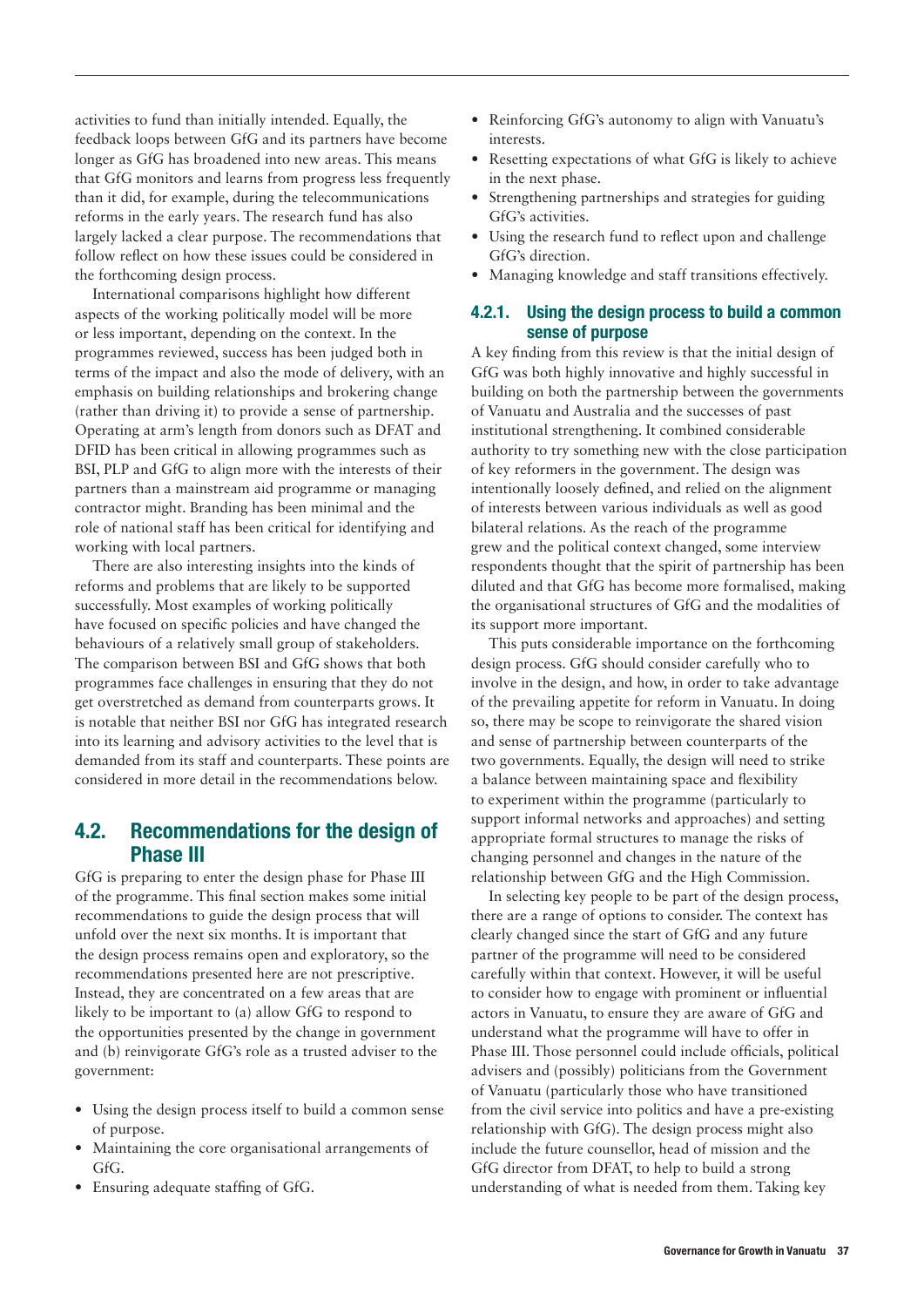counterparts from the Government of Vanuatu to Canberra to interact with DFAT, as was done at the inception of GfG, could also be a way to deepen the understanding of the partnership on both sides.

**Recommendation:** *The design team should involve a number of different stakeholders. As a minimum, it should include staff from central agencies and key figures in the present government in Vanuatu, and the future counsellor, head of mission and GfG director from DFAT.*

## 4.2.2. Maintaining the core organisational arrangements of GfG

While the core features of GfG should remain open to discussion, this review identified a number of particular features of GfG that were considered to have provided positive incentives to work politically: co-location; a director at executive level 2; a strong team of connected ni-Vanuatu programme staff; the broad *governance for growth* mandate and a focus on rural service delivery; MFEM and OPM bureaucrats as core partners; flexible budgets; and use of country systems.

Co-location of the office in the OPM was recognised by numerous interview respondents as being particularly important in allowing easy access to the GfG team, which in turn helped to build relationships and trust. This also helped ni-Vanuatu officials to see the GfG team as separate from the High Commission when rhetoric surrounding the aid programme became more explicitly linked to Australia's national interest. On the side of GfG, it also helped the team to keep up to date with developments in the Government of Vanuatu and to identify areas for support, providing the opportunity to work in spaces that DFAT typically would not.

The effectiveness of co-location depends in part on other elements of the programme, notably staffing. Having a director at executive level 2 allows DFAT to hire experienced candidates. It also gives GfG the authority to support the priorities of counterparts with financial resources, if needed. Equally, having strong, qualified and connected ni-Vanuatu staff provides the GfG team with extensive knowledge of Vanuatu and helps to align GfG with the Government of Vanuatu's priorities.

**Recommendation:** *Retain the core organisational arrangements of GfG and continue the co-location of the GfG office.*

## 4.2.3. Ensuring adequate staffing of GfG

Although another review will consider resourcing in more depth, it is useful to note it here as resourcing will have important implications for GfG's capacity to work politically. The current team is lean and has struggled at times with a high administrative burden. GfG is a complex programme with multiple grant partners, and it is directly implemented by DFAT staff with a staffing portfolio that is not substantially bigger than the sector programmes being run out of the High Commission with the assistance of managing contractors. While GfG has benefited from the decision to contract vSolutions and a monitoring and evaluation specialist, there have been periods when the office was managed by just the director and one programme manager. More staff could help to ensure that the unit is able to work more effectively.

This recommendation does not necessarily extend to the specialist advisory positions for PFM and economics, which have been vacant for some time. These positions are aimed at improving GfG's expertise for it to fulfil its mandate, rather than managing the administrative burden. Given the sensitivity of these positions, the GfG team has been careful not to fill the vacant positions until the absolutely right candidate is found. The design team should reflect with the GfG team and their partners what expertise would be most useful to strengthen the partnership, and if that expertise should be permanent or deployed using short-term contracts or other means.

**Recommendation:** *Consider an additional post at the level of programme manager to free up the director and senior programme manager to engage with partners.*

**Recommendation:** *Review the purpose, positioning and nature of the specialist PFM and economics roles.*

## 4.2.4. Reinforcing GfG's autonomy to align with Vanuatu's interests

GfG is an extension of DFAT, which makes the programme different from most other examples of working politically reviewed as part of this study. While this arrangement has many benefits, lessons from the first two phases of GfG suggest that greater autonomy for GfG is important to allow the programme to support highly political reforms in central government agencies.

Most of the organisational features of GfG allow GfG to operate (or be seen to operate) at arm's length from DFAT: co-location, a delegated budget and reporting to the management committee. Australia is a major power in the South Pacific and Australian support is sometimes viewed with suspicion in Vanuatu.24 Though partners know that GfG is part of DFAT, maintaining a degree of distance from the High Commission has helped foster trust, particularly in the central agencies. This allows GfG to support sensitive reforms which might otherwise be opposed.

<sup>24.</sup> See, for example, a story from 2004: http://www.radionz.co.nz/international/pacific-news/151953/vanuatu-deputy-pm-disputes-australian-criticism-in-aidwarning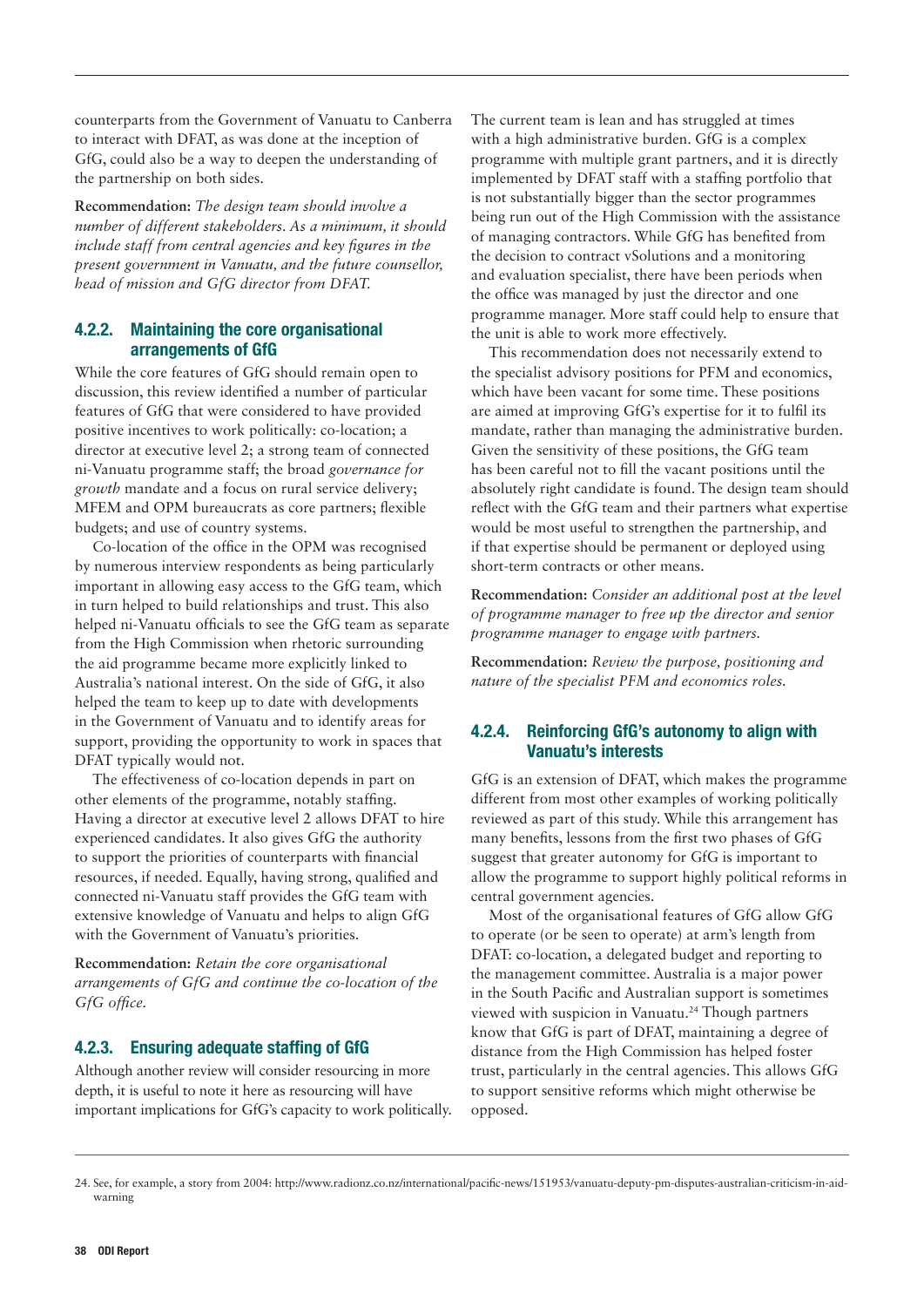Though organisational features are important, the autonomy of GfG also relies on the authorising environment provided by DFAT. DFAT can provide or restrict the authority for GfG to exercise its mandate through a number of channels. Aid quality checks, for example, are important for demonstrating the performance of GfG. The mandate and trust granted to the GfG unit by the High Commission is therefore critical for encouraging GfG to align to Vanuatu's interests and priorities. This issue is well documented in other examples of working politically (Booth & Unsworth, 2014: 22-23; Bain et al., 2016).

DFAT (and previously AusAID) has clearly provided considerable support and backing for GfG during the past decade and the commitment to funding a third phase of the programme is evidence of this. There has been a deliberate and sustained effort in AusAID/DFAT to position GfG as being different from the rest of the aid programme and High Commission. This has been critical to the success of the programme. However, a wide range of interview respondents noted a reduced appetite for risk and more onerous processes in AusAID/DFAT. They explained that this, combined with budget reductions, has made GfG less effective than it was in the early years.

The design process could usefully reflect on how the High Commission and DFAT headquarters could reinforce the autonomy of GfG. For example, the design should ensure there are no formal requirements in the terms of reference for the GfG director to provide economic briefings to DFAT (see GfG, 2007: 97). The design could also consider softer issues of presentation and perception, such as the way GfG is branded. Branding was not explicitly raised as an issue by counterparts in Government yet it is an important tool for securing recognition of GfG's work. There is, however, a perception among some stakeholders that GfG has become more aligned with the broader diplomatic interests of the High Commission since the merger with AusAID. A balance will need to be struck, but it may be possible to exempt GfG from certain policies around branding or more actively promote GfG's own brand.

More generally, the relationship between GfG and the rest of the bilateral aid programme could be presented more clearly in the next design document. In particular, the design could consider how to manage the budget under the counsellor and the GfG director, especially how to preserve flexibility in the face of potential budget cuts. It may also be useful to consider an induction into the GfG programme for new officials involved in overseeing GfG – including future counsellors and high commissioners in Vanuatu – in order to help build a strong, shared understanding of the programme.

Finally, DFAT could consider reviewing some of the ex-ante fiduciary controls introduced since 2013. Guarding against fraud is important in the use of public funds and for the long-term viability of GfG. However, DFAT could consider whether ex-post controls and additional technical support for procurement provided by vSolutions would provide sufficient safeguards against losses. Though not onerous, lifting the ex-ante controls would confirm the trust DFAT has in its grant partners in Vanuatu.

**Recommendation:** *Maintain GfG's autonomy as a central part of the next design and clarify the relationship between GfG and the rest of the aid programme.*

**Recommendation:** *Discuss with counterparts the requirements for branding GfG activities in order to help GfG to be perceived as separate from the High Commission.* 

**Recommendation:** *Review ex-ante fiduciary controls for GfG assistance to the Government of Vanuatu.*

#### 4.2.5. Resetting expectations in a new context

GfG has supported a number of important reforms and policy changes. The considerable successes in the early years in particular have given GfG strong credibility in Vanuatu and in DFAT. They have also created high expectations around what the programme can achieve. In DFAT, formal reviews remain positive, but some interview respondents questioned when the next 'big' reform would/ should emerge. However, it is important to reset these expectations to some extent.<sup>25</sup>

At the outset, senior Australian officials believed that GfG would only ever deliver two or three big reforms – a target it has surpassed. As with broader international experiences of supporting governance reforms, the most successful interventions are notably where actors are concentrated and it has been possible to develop 'islands of excellence' (Israel, 1987; ADB, 1996; Andrews, 2010). These reforms have not, and should not be expected to, lead to wholesale, cross-government improvements in economic governance and PFM.

It is also clear that for long periods the political environment in Vanuatu, with frequent changes in government, was unlikely to support big, transformational changes. Turnover of prime ministers was higher in Phase II of GfG, between 2010 and 2015, than at any point in the previous decade. Cyclone Pam also closed the space and capacity for institutional reforms. The environment has changed since the elections in February 2016, presenting an opportunity to support the priorities of the new, activist government.

<sup>25.</sup> A second part of the evaluation will cover issues of content – what GfG has and should be working on in order to maximise its impact on growth and service delivery. This study does not, therefore, prescribe specific areas of future work for GfG, but considers the kinds of reforms GfG might realistically be able to support.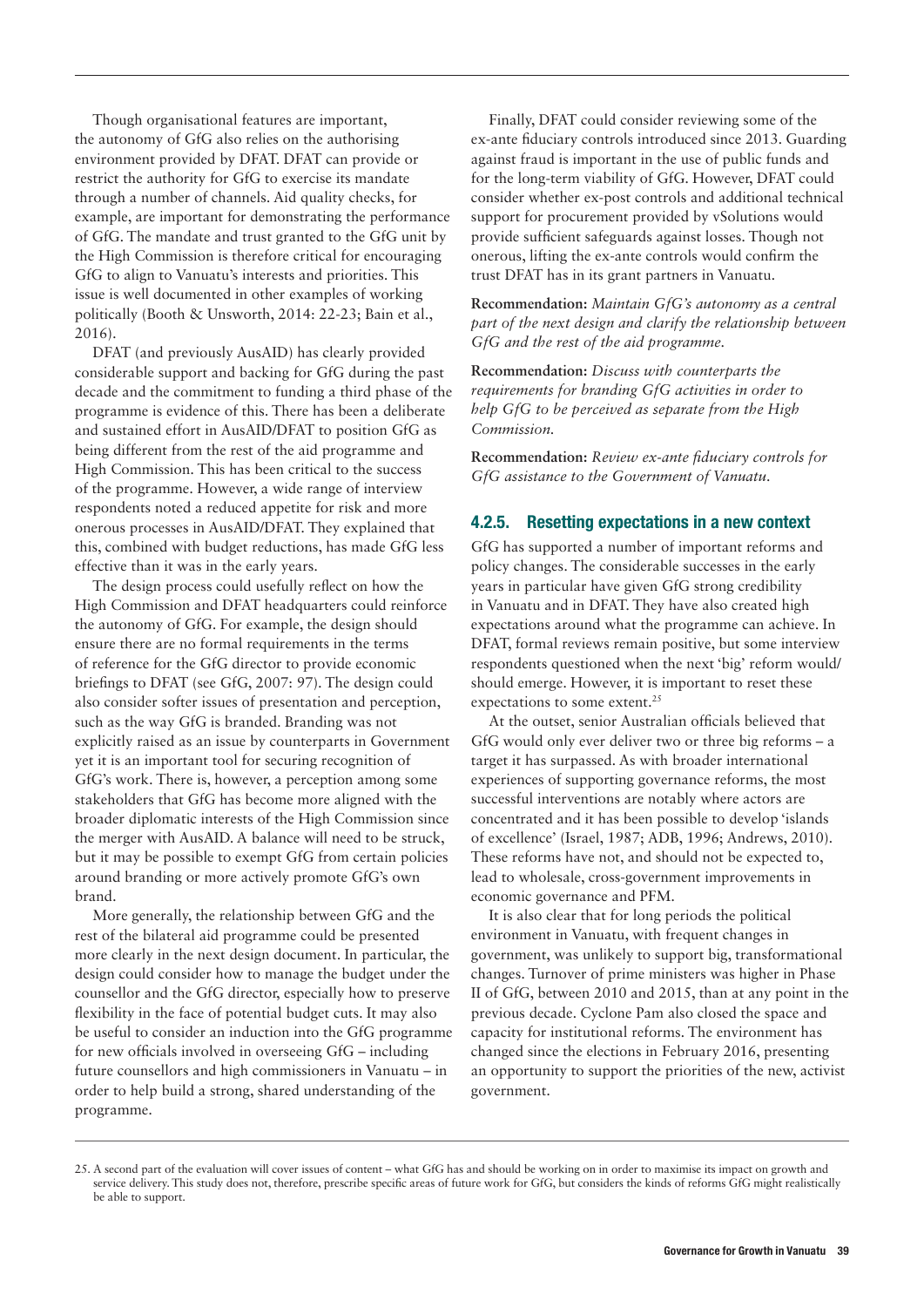Taking advantage of the current window of opportunity will not necessarily be straightforward. GfG today is more constrained by resource availability and administration than the programme was in the early years. Equally, some long-standing partners are cautious about what GfG is able to do – including warnings from two interviewees that GfG should not engage in highly political issues of a sovereign nature, such as the introduction of income taxes. However, there is a significant opportunity for GfG to support the new government at a crucial time.

It will be important to manage (up front) the expectations of what GfG can reasonably deliver over the next phase. Returning to the starting assumption that GfG could support two or three significant reforms if the climate is favourable appears reasonable. At the very least, the expectation that GfG can support wholesale improvements in the quality of PFM and budget allocations in line ministries should be reviewed. It is more realistic that reforms will continue to change behaviours around more concentrated actors and specific policies.

**Recommendation:** *State clearly upfront in the new design document that GfG is not expected to support more than two to three transformational reforms over the next five years.*

**Recommendation:** *Retain the broad mandate to improve rural service delivery and economic growth, but review the results area on PFM that expects cross-government improvements in the quality of budgeting and expenditure management.* 

## 4.2.6. Strengthening partnerships and strategies for guiding GfG's activities

The close relationship between GfG and government partners was a key factor behind the programme's successes in the early years. At this time, there was an implicit aim to strengthen the hand of a few key reformers, many of whom had ties to the former MFEM institutional strengthening project. This gave those involved in the programme, both in Vanuatu and in Canberra, a common sense of purpose. It also provided a mechanism for challenging and directing GfG that involved both Australian and ni-Vanuatu officials.

Interview respondents believe that GfG is more invested in its stakeholders than most other aid programmes in DFAT, but they have also noted that the nature of relationships has changed over the past decade. The initial network changed with staff turnover and the shared sense of purpose was difficult to sustain in practice. This is true both within DFAT and between GfG and its Vanuatu counterparts. As a result, interactions are more formal than they were previously, and possibly also less frequent.26

It has also been suggested that GfG's network is shrinking, and that the team spends most of its time talking to the same stakeholders, principally the grantees. This is partly a result of a maturing relationship – allowing the team to focus on the few areas where there are substantive problems. It is also a factor of the growing administrative burden placed on the programme. These changes have left the team with less time to network with partners and engage directly with reforms. Unlike the early days, feedback on the progress of reforms managed by each partner is now often linked to the ability to spend GfG funds.

A key issue for the design process is how relationships could be reinvigorated. As suggested already, the design process provides one mechanism to do this – by helping to build trust and a shared vision between key stakeholders. Adding an additional staff member would also give the team more time to engage with partners and help them to broker reforms. The overall aim should be to ensure GfG has a close partnership with key officials and reformers, and ensure that there is regular dialogue with these partners on how reforms are progressing.

GfG will need to be able to divest some of its activities and take on new priorities as demands change. Currently, the mechanisms for doing this are largely internalised – GfG might discuss issues within the team or bilaterally with close partners. The management committee has occasionally provided strategic support, but has been more effective for providing cover for decisions that were already taken by the GfG team and its operational partners. To supplement this, GfG may benefit from a stronger challenge role or other mechanisms to direct future efforts, as recommended in the Mid-Term Review (GfG, 2011). This could involve partners in Vanuatu and other local stakeholders or invite an external challenge from DFAT or other groups with experience in the Pacific or adaptive programming, such as The Asia Foundation.

It will be useful to consider the best way to identify the priorities of the new government that could be supported by GfG and/or challenge the current portfolio of support. Strategic oversight options that could be considered in more depth during an inclusive design phase include the following:

- **•** Engage with key officials and politicians to raise awareness of what support GfG can provide for the government's reform agenda.
- **•** Conduct a 'deep dive' into the progress on a selected reform issue with the management committee, asking what has been done, what has been learnt and what could be done next.
- **•** Hold six-monthly reflection and refocus sessions that consider programme direction and implementation challenges.

<sup>26.</sup> Denney and McLaren (2016) have noted a similar risk for the PLP that relationships become more focused on projects, which makes them less dynamic.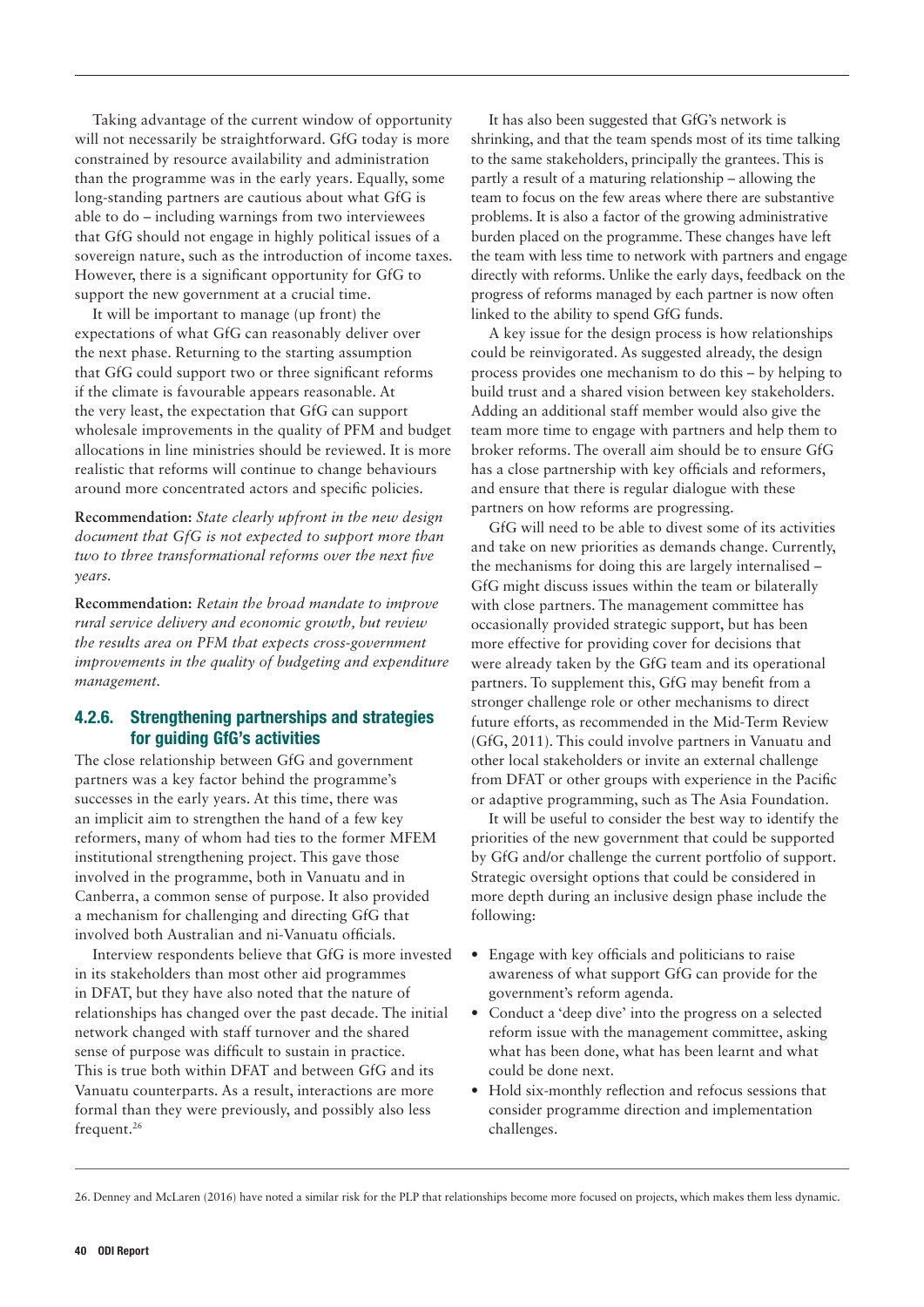- **•** Set up a forward-looking meeting for GfG as part of the strategic planning phase of the budget process, involving key ministers and members of the management committee, or join an existing one.
- **•** Host a dedicated (narrow) strategic forum, such as a semi-annual strategy meeting of a small, carefully selected group of senior allies to brainstorm on future directions for GfG support.
- **•** Host a broader strategic forum, to provide wider oversight and dialogue, possibly even in public, as is done in the Timor-Leste's Governance for Development programme.<sup>27</sup>

**Recommendation:** *Map the top policy demands of the government that are relevant to GfG and the key stakeholders linked to them.*

**Recommendation:** *The design team should help GfG develop an appropriate set of mechanisms to reflect on and challenge their activities on a periodic basis, such as holding six-monthly reflection and refocus sessions that consider programme direction and implementation challenges.* 

**Recommendation:** *Conduct a stakeholder mapping exercise to reflect upon how to engage with partners most effectively.*

## 4.2.7. Using the research fund to reflect upon and challenge GfG's direction

Throughout the two phases of GfG, the research fund has been underutilised, representing a missed opportunity to influence the strategic direction of the programme. To some extent this reflects the rapidly changing environment, limited demand from government officials and a lack of clear function for research in supporting GfG's activities (as noted in the previous review of Phase I). It has also been an easy target for budget cuts with the rest of GfG's budget largely committed.

The suggestion from this review is that at least part of the research fund should be more explicitly linked to the mechanisms for reflecting and challenging GfG's activities. Options to use the research fund include the following:

- **•** Inputs for identifying and analysing key problems. This could take the form of explicit research into a blockage or constraint to reform, such as drawing on the 'binding constraints to growth' approach advocated by Hausmann et al. (2006). It could also involve the use of participatory tools such as fishbone diagrams to break down the problem (Andrews et al., 2015).
- **•** Short policy notes identifying clear options to take forward (as was the practice in the early years of the programme) to support discussions and GfG's convening of stakeholders.
- **•** A rapid (even independent) review each quarter of the activities of a specific partner to inform discussions with the management committee.
- **•** Background preparation to increase understanding of issues ready for when they eventually crop up: e.g. framing of issues/sectors and options for policy change or reform to inform decisions.
- **•** A stocktake of issues that have been identified by GfG to date, but where there has been limited progress, that may inform new areas to support.

GfG could directly recruit these studies or could subcontract others to provide a research function, covering all these options.28 This would require an understanding of the different types of support required at different times and a corresponding ability of the provider to adapt to these specific needs. In some cases, this would be preparing research or briefing, but in others it may be a brokering or facilitation role that GfG feels it needs to outsource.

It would also be appropriate to use the research fund to disseminate information on government's successful reforms (such as the FSBs), to garner feedback on ongoing reform efforts, or to have ni-Vanuatu perspectives on key issues related to service delivery and economic governance in outer islands.

A more strategic use of the research fund could be supplemented by strengthening the tools used by the GfG team to construct and deconstruct problems. This should not be too specific about the kinds of projects that could be funded, but could help to narrow down broad issues into 'good' problems to address, drawing on practical approaches such as problem-driven iterative adaptation (Andrews et al., 2015).

**Recommendation:** *During the design process, specify the type and range of research inputs that would be useful and consider engaging one or two providers with complementary skills to provide this support.*

**Recommendation:** *Develop a set of tools within the GfG team for constructing and breaking down problems – both internally and with counterparts.*

## 4.2.8. Managing knowledge and staff transitions effectively

It will be important to manage the transition of the director, the counsellor and the high commissioner in a way that strengthens the commitment to working politically. All three posts are due to be replaced in 2017, which will put pressure on the relationships with the Government of Vanuatu at a time when working with the

28. GfG could consider how to use call down support from DFAT's resource facility or set up something similar locally with the University of the South Pacific to respond to specific requests emerging from partners or to follow up discussions.

<sup>27.</sup> The Governance for Development programme does not have one multi-ministry oversight committee. Instead, it holds an annual high-level policy forum, on topics relevant to the programme and involving senior representatives of relevant central agencies. This high-level forum is an opportunity for policy dialogue, information sharing, and a practical focus on issues of common concern.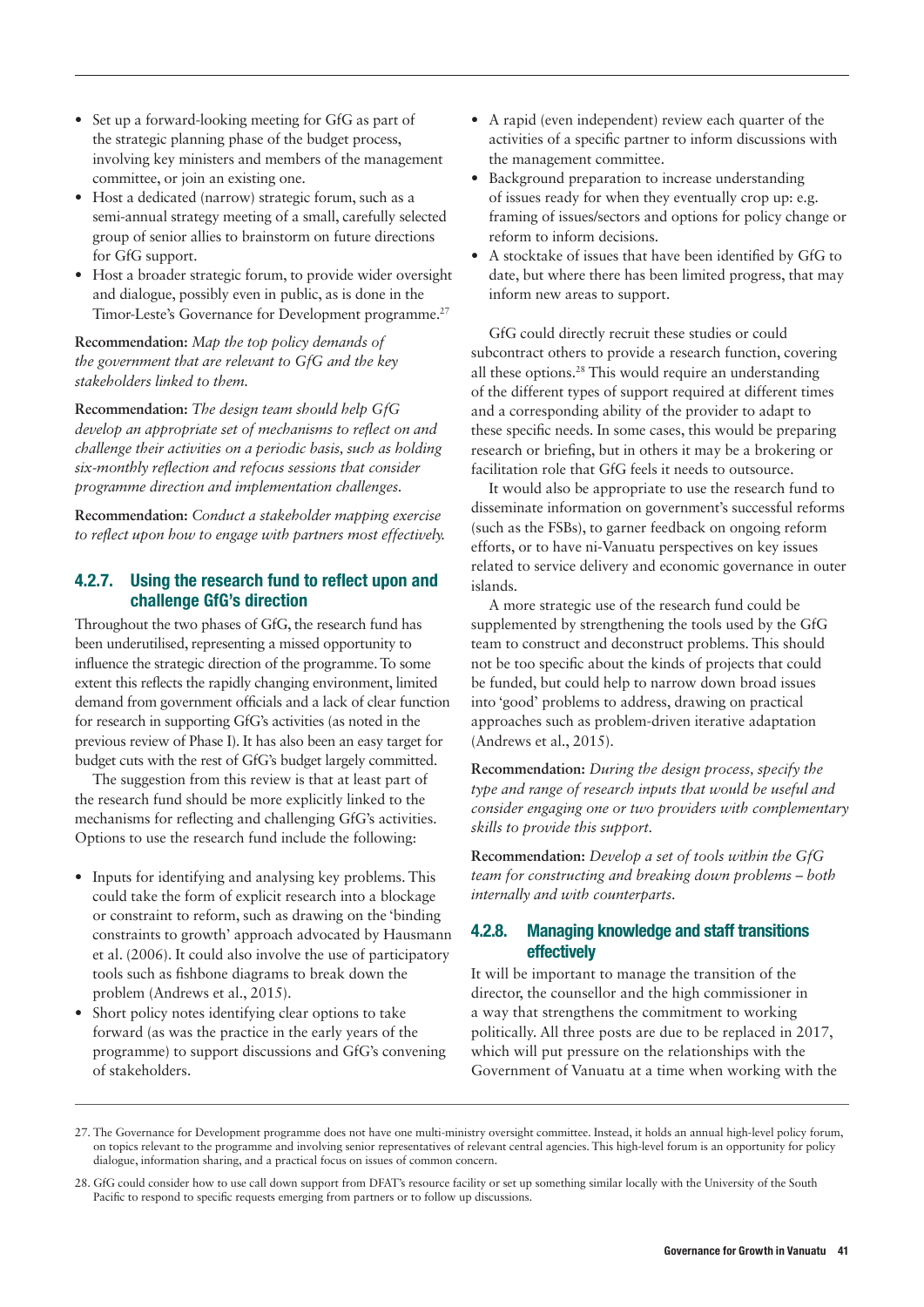political momentum is crucial. This will also increase the pressure on the other staff in GfG to manage relationships, strategy and administration, with corresponding concerns about resourcing and strategic oversight.

Historically there has been limited hand-over between directors. The current director benefitted from interactions with GfG in a previous role and from overlapping with the AusAID counsellor who knew the programme well. However, with the transition of many important positions in the High Commission in a short period, it is important to consider how to manage the handover from the current director to his successor.

Looking beyond the transition and beyond the mandate of this study, the lessons from the relationships that GfG has built with partners in Vanuatu could be extended to other parts of the Australian aid programme. The locally engaged

staff in the High Commission have a wealth of knowledge of Vanuatu and strong connections to their sectors, but their location in the High Commission can separate them and their counterparts (whether figuratively or in actual terms because of the difficulties entering the High Commission). It may be possible to place (or even second) these staff into ministries to reinforce the relationships.

**Recommendation:** *Rebalance the programming and administrative roles in the team to give more strategic responsibilities to the senior programme managers.*

**Recommendation:** *Use the transition period to explicitly increase lesson-learning and planning through a strategic handover period in Vanuatu for the director; and GfG hosting an induction for the new counsellor and high commissioner.*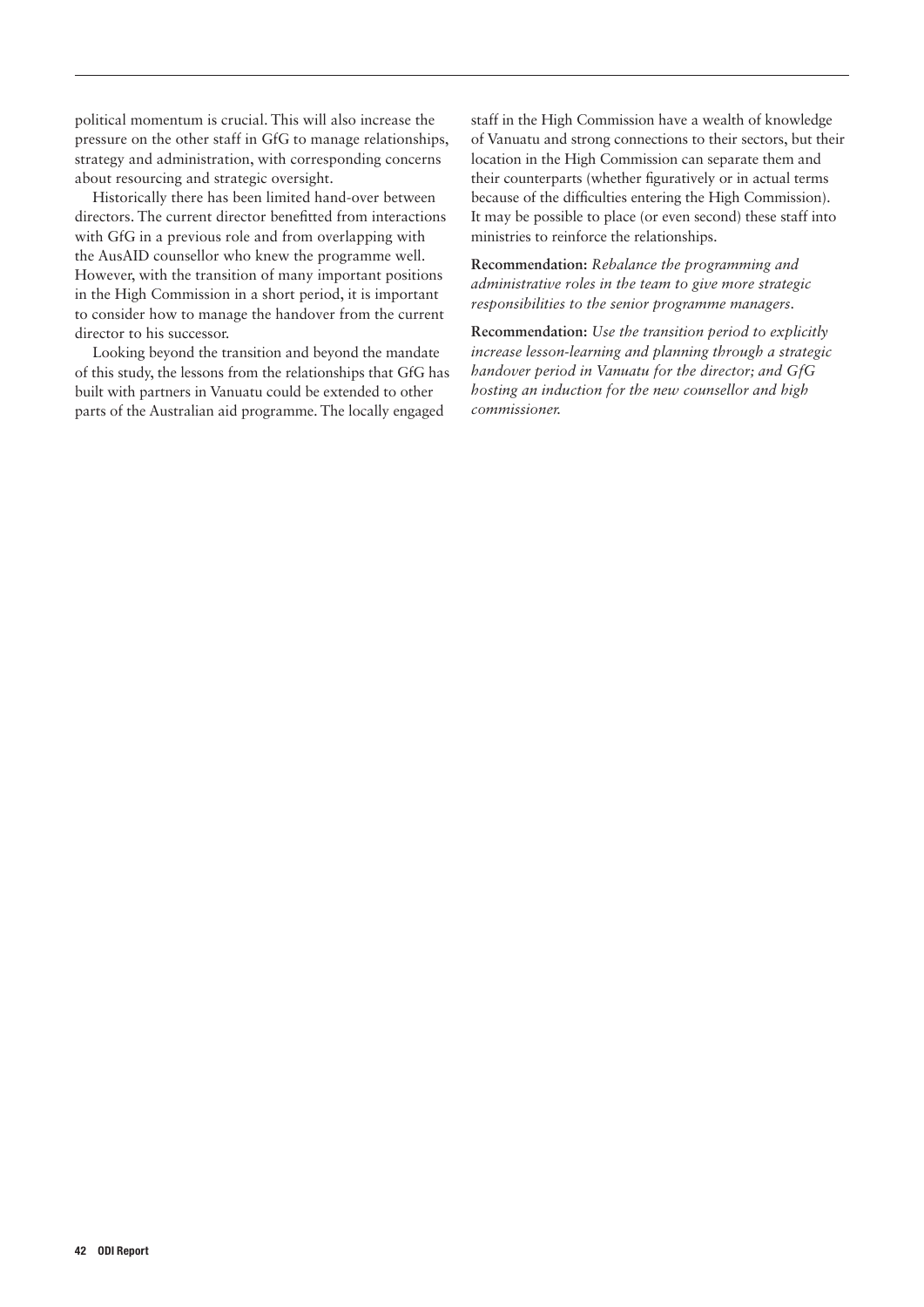# References

- ADB (1996) *Special study: assessment of the effectiveness of Bank technical assistance for capacity building to Vanuatu.*  Manila: Asian Development Bank.
- ADB (2009) *ADB support for public sector reforms in the Pacific: enhance results through ownership, capacity, and continuity.* Manila: Asian Development Bank.
- Algoso, D. and Hudson, A. (2016) 'Where have we got to on adaptive learning, thinking and working politically, doing development differently etc? Getting beyond the People's Front of Judea'. From Poverty to Power Blog, 9 June, 2016. (https://oxfamblogs.org/fp2p/where-have-we-got-to-on-adaptive-learning-thinking-and-working-politically-doingdevelopment-differently-etc-getting-beyond-the-peoples-front-of-judea/).
- Ambrose, D. (1997) 'Vanuatu politics—two into one won't go'. *Pacific Economic Bulletin,* 12(2):115-122.
- ANAO (2015) *Managing Australian aid to Vanuatu: Department of Foreign Affairs and Trade*. Canberra: Commonwealth of Australia.
- Andrews, M. (2010) *How far have public finance management reforms come in Africa?* HKS Faculty Research Working Papers Series RWP10-018. Cambridge, MA: Harvard Kennedy School.
- Andrews, M. (2012) *The limits of institutional reform in development: changing rules for realistic solutions.* Cambridge: Cambridge University Press.
- Andrews, M. and Bategeka, L. (2013) *Overcoming the limits of institutional reform in Uganda*. ESID Working Paper 27. Manchester: University of Manchester.
- Andrews, M., Pritchett, L., Samji, S. and Woolcock, M. (2015) 'Building capability by delivering results: putting Problem-Driven Iterative Adaptation (PDIA) principles into practice', in A. Whaites, E. Gonzalez, S. Fyson and G. Teskey (eds) *A governance practitioner's notebook: alternative ideas and approaches.* Paris: OECD, pp. 123-133.
- Andrews, M., Pritchett, L. and Woolcock, M. (2012) *Escaping capability traps through Problem-Driven Iterative Adaptation (PDIA)*. CGD Working Paper 299*.* Washington DC: Center for Global Development.
- AusAID (2004) *Capacity building in public finance: an evaluation of activities in the South Pacific.* Canberra: Australian Government.
- Bain, K. A., Booth, D. and Wild, L. (2016) *Doing development differently at the World Bank: updating the plumbing to fit the architecture.* ODI Report. London: Overseas Development Institute.
- Bhalla, J., Waddell, N. and Ough, R. (2016) 'The spoils of oil: working politically on extractives in Nigeria', in D. Booth (ed.) *Politically smart support to economic development: DFID experiences*. ODI Report. London: Overseas Development Instutute.
- Booth, D. (2013) *Facilitating development: an arm's length approach to aid.* London: Overseas Development Institute.
- Booth, D. (2014) *Aiding institutional reform in developing countries: lessons from the Phillippines on what works, what doesn't and why.* Working Politically in Practice Series: Case Study No. 1. London: Overseas Development Institute.
- Booth, D. and Chambers, V. (2014) 'The SAVI programme in Nigeria: towards politically smart, locally led development'. ODI Discussion Paper. London: Overseas Development Instutute.
- Booth, D. and Unsworth, S. (2014) *Politically smart, locally led development.* London: Overseas Development Institute.
- Booth, D., Harris, D. and Wild, L. (2016) *From political economy analysis to doing development differently: a learning experience.* ODI Report. London: Overseas Development Institute.
- Brinkerhoff, D. W. and Ingle, M. D. (1989) 'Integrating blueprint and process: a structured flexibility approach to development management'. *Public Administration and Develpoment,* 9(5):487-503.
- Bryan, K. and Carter, P. (2016) *Contracts for adaptive programming*. ODI Report. London: Overseas Development Institute.
- Cofie, L. E., Barrington, C., Akaligaung, A., Reid, A., Fried, B., Singh, K., Sodzi-Tettey, S. and Barker, P. M. (2014) 'Integrating community outreach into a quality improvement project to promote maternal and child health in Ghana'. *Global Public Health*, 9(10): 1184-1197
- Cox, M., Alatoa, H., Kenni, L., Naupa, G.R., Soni, N. and Vatu, C. (2007) *The unfinished state: drivers of change in Vanuatu.* Canberra: AusAID.
- Cox, M. and Robson, K. (2013) *Mid-term evaluation of the Budget Strengthening Initiative*. London: Agulhas.
- Cox, M. and Robson, K. (2015) *Budget Strengthening Initiative: external evaluation 2010-2015*. London: Agulhas.
- Dasandi, N., Marquette, H. and Robinson, M. (2016) *Thinking and working politically: from theory building to building an evidence base.* DLP Research Paper 37. University of Birmingham: Developmental Leadership Programme.
- de Renzio, P., Andrews, M. and Mills, Z. (2011) *Does donor support to public financial management reforms in developing countries work? An analytical study of quantitative cross-country evidence.* ODI Working Paper 329. London: Overseas Development Institute.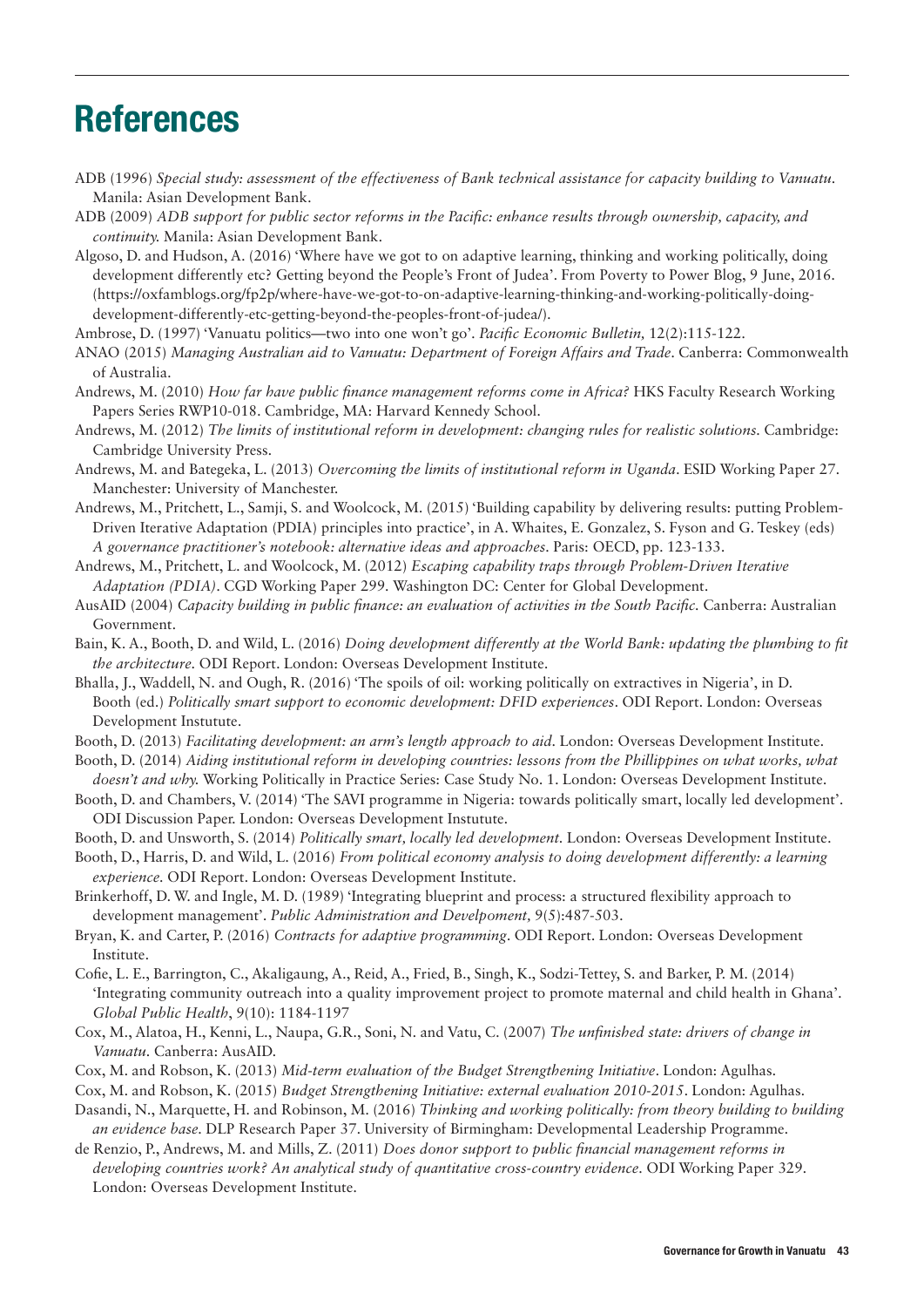- Denney, L. and McLaren, R. (2016) *Thinking and working politically to support developmental leadership and coalitions: the Pacific Leadership Program.* DLP Research Paper 40. University of Birmingham: Developmental Leadership Programme.
- Denney, L. and Barron, P. (2015) *Beyond the toolkit: supporting peace processes in Asia.* ODI Report. London: Overseas Development Institute.
- Denney, L. (2016) *Reforming solid waste management in Phnom Penh*. Working Politically in Practice: Case Study No 8. San Francisco: The Asia Foundation.
- DFAT (2009) *Partnership for Development between the Government of Australia and the Government of Vanuat*u. Canberra: Government of Australia.
- DFAT (2014) *Aid program performance report 2013-14: Timor Leste.* Canberra: Government of Australia.

DFAT (2015) *Aid Investment Plan Vanuatu: 2015-16 to 2018-19*. Canberra: Government of Australia.

- DFAT (2016) Aid budget and statistical information. (http://dfat.gov.au/aid/aid-budgets-statistics/Pages/default.aspx)
- Duncan, R. (2011) 'Governance reform in the public sector in Pacific island countries: understanding how culture matters', in R. Duncan (ed.) *The political economy of economic reform in the Pacific*. Mandaluyong City: Asian Development Bank, pp. 140-162.
- Faustino, J. and Booth, D. (2014) *Development entrepreneurship: how donors and leaders can foster institutional change.*  London: Overseas Development Institute.
- Forsyth, M. (2009) 'Mat, kava, faol, pig, buluk, woman: the operation of the kastom system in Vanuatu today', in M. Forsyth *A bird that flies with two wings: kastom and state justice systems in Vanuatu.* Canberra: ANU Press, pp. 95-137.
- Gay, D. (2004) 'The emperor's tailor: an assessment of Vanuatu's Comprehensive Reform Program'. *Pacific Economic Bulletin,* 19(3): 22-39.

GfG (2007) *Governance for Growth program design document.* Port Vila: AusAID.

GfG (2011) *Governance for Growth: mid-term review*. Port Vila: AusAID.

GfG (2012a) *Governance for Growth program: program review Sep 2007-Dec 2011.* Port Vila: Australian AID.

- GfG (2012b) *Governance for Growth phase II 2012-2016: program design document.* Port Vila: AusAID.
- GfG (2016) *Annual expenditure reports 2011/12-2015/16.* Port Vila: DFAT.
- Government of Vanuatu (2016) *100 days plan: priorities for implementation by Vanuatu government March-December 2016*. (https://vanuatudaily.files.wordpress.com/2016/02/salwai-govt-100-day-plan.pdf)
- Grindle, M. S. (2004) 'Good enough governance: poverty reduction and reform in developing countries'. *Governance: An International Journal of Policy, Administration and Institutions,* 17(4):525-548.
- Gulrajani, N. and Honig, D. (2016) *Reforming donors in fragile states: using public management theory more strategically.* ODI Report. London: Overseas Development Institute.
- Hallward-Driemeier, M. and Pritchett, L. (2010) *How business is done and the 'doing business' indicators: the investment climate when firms have climate control.* CID Working Paper 211. Cambridge MA: Harvard University Press.
- Haque, T. A., Knight, D. and Jayasuriya, D. (2015) 'Capacity constraints and public financial management in small Pacific Island Countries'. *Asia & the Pacific Policy Studies* 2(3): 609-622.
- Haque, T., Nagaraj, V., Bontjer, R., Krause, P. and Hadley, S. (2016) *Strengthening public financial management reform in Pacific Island Countries.* Washington DC: World Bank.
- Harradine, M. (n.d. unpublished) *Assessing impacts of improved public financial management in Vanuatu provincial centres.* Draft Provincial PFM report. Port Vila:GfG.
- Harrington, P. (2016) 'PDIA notes 2: learning to learn.' Building State Capability Blog. (https://buildingstatecapability. com/2016/10/05/pdia-notes-2-learning-to-learn/).
- Harris, D. (2016) *Leather sector reform in Bangladesh.* Working Politically in Practice Case Study No 7. San Francisco: The Asia Foundation.
- Hausmann, R., Rodrik, D. and Velasco, A. (2006) 'Getting the diagnosis right'. *Finance and Development,* 43(1): 1-9.
- IMF (2013) *The functions and impact of fiscal councils.* Washington DC: International Monetary Fund.

Israel, A. (1987) *Institutional development: incentives to performance.* Baltimore: Johns Hopkins University Press.

- Jackson, E., Pellini, A. and Prasetiamartati, B. (forthcoming a) *Knowledge, politics and policy: improving the enabling environment for evidence-informed policy in Indonesia.* Jakarta: Knowledge Sector Initiative.
- Jackson, E., Prasetiamartati, B., Sadikin, M. C. and Pellini, A. (forthcoming b) *Commissioning knowledge for policy: Reforms in the procurement of research in Indonesia.* KSI Working Paper. Jakarta: Knowledge Sector Initiative.
- Johnson, G. and Graham, B. (2011) 'Presidential perspectives on political economy in Micronesia', in R. Duncan (ed.) *The political economy of economic reform in the Pacific.* Mandaluyong City: Asian Development Bank, pp. 115-138.
- Kidd, M. (2010) *Tax administration in small economies.* Technical Notes and Manuals. Washington DC: International Monetary Fund.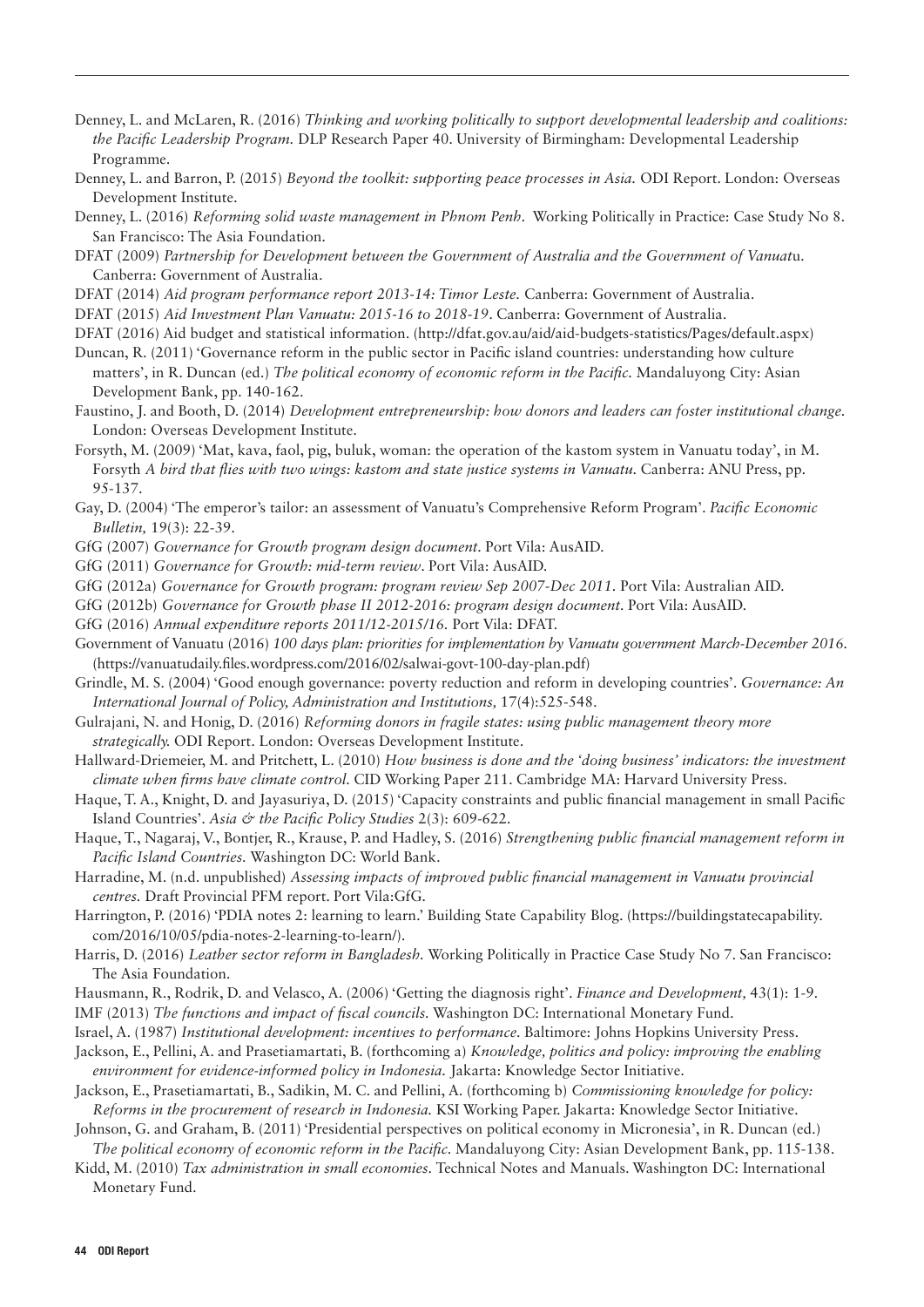- Laric, M. and Waddell, N. (2016) 'Nepal, hydropower and the politics of investment', in D. Booth (ed.) *Politically smart support to economic development: DFID experiences*. ODI Report. London: Overseas Development Instutute.
- Levy, B. (2014) *Working with the grain: integrating governance and growth in development strategies.* Oxford: Oxford University Press.
- Ministry of Education (2014) *Education for all 2015 national review: Vanuatu.* Port Vila: Government of Vanuatu.
- O'Connor, S., Naemon, A. and Sijapati-Basnet, B. (2011) *Net effects: social and economic impacts of telecommunications and internet in Vanuatu*. Research Findings Report 2011. Port Vila: Pacific Institute of Public Policy.
- ODI (2014) The doing development differently manifesto. (https://www.odi.org/sites/odi.org.uk/files/odi-assets/eventsdocuments/5149.pdf)
- 'Ofa, S. V. (2010) Telecommunications reform in Fiji, Samoa and Vanuatu and the credibility problem: the impact of independent regulators. *Pacific Economic Bulletin,* 25(1): 96-113.
- Paul, E. (2006) Lessons from principal-agent theory for public expenditure management in Pacific island countries'. *Pacific Economic Bulletin,* 21(2): 36-52.
- Porter, D., Andrews, M., Turkewitz, J. and Wescott, C. (2010) *Managing public finance and procurement in fragile and conflicted settings.* WDR Background Paper. Washington DC: World Bank.
- Pritchett, L. and Woolcock, M. (2008) 'Solutions when the solution is the problem: arraying the dissaray in development', in W. Easterly (ed.) *Reinventing foreign aid.* Cambridge MA: Massachusetts Institute of Technology Press, pp. 147-177.
- Pritchett, L., Samji, S. and Hammer, J. (2013a) *It's all about MeE: using structured experimental learning ("e") to crawl the design space.* Washington DC: Center for Global Development.
- Pritchett, L., Woolcock, M. and Andrews, M. (2013b) 'Looking like a state: techniques of persistent failure in state capacity for implementation'. *Journal of Development Studies,* 49(1):1-18.
- Public Service Commission (2016) Data on all active staff. *Personal Communication*, 9 September 2016.
- Republic of Vanuatu Parliament (2016). (https://parliament.gov.vu/index.php/memebers).
- Riechel, K.-W. (2002) *Public financial management: principal issues in small Pacific Island Countries.* Washington DC: International Monetary Fund.
- Rondinelli, D. A. (1993) *Development projects as policy experiments: an adaptive approach to development administration.* London: Routledge.
- Thinking and working politically (2013) TWP Community. (https://twpcommunity.org/).
- TRR (2016) *Annual report 2015.* Port Vila: Telecommunications and Radiocommunications Regulator.
- Tulloch, O. (2015) 'What does 'adaptive programming' mean in the health sector?' ODI Briefing Paper. London: Overseas Development Institute.
- Williamson, T. (2015) *Change in challenging contexts: how does it happen?* ODI Report. London: Overseas Development Institute.
- World Bank (2016) *World Development Indicators*. (http://databank.worldbank.org/data/home.aspx)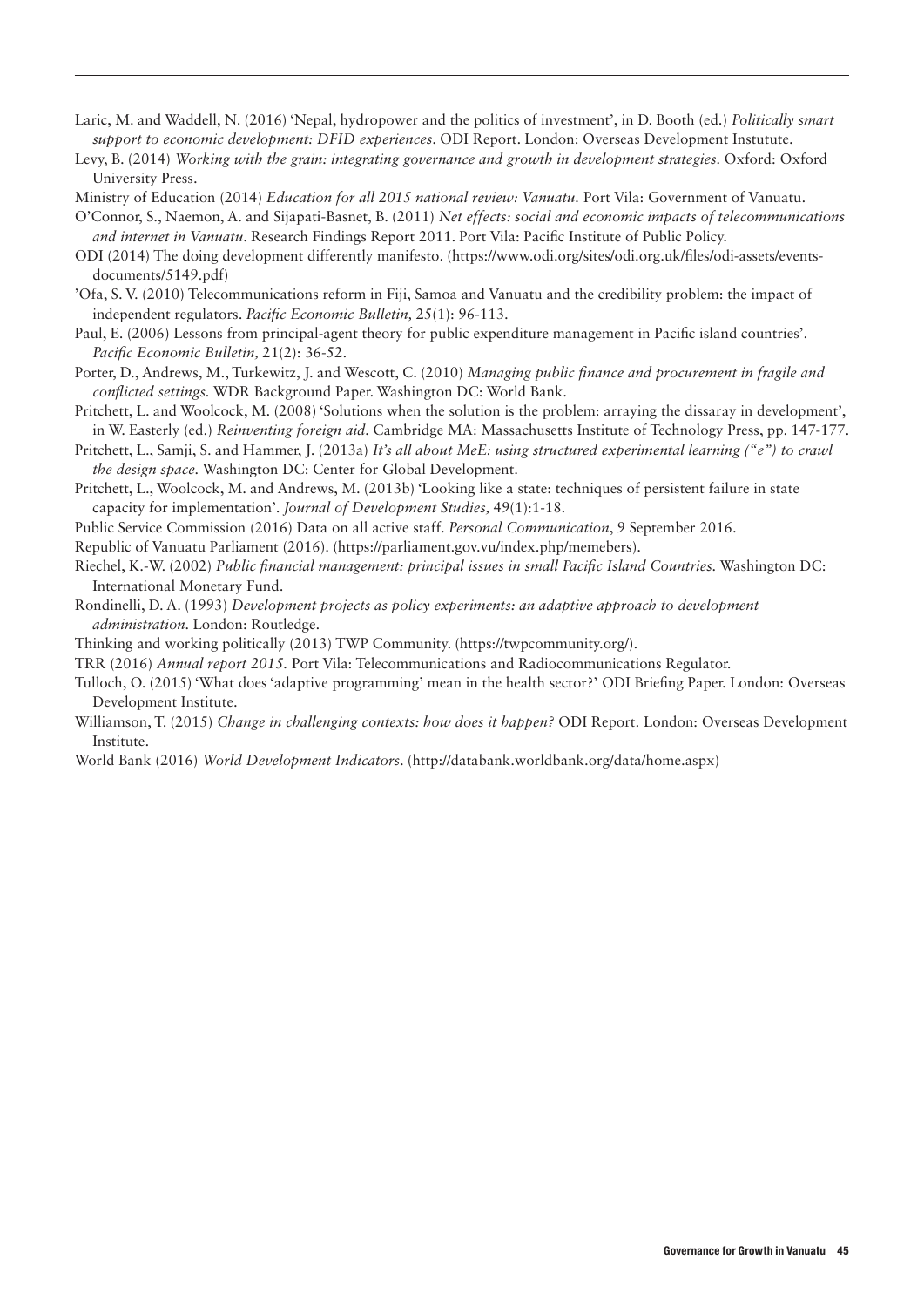# Annex 1: List of groups and individuals consulted

| <b>Jessica Alilee</b>                          | FSB Coordinator, Department of<br>Finance, MFEM                                                                       | <b>Alice Kalontano-Kailes</b> | GfG Programme Manager                                                                             |
|------------------------------------------------|-----------------------------------------------------------------------------------------------------------------------|-------------------------------|---------------------------------------------------------------------------------------------------|
|                                                |                                                                                                                       | Jennifer Kalpokas-Doan        | GfG Senior Programme Manager                                                                      |
| <b>Dalsie Baniala</b><br><b>Kirsten Bishop</b> | Regulator, TRR<br>Director Governance, DFAT                                                                           | <b>Simil Johnson</b>          | Government Statistician, Vanuatu<br><b>National Statistics Office</b>                             |
| <b>Chris Bleakley</b>                          | Former GfG Director                                                                                                   | <b>Nigel Malosu</b>           | Acting Director, Treasury, MFEM                                                                   |
| <b>Richard Bontjer</b>                         | Director Pacific Public Financial<br>Management Advice, DFAT                                                          | <b>Stuart Mathison</b>        | Head of Operations, National Bank of<br>Vanuatu                                                   |
| <b>Jeremy Bruer</b>                            | High Commissioner, Australian High<br>Commission                                                                      | <b>Judith Melsul</b>          | Manager, Planning Unit, Public Service<br>Commission                                              |
| <b>Tess Newton Cain</b>                        | <b>Local Consultant</b>                                                                                               | <b>Benuel Lenge</b>           | Senior Statistician, Vanuatu National                                                             |
| <b>Andy Calo</b>                               | Senior Statistician,<br>Vanuatu National Statistics Office                                                            | <b>Jimmy Liku</b>             | <b>Statistics Office</b><br>GfG Programme Manager                                                 |
| <b>Pamela Calo</b>                             | Senior Programme Manager,<br>Infrastructure, Australian High                                                          | <b>Willie Luen</b>            | Principal Trade Development Officer,<br>Ministry of Trade                                         |
| <b>Helen Corrigan</b>                          | Commission<br>Senior Programme Manager,<br>Safer Communities, Australian High<br>Commission                           | <b>Gregoire Nimbtik</b>       | Director, DSPACC                                                                                  |
|                                                |                                                                                                                       | <b>Stella Nishai</b>          | Accountant, R4D Programme, Public<br><b>Works Department</b>                                      |
| <b>Simon Cramp</b>                             | Former GfG Director                                                                                                   | Derek O'Brien                 | <b>Local Consultant</b>                                                                           |
|                                                | Beulah Daunakamakama Adviser, Vanuatu National Audit Office                                                           | <b>Praveen Reddy</b>          | VAT Compliance Adviser                                                                            |
| <b>Dorothy Ericson</b>                         | Acting Director, Department of Finance,<br><b>MFEM</b>                                                                | <b>Katherine Ruiz-Avila</b>   | Former Councillor, AusAID, Vanuatu                                                                |
|                                                |                                                                                                                       | <b>Fred Samuel</b>            | Former Chief Information Officer,                                                                 |
| <b>Simon Flores</b>                            | Deputy High Commissioner, Australian<br><b>High Commission</b>                                                        |                               | OCGIO, OPM                                                                                        |
| <b>Antony Garae</b>                            | Director, Department of Energy                                                                                        | <b>Tony Sewen</b>             | Acting Director General, MFEM                                                                     |
| <b>Collin Gesa</b>                             |                                                                                                                       | <b>Benjamin Shing</b>         | Acting Director General, Ministry of<br><b>Internal Affairs</b>                                   |
|                                                | Deputy Director, Department of<br><b>Customs &amp; Inland Revenue</b>                                                 | Nikunj Soni                   | Consultant (former MFEM-ISP)                                                                      |
| <b>James Gilling</b>                           | First Assistant Secretary, Contracting                                                                                | <b>Leisau Tarip</b>           | Senior Consultant, vSolutions                                                                     |
| <b>Lizzie Govan</b>                            | and Aid Management Division, DFAT<br>Chief of Staff, Utilities Regulatory<br>Authority                                | <b>James Tatangis</b>         | Senior Economist, Ministry of Trade                                                               |
|                                                |                                                                                                                       | <b>Christelle Thieffry</b>    | Senior Programme Manager,                                                                         |
| Jonathan Gouy<br><b>Patrick Haines</b>         | Director, Development Economics<br>Section, DFAT<br>Senior Programme Manager, Recovery,<br>Australian High Commission |                               | Education, Australian High Commission                                                             |
|                                                |                                                                                                                       | <b>Robert Tranter</b>         | <b>First Assistant Secretary, Public</b><br><b>Diplomacy and Communications</b><br>Division, DFAT |
|                                                |                                                                                                                       |                               |                                                                                                   |
| <b>Mark Harradine</b>                          | Former GfG PFM Coordinator                                                                                            | <b>Primrose Toro</b>          | GfG Grant Coordinator, MFEM                                                                       |
| <b>William Hilton Thorpe</b>                   | Assistant Director Vanuatu Section,<br><b>DFAT</b>                                                                    | <b>Leith Veremaito</b>        | Former Senior Programme Manager, GfG                                                              |
|                                                |                                                                                                                       | <b>John Winter</b>            | Monitoring and Evaluation Adviser                                                                 |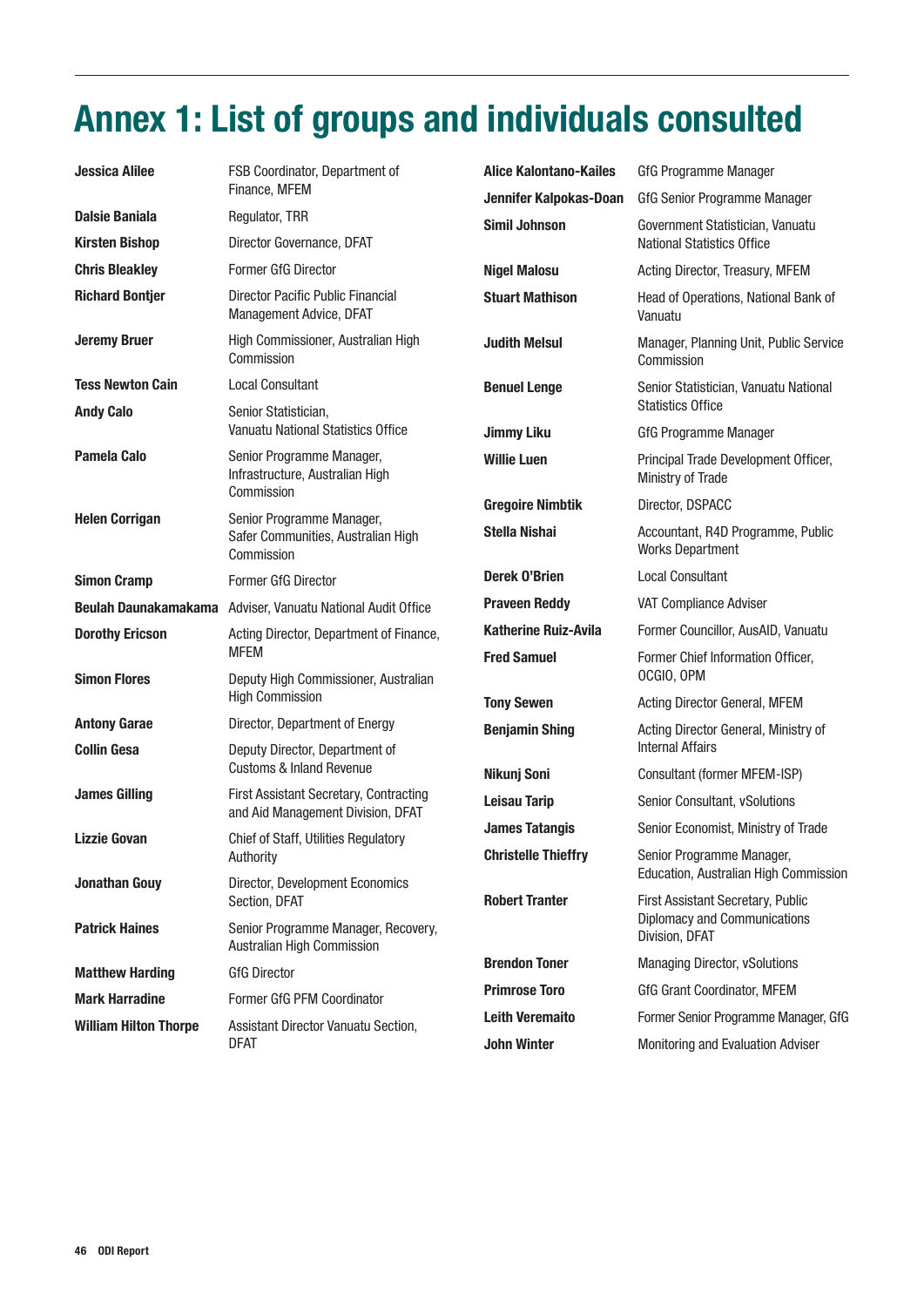# Annex 2: International case studies of working politically

Criticisms of conventional approaches to supporting government have led to a growing interest in alternative models for providing development assistance. Case studies present a range of specific projects that have successfully supported governance reforms in developing countries. In some cases donors worked through NGOs and other external agents to influence changes in government policy from outside, such as The Asia Foundation in the Philippines (Faustino & Booth, 2014). In other cases, development agencies have found new ways of designing and implementing projects in difficult environments. The World Bank's work on health and agriculture in Nigeria is a recent example (Bain et al., 2016). Other case studies document how contractors can work inside the government at arm's length from donors to facilitate reforms (Williamson, 2015).

Examples presented here include the Knowledge Sector Initiative in Indonesia; the Governance for Development programme in Timor-Leste; the Pacific Leadership Program (Denney and McLaren 2016); a DFID programme to support civil society groups in Burma; the DFID-supported Enabling State Programme in Nepal; Quality Improvement in the health sector; The Asia Foundation land reform in the Philippines; The Investment Board of Nepal; and the Facility for Oil Sector Transparency in Nigeria.

## The Knowledge Sector Initiative in Indonesia

In Indonesia DFAT is supporting efforts to strengthen the enabling environment for evidence-informed policymaking by increasing funding for research and addressing regulatory obstacles. Problems were identified through diagnostic studies and participatory problem identification exercises done by the enabling environment team during the design of the Knowledge Sector Initiative (KSI). DFAT adapted the timeline tool suggested by Faustino and Booth (2014) to encourage entrepreneurship by recording activities, changes in plans and decisions, setbacks and blockages and the action taken by the team to pass them. DFAT provided technical support that provided an entry point for engaging with key government stakeholders on procurement reform. KSI acted as a knowledge broker, for example a diagnostic study on constraints in Indonesia's knowledge sector was a catalyst for opening up dialogue on the need for reform; and a knowledge-sharing event brought together universities, policy research institutes and decision-makers to discuss the issues in Indonesia's enabling environment for research. The approach

of the team has been collaborative with strong local leadership. The knowledge brokering efforts allowed the policy research institutes and the Ministry of Research, Technology and Higher Education to explain the issues from their perspective directly to the government's procurement agency, where the strong engagement from the director and staff steered the reform. 'A key aspect of the political knowledge that the programme's government counterparts had was knowledge about how to get things done in the context of Indonesia's bureaucracy' (Jackson et al., forthcoming b: 7).

## The Governance for Development programme in Timor-Leste

The DFAT-funded Governance for Development (GfD) programme in Timor-Leste is a A\$42.4 million programme running for four years until 2018. The programme provides advisory services to support economic policymaking, financial management and other systems impacting on service delivery. It builds on DFAT support in Timor-Leste since 1999 and specifically continues the work of three capacity development programmes: (i) the public sector capacity-programme; (ii) the planning and financial management programme; and (iii) the justice sector support facility.<sup>29</sup> GfD conducts regular political economy analysis and 'is designed to work iteratively, with an emphasis on partnership, flexibility and mutual accountability' (DFAT 2014: 2).<sup>30</sup> The theory of action of GfD is informed by an understanding of how policy is formulated in Timor-Leste, which in turn has informed the programme strategy. GfD aims to build strong relationships with key decision-makers and to 'actively broker increased interactions and flows of information between central agencies and [line ministries]'. This is underpinned by a strategy of 'formal and informal knowledge generation' with the aim of understanding the policy-making environment and identifying reform areas and supporting the brokering function (DFAT, 2015: 11). However, the large size of the GfD programme makes it highly visible, which has implications for the way in which the programme can operate at arm's length.

## The Pacific Leadership Program

The DFAT funded Pacific Leadership Program (PLP) has been supporting leaders in four target countries: Samoa, Solomon Islands, Tonga and Vanuatu, since 2008, with a total budget of nearly A\$52 million over the expected nine

<sup>29.</sup> https://dfat.gov.au/about-us/publications/Documents/govdev-design-document.pdf

<sup>30.</sup> Although this observation was made before the current GfD phase started.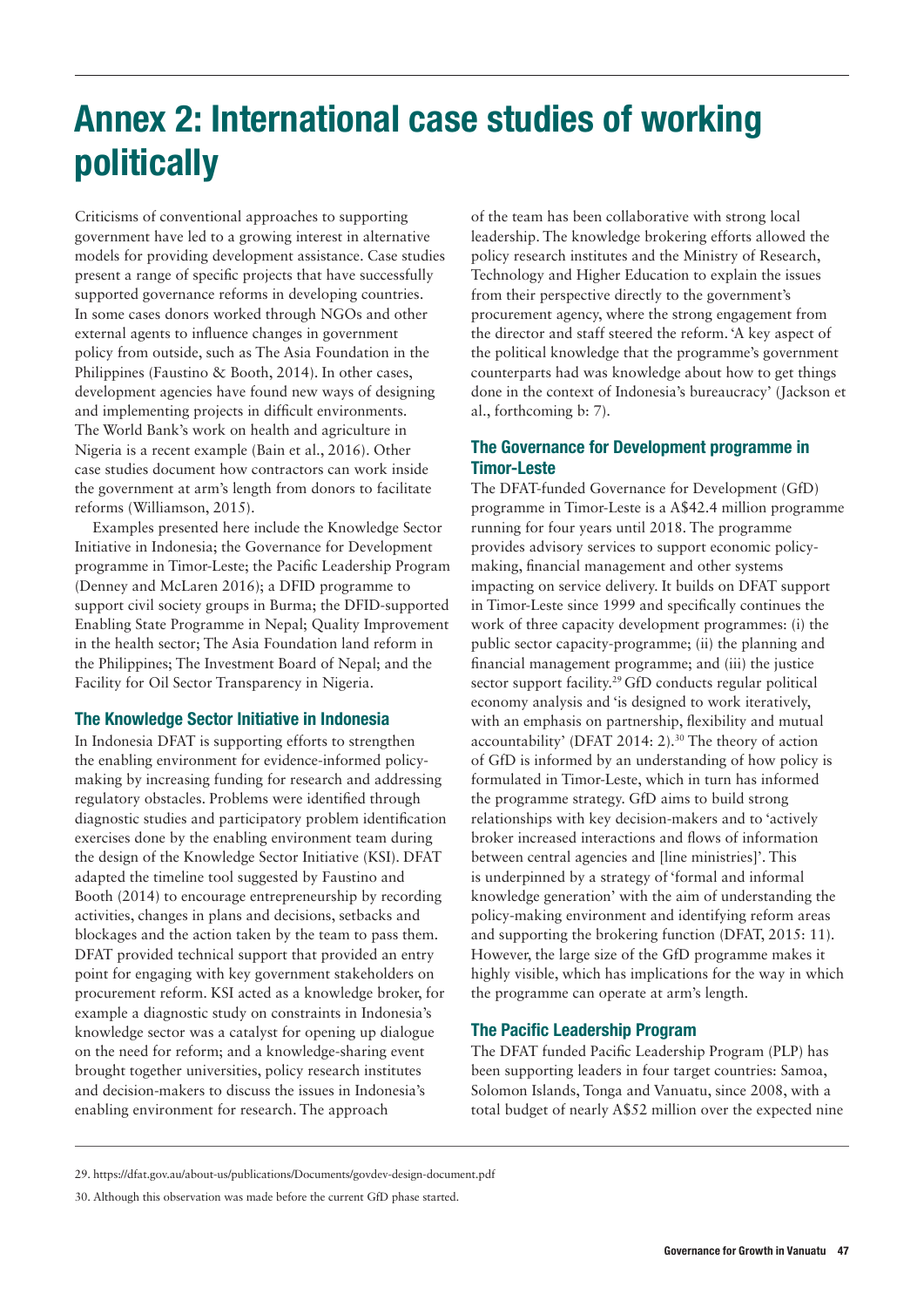years of the programme. Since 2014, it has been focusing on reform coalitions. There are some clear characteristics of PLP that Denney and McLaren (2016) emphasise in their paper that explored the work of four coalitions: (i) Women in Shared Decision-Making, Vanuatu; (ii) Tongan National Leadership Development Forum; (iii) Simbo for Change, Solomon Islands; and (iv) the regional Green Growth Leaders' Coalition. PLP has established a strong partnership, based around cooperative agreements that support local priorities and 'provide space for partners to lead their change processes, with PLP playing a role as a convener and a 'critical friend'' (ibid). There are four key features of PLP that illustrate how *working politically* is done in practice: (i) almost all staff are Pacific Islanders, who extensively use their personal networks, and a substantial time investment is made in meeting partners; (ii) on the basis of information gathered, PLP approaches contacts to convene coalitions, sometimes reaching sensitive issues through indirect, less-sensitive routes; (iii) PLP staff keep a low profile to ensure that reforms are truly locally led, often using family, school and church networks; and (iv) PLP appreciates uncertainty, by 'muddling through' with incremental changes. Funding is also flexible as the programme determines how to allocate it among partners. Denney and McLaren (2016) note that the 'approach to learning and adaptation is relatively informal' through frequent informal conversations internally and knowledge-sharing across programme areas and with partners. PLP has six-monthly reflection and refocus sessions that consider programme direction and implementation challenges, rather than the reform strategies. A noted challenge is maintaining an arm's length relationship with DFAT in the context of reduced budgets and an increased focus on short-term results. One of the associated tensions is how funding coalitions present the risk that they become projectised and therefore less dynamic; and the tension between PLP keeping a low profile versus communicating results and contributing to the *working politically* debate.

## Pyoe Pin in Myanmar/Burma and the Enabling State Programme in Nepal

The DFID-supported Burma and Nepal programmes analysed by Booth and Unsworth (2014) are particularly relevant for GfG as they were implemented in a context of political instability. The Burmese civil society support programme (Phase 1 budget £4 million, Phase 2 £12.8 million) helped to create networks and coalitions around specific issues and to support to generation of social and political capital. The Enabling State Programme in Nepal ran for 13 years with a budget of £33 million. It provided flexible funding to different groups implemented by a team of well-connected Nepali staff. The approach taken by the teams and supported by DFID was to identify entry points based on the politically astute insights of the local teams. Furthermore, they adapted quickly as the situation on the

ground changed. The programmes were directly organised around engaging and influencing salient political issues.

## Leather sector reform in Bangladesh

The reform of the leather sector in Bangladesh was one of the areas of focus of the strategic partnership between DFAT and The Asia Foundation (TAF). Alongside other work, TAF supported efforts to move tanneries out of a polluted location to a modern industrial park to improve compliance with health and environmental protection standards, and potentially support the growth of the sector. Small amounts of initial funding were provided by DFAT for TAF to identify a transformational reform to support, applying a flexible, adaptive and political approach. Once the leather sector was identified as a reform area, TAF's team focused on building a coalition to resolve disagreements and develop a consensus (Harris, 2016).

They were to aim for *transformational*, rather than *transactional*, changes, the impact of which would be visible in terms of concrete, tangible outcomes. Similar to GfG's support to reforms, it is notable that intensity varied from times when commitment was high to time when reforms were put on the back burner. Further, Harris (2016) noted how the need for informal networking outside office hours required a highly committed team. A requirement of DFAT support was that strategy testing would be used to guide iteration. The sessions brought the entire team together and allowed the space for discussions and updates across different levels of authority from management to more junior staff (Harris, 2016). Knowledge gathering involved three processes: (i) investing in research products; (ii) consultations with partners; and (iii) leveraging relationships. The work is still ongoing so the longer-term results remain to be seen; however, substantial progress in relocating the leather tanneries in Dhaka to a more environmentally and economically sustainable location has been made. Of the 155 tanneries allocated new plots on an industrial estate, 95% have started construction.

## Reforming solid waste management in Cambodia

Another area of the strategic partnership between DFAT and TAF was supporting improvements in the solid waste management sector in Phnom Penh, Cambodia.

The problem is a waste collection service that is 'characterised by a single company with a long-term confidential contract that is difficult to monitor, a fee structure that does not encourage improved household waste collection, garbage collectors whose conditions do not incentivise performance, and communities that are difficult to access and do not always understand the importance of sanitary waste disposal' (Denney, 2016: 9). There was a focus on understanding the incentives and politics affecting service delivery and to address this the team worked in a flexible way with a range of partners, drawing on their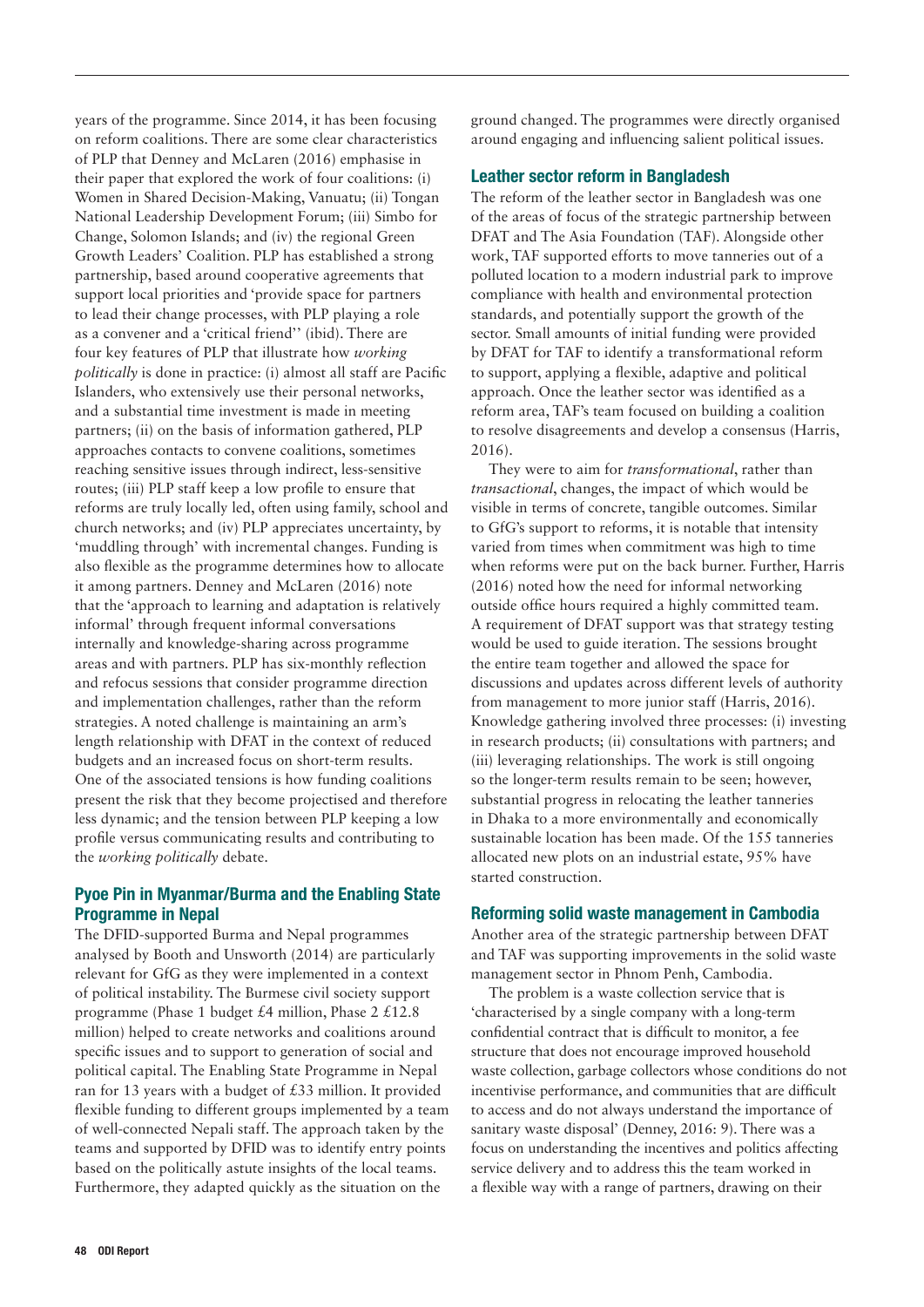technical expertise. Contracting experts on a short-term basis helped to build relationships and contributed to the knowledge base, built through a broad range of activities from research and relationships, to news and social media. Denney (2016) notes that TAF conducted strategy testing on a quarterly basis, examining the theory of change and any contextual changes, and questioning if there have been changes in the relevance and feasibility of the reform. This allows improved responsiveness to changes. As the work is ongoing, results are yet to be determined.

#### State Accountability and Voice Initiative in Nigeria

The DFID State Accountability and Voice Initiative (SAVI) in Nigeria has been supporting state-level demand-side governance since 2008. It operates in ten states so needs to be flexible and adaptive to the different contexts and prevalent issues. It provides support to State Houses of Assembly, mass media organisations and civil society organisations in education, health and state budgeting, with a focus on building capacity to further politically tractable issues. SAVI keeps a low profile by using programme staff who are indigenes of the state to provide mentoring and support to other stakeholders, including government staff, to work collectively to resolve issues of shared concern. It holds monthly and quarterly reflection meetings that support iteration. It also places governance issues firmly at the centre of its approach to delivering tangible development outcomes. A self-assessment scheme elicits intrinsic motivation and engagement with other actors while also providing a means of monitoring and assessing progress. Booth and Chambers' (2014) report highlights that, where there is the motivation, donors can create the enabling environment for this type of support in a complex context. However, they also suggest that arm's length models may be more appropriate as fewer constraints would be faced.

## Quality Improvement in the health sector

Quality Improvement (QI) in the health sector applies a cycle of planning, implementing, reviewing and adjusting: known as 'plan-do-study-act' (PDSA). It can be applied to various aspects impacting on the delivery of health services such as efficiency, accountability and performance (Cofie et al., 2014). The reflection and learning allow each new cycle to improve upon the former – a central tenet of the adaptive approach. It is problem driven, iterative and flexible. This comparison relies on this one feature as QI does not necessarily follow a political or locally led process, although it can be particularly effective when there are local champions in place. QI has been successfully scaled up to a national level in Ghana, where it has helped to increase skills and local innovations to respond to maternal health challenges. In Ethiopia, the QI approach

is being applied to community health systems, but despite strong lessons there is no evidence that it will be rolled out nationally (Tulloch, 2015).

#### The Asia Foundation land reform in the Philippines

Securing property rights in the Philippines emerged from the 2010 enactment of a law on residential free patents that resulted in a 1,400% increase in residential land titling in the Philippines. The project was operated at arm's length through two cooperative agreements between USAID and TAF. The intermediary role played by TAF served to protect the team from undue donor compliance demands, while also relieving the donor from managing a large number of small grants and contracts. TAF navigated the reporting requirements to USAID. It was not clear at the outset what the formula for success would be. The team of local activists discovered a way of formulating the reform objective to avoid major opposition and threatening entrenched interests. Several avenues were abandoned after an initial exploration. The gaining of support involved 'leveraging of sources of influence, including extended family relations, classmate networks and professional affiliations' (Booth, 2014: ix).

#### The Investment Board of Nepal

The Investment Board of Nepal (IBN) was established by the DFID-funded Centre for Inclusive Growth (CIG) with the aim of building hydroelectric power capacity. Two new foreign investments totalling over US\$2 billion were brokered by the IBN, which will more than double electricity production and increase employment and export revenue. There were three key features of DFID's support. First, DFID was able to quickly scale up funding to allow CIG to respond to a political opportunity. Second, the support was not visibly from DFID as branding was limited, such that the support was arm's length. This allowed Nepalis to navigate the complex political challenges. Third, DFID shouldered the risk and remained committed and closely engaged, even without immediate results being apparent (Laric & Waddell, 2016).

## The Facility for Oil Sector Transparency in Nigeria

The Facility for Oil Sector Transparency in Nigeria is a DFID programme that pursues long-term institutional strengthening partnerships alongside short-term opportunities. The programme's achievements have included helping to recoup over £300 million of Nigerian government funds and contributing to legislative change. Bhalla et al. (2016) highlight how the programme works adaptively and responds to opportunities arising, and is politically smart due to extensive networking and partnerships, and how the programme management is low profile and does not claim credit for results.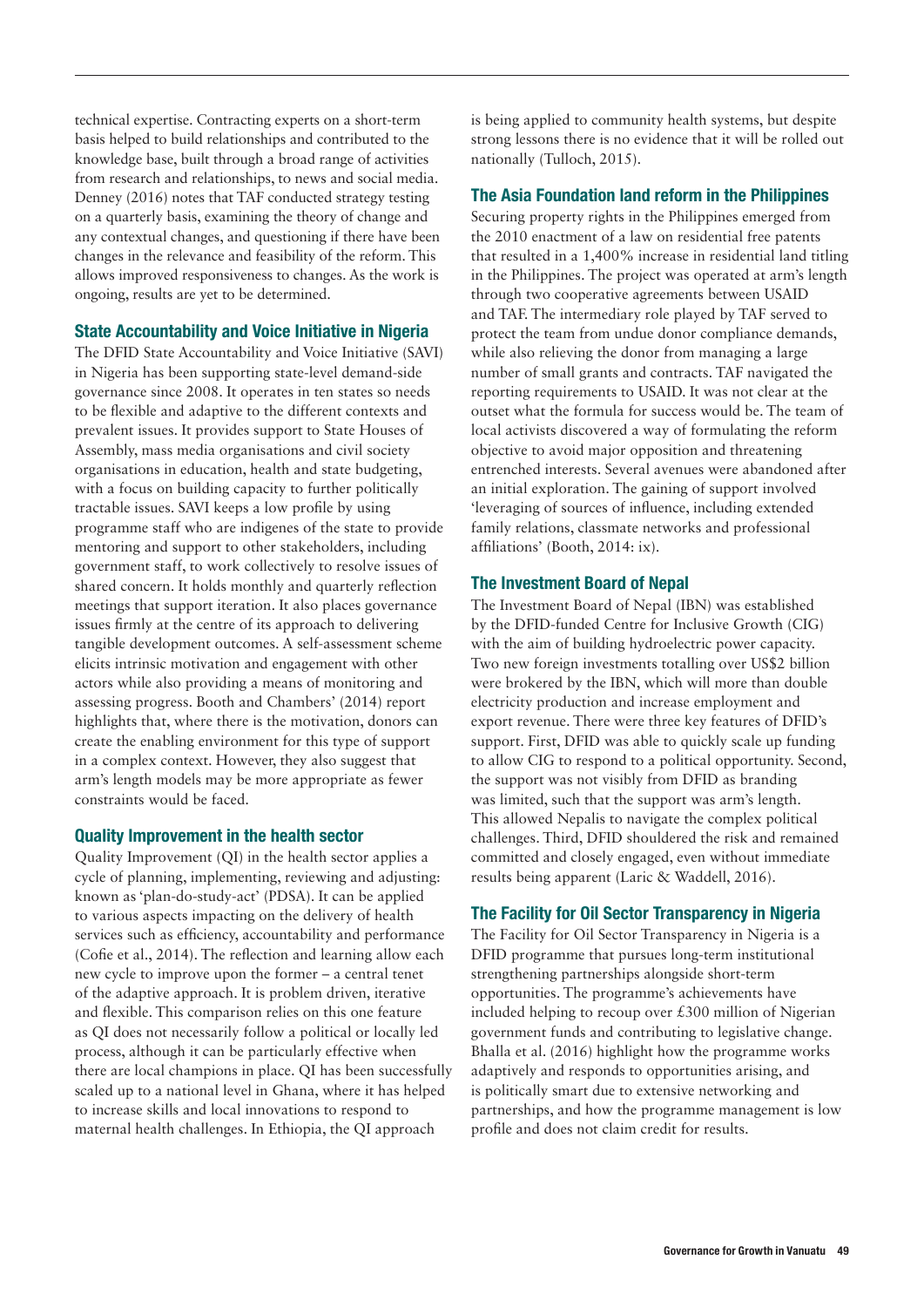# Annex 3: ODI's Budget Strengthening Initiative

The first phase of the Overseas Development Institute's Budget Strengthening Initiative (BSI) ran from 2010 to 2015 with a budget of  $£15.6$  million and experiences from this period have been documented as part of an evaluation (Cox & Robson, 2015), as internal lessonlearning notes and as a published synthesis of these experiences (Williamson, 2015). This documentation provides useful material for comparing the experiences of GfG in a number of areas, and was supplemented by a peer-to-peer discussion between GfG and BSI staff on 16 November 2016.

Overall, BSI is well regarded and has received strong endorsement from external commentators. In terms of effectiveness, the recent evaluation reviewed 25 annual work stream reviews and confirmed that 22 of them scored an 'A' or higher on DFID's evaluation scale. BSI also tracks the outcomes of its support through 'stories of change', which capture changes in policy, attitudes, behaviours and processes. The evaluation was able to verify a total of 14 significant institutional changes.

Currently, BSI works with officials in South Sudan, Sierra Leone, Liberia, Democratic Republic of Congo and Uganda, as well as with the Secretariat of the g7+, based in Timor-Leste. Each of these programmes operates in a different environment and provides support in a different way. In South Sudan, a large BSI team supports budget and cash management, revenue administration and fiscal transfers to subnational government. In contrast, the team in DRC operates in a cross-ministry coordination group for PFM reforms because central agency functions are shared between the three ministries of finance, budget and planning.

Across these different programmes, BSI has a common set of guiding principles and theory of change. The theory of change is summarised in Box A1 along with the key hypothesis that underpins it. It closely echoes the reflections of some academics that changes in institutional arrangements do not drive development but that these move concurrently, as institutions address problems and learn from those experiences (Harrington, 2016).

As part of ODI, BSI also has a strong role for research in its work. This aims to reinforce and inform the work done at country level and ensure that practical engagement in-country is informed by comparative experience and ongoing international dialogue. Equally, experiences of working in fragile states is expected to feed back into research in ODI to influence the global debate.

The rest of this annex considers in more detail how BSI works in practice, reflecting on the approach the programme takes on the ground and the organisational incentives it faces, before drawing out some of the key issues relevant to GfG and this review.

#### Box A1. Theory of change for the Budget Strengthening Initiative

The theory of change for BSI is summarised as follows:

'The extreme poor will be increasingly concentrated in fragile states, where achieving the Sustainable Development Goals will be the most challenging. Weak fiscal governance exists in fragile states and diminishes prospects for conflict prevention, peacebuilding, state-building and development. BSI aims to help governments of fragile states to increase their capacity to develop more effective, transparent and accountable fiscal governance systems, so as to reinforce the legitimacy of state institutions and to mobilise and utilise domestic and foreign resources in support of equitable development that lowers the threat of organised violence and contributes to peace.'

The key hypothesis behind this theory of change is that:

Problem-driven support …

… which takes account of context, constraints, capacity and political incentives and seeks to work through country staff and country systems …

… will enable ministries of finance to sustainably spearhead improvements in fiscal governance (raising and managing revenues, equitable spending in support of service delivery and development, and strengthening government accountability for transparent, efficient and effective use of public funds)…

… thus contributing to increased capacity and confidence in government institutions; increasingly politically negotiated budget processes; increasingly efficient and service deliveryoriented expenditure; and increased government accountability for use of public funds….

…. thus contributing to peacebuilding and state building.

*Sources: Budget Strengthening Initiative monitoring and evaluation framework*

## BSI's approach to supporting reforms

The stand-out intervention for BSI is arguably its support to local service delivery in South Sudan (Cox & Robson, 2015). This support began following the breakdown in discussions between the Government of South Sudan and donors on the prospects of budget support. Donors were concerned about the fiduciary and programmatic risks of using country systems to support poverty reduction,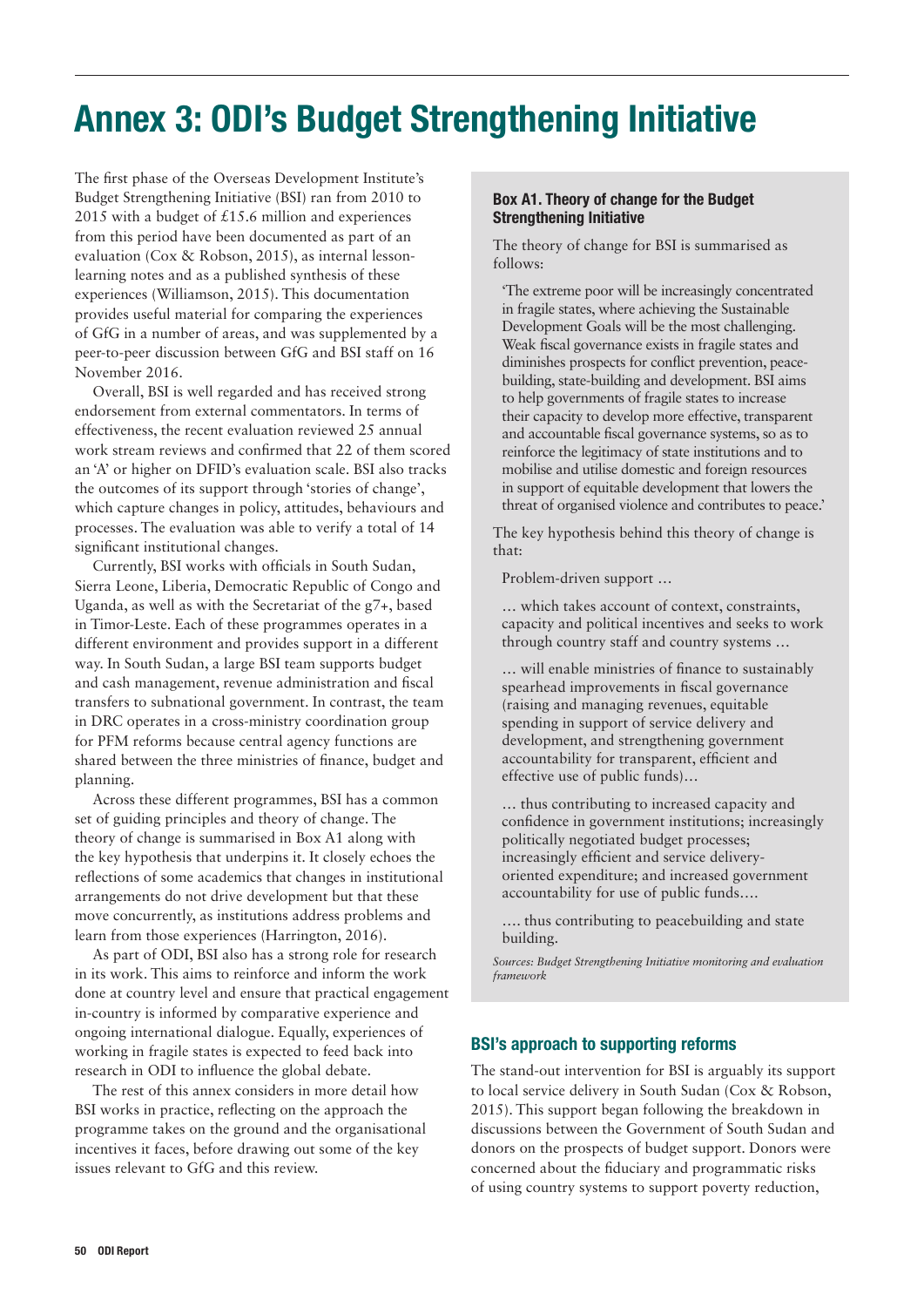while the government wanted to demonstrate its ability to provide services which were mainly delivered through parallel systems, including NGOs.

In this context, BSI worked with the government and other development partners to resolve how domestic and external resources could be used to finance basic service delivery. Williamson (2015: 31) writes: 'A process initiated to address a disagreement on how aid should be delivered evolved over the next four years into a government-led process to strengthen service delivery by providing fiscal transfers to subnational government. In between, problems associated with local government PFM, the design of fiscal transfers, human resource management and social accountability were addressed. Each step with a clear rationale and purpose, responding to the evolving situation and issues faced.'

Over time, there have been considerable challenges to sustaining this initiative. While the government demonstrated considerable commitment early on to local services, by funding fiscal transfers directly from the budget, this commitment has been affected by outbreaks of violence and fiscal shocks resulting from a shutdown of oil production in 2012/13 and a collapse in the oil price in more recent times. In this time, BSI's role has increasingly been to help maintain some of the basic systems that have been built up and to support the ministry of finance in rationing cash and commitments.

This broadly captures the approach used by BSI. The core of the support remains problem-driven and responsive to changes in the nature of the problem and government priorities. However, these may change and the pace of reform varies – with periods of intense activity and problem-solving followed by quieter periods. 'It is not one continuous stream of rapid iterations' (Williamson, 2015: 31). It is largely for this reason that BSI operates at a variety of levels. Most support is targeted at middlemanagers in government, but this is supplemented by more strategic engagement at the level of ministers and politicians through connected consultants.

A few areas of BSI support have been challenged either officially in reports and evaluations or less formally in discussions and other forums. The evaluation pointed out that BSI's approach to capacity-building is not well articulated or understood by counterparts, for example. Equally, there have been discussions over how well BSI considers cross-cutting issues such as gender in its programming. The role of the Advisory Board has also not been as useful as intended for providing strategic inputs.

It is also useful to reflect on the mixed success of using research to inform in-country advisory work. One successful case was the high-level research on the capabilities of finance ministries. The case study conducted in Sierra Leone identified cash management and the process of cash rationing as a crucial part of the finance ministry's activities, but one that suffered from weak coordination. Addressing this problem is the core aim of the new BSI

programme in Sierra Leone, and the capabilities approach has also opened space for BSI to support the induction of new finance ministry staff – an activity which the government has chosen to pay for itself.

In general, however, the link between advisory work and research has not been exploited as much as it potentially could. This may be partly because advisory work operates on a shorter timeframe than research. Equally, central research teams have better access to information on global trends and high-level policy issues than to the specific details of changing contexts, such as South Sudan or Liberia. Integration has worked better when researchers and advisers have the opportunity to collaborate. The recent integration of ODI's research team on public finance and institutions with BSI may therefore help to improve the links over time.

#### BSI's organisational incentives

The strengths of BSI's organisational arrangements for providing flexible and demand-driven technical assistance are summarised well in the mid-term evaluation (Cox & Robson, 2013, cited in Williamson, 2015: 47).

*Its approach is flexible, iterative and politically informed, making it well placed to identify and promote solutions to problems that might defeat other [technical assistance] programmes. This has contributed to a good level of implementation of the reforms it has supported…the BSI programme structure facilitates its strategic orientation and its flexible, problem-solving approach to delivery.*

- **•** *It is funded from an accountable grant, giving it greater autonomy in the pursuit of agreed goals.*
- **•** *It has an open-ended design. Its logframes commit it to achieving a certain number of identifiable institutional changes, without specifying in advance what those changes should be.*
- **•** *As an implementer, ODI brings its own mandate as a development think tank with a commitment to improving international aid practice that goes beyond its immediate accountability to BSI's funders.*
- **•** *ODI deploys staff (many of them former ODI Fellows) with experience of working inside institutions and supporting change processes in a low-profile manner. Their team brings strong analytical, communication, facilitation and networking skills, together with a familiarity with the politics of reform processes.*

*Together, these factors create a distinct set of incentives that set BSI apart from other [technical assistance] providers. BSI teams display an evident concern not*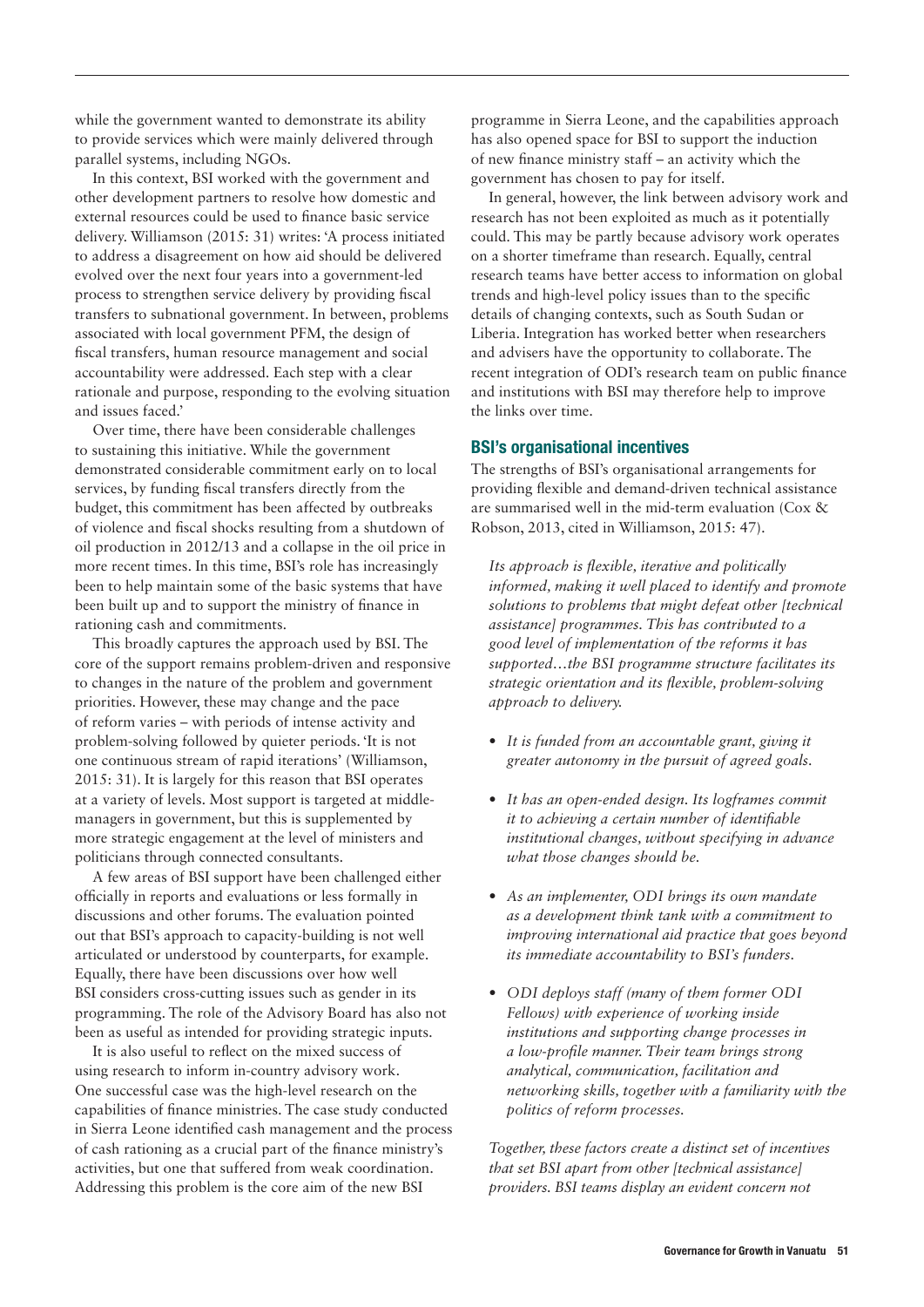*just with the immediate outcomes of their activities, but with the success of the wider development partnership. They are willing to facilitate processes behind the scenes without taking credit for them, which contributes to their ability to support meaningful institutional change. (The Liberian Deputy Minister for Budget praised BSI's willingness to 'move from the driving seat to the back seat'.) It also affects the way they work with other aid projects. In South Sudan, we observed that they were helping to shape and facilitate other projects and were willing to pass activities across to other projects where that made sense.*

Booth (2013) echoes some of these aspects in his reflections on the approach of BSI. As he points out, the ability of BSI to operate at arm's length from donors such as DFID can help foster certain incentives. BSI (and a few other technical assistance providers, including the Africa Governance Initiative) are not primarily concerned with disbursing funding, are able to focus on problems without a pre-established influencing agenda, and can recruit local or locally-experienced staff on relatively long-term contracts. As an independent organisation, BSI can have its own strategic objectives and be more closely aligned to local stakeholders' interests – a position that is reinforced by the participation of counterparts from partner countries in the Advisory Board.

While experience has generally been positive, there are some challenges with the operational model of BSI. One important issue identified in most discussions of BSI is the security of funding. While BSI has been able to raise considerable resources for its efforts, 'the uncertain and piecemeal nature of its funding has led to high

transaction costs and hampered programme development' (Cox & Robson, 2015: i). In the case of BSI support to Uganda, some consultants put in considerable additional time *pro bono* to maintain the reform effort, which was ultimately unsustainable and led to gaps in support at crucial times in the budget cycle.

There is also a longstanding challenge between expanding BSI and maintaining its effectiveness. The current programme of support is relatively small and focused mainly on fragile states, and within that on the budget cycle. However, the BSI model is applicable in most low-income country contexts as an alternative to standard technical assistance programmes. BSI has also started to work in other areas of financial management, including revenue administration and tax policy, as demands emerge. A crucial challenge raised in the recent Advisory Board meetings, therefore, is to strike the right balance between expanding the programme and maintaining the quality of support currently offered.

A related issue is the challenge that BSI faces in stopping support to key partners. Relationships with counterparts are a crucial part of delivering effective support through BSI. This requires a credible and often long-term partnership – or what Williamson (2015: 52) describes as the need to 'sustain consistent support over the long term'. In some cases these need to be sustained even when reforms are not progressing, in the expectation that space to progress change will reopen at some stage in the future or simply to maintain functionality in some of the most basic systems of government financial management. However, this commitment can potentially reduce the opportunity to engage in new areas without finding additional resources to maintain existing engagements.